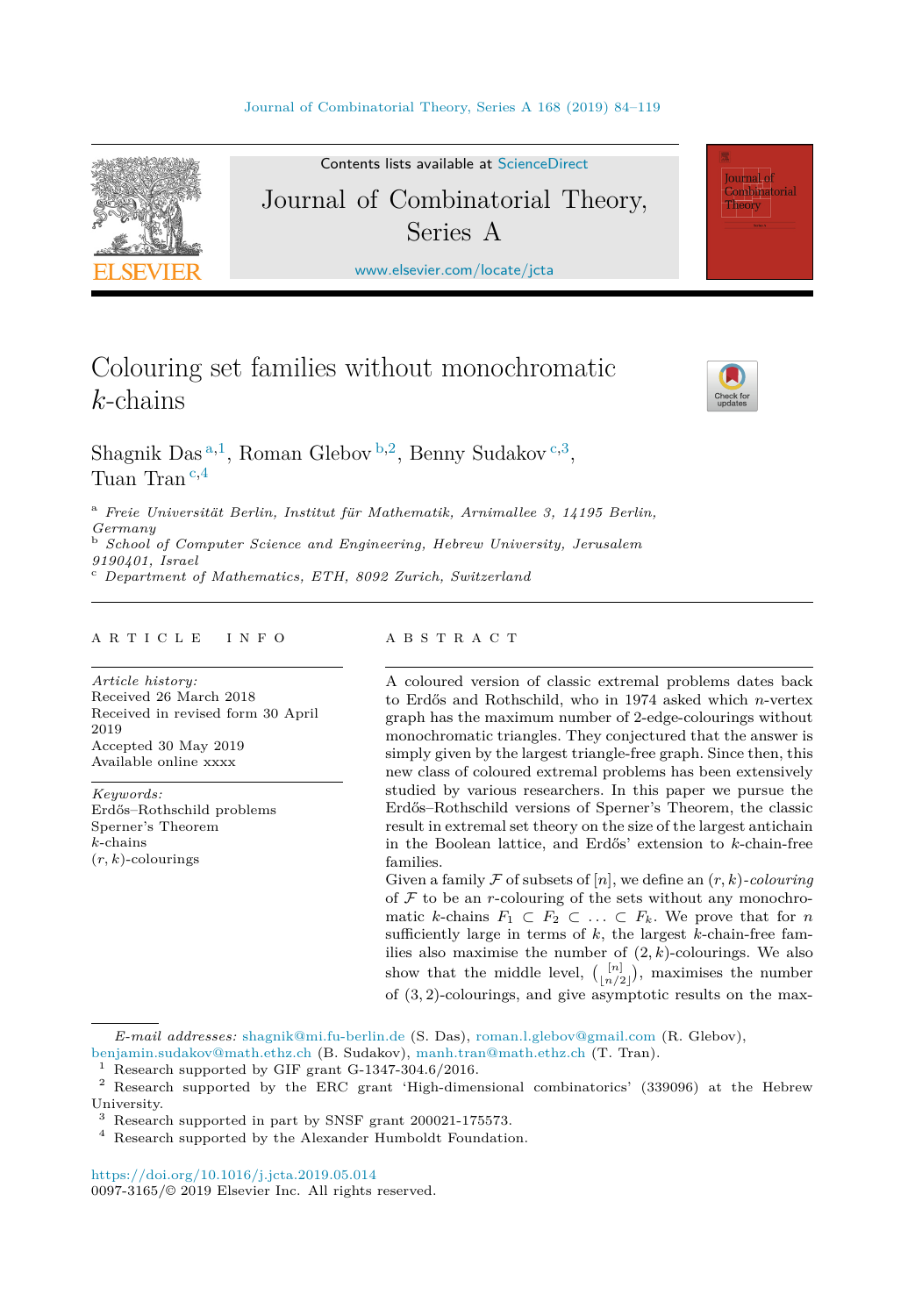imum possible number of  $(r, k)$ -colourings whenever  $r(k - 1)$ is divisible by three.

© 2019 Elsevier Inc. All rights reserved.

# 1. Introduction

Sperner's Theorem on the size of the largest antichain in the Boolean lattice, which dates back to 1928, is one of the fundamental theorems in extremal set theory. An antichain is a family of sets  $\mathcal{F} \subseteq 2^{[n]}$  where no set is contained in another; that is,  $F_1 \not\subset F_2$ for all distinct  $F_1, F_2 \in \mathcal{F}$ . Sperner [\[29\]](#page-35-0) proved that  $2^{[n]}$  does not have any antichains with more than  $\binom{n}{n}$  $\binom{n}{\lfloor n/2 \rfloor}$  sets, a bound that is easily seen to be tight by considering the family of all sets of size  $n/2$ .

Since its inception, Sperner's Theorem has inspired a great deal of further research, as various extensions have been proven. For instance, Erdős [\[7\]](#page-34-0) determined the largest family  $\mathcal{F} \subseteq 2^{[n]}$  without a *k*-chain; that is, without sets  $F_1 \subset F_2 \subset \ldots \subset F_k$ . Sperner's Theorem corresponds to the case  $k = 2$ , and Erdős extended this by showing one ought to take the *<sup>k</sup>*−1 largest uniform levels in <sup>2</sup>[*n*] . When *n*−*k* is odd, there are two isomorphic extremal families, and we shall not distinguish between them in this paper.

In this paper we solve some instances of the Erdős–Rothschild extensions of these theorems. Before presenting our new results, we first introduce the class of Erdős–Rothschild problems, which are multicoloured versions of classic extremal problems.

# *1.1. Erdős–Rothschild problems*

One of the earliest results in extremal combinatorics was obtained in 1907, when Mantel [\[23\]](#page-35-0) showed that any *n*-vertex graph with more than  $\left|n^2/4\right|$  edges must contain a triangle, a bound that the complete balanced bipartite graph shows to be best possible. This was later extended by Turán [\[30\]](#page-35-0), who determined the largest number of edges an *n*-vertex  $K_t$ -free graph can have, for any *t*. More generally, the Turán number of a graph *H*, denoted  $ex(n, H)$ , is the maximum number of edges in an *H*-free graph on *n* vertices.

Various extensions and variations of the Turán problem have been pursued through the years. One such problem was proposed by Erdős and Rothschild [\[8\]](#page-34-0) in 1974. They asked which *n*-vertex graph had the maximum number of two-edge-colourings without monochromatic triangles. Clearly, since the complete balanced bipartite graph is itself triangle-free, any two-colouring of its edges is monochromatic-triangle-free, and hence one can have at least  $2^{\lfloor n^2/4 \rfloor}$  such colourings.

In order to do better, one would have to take a graph with more edges, which, by Mantel's Theorem, implies the existence of triangles. These triangles impose restrictions on the two-colourings, as their edges cannot be coloured monochromatically. Erdős and Rothschild believed that the restrictions from the triangles would more than counteract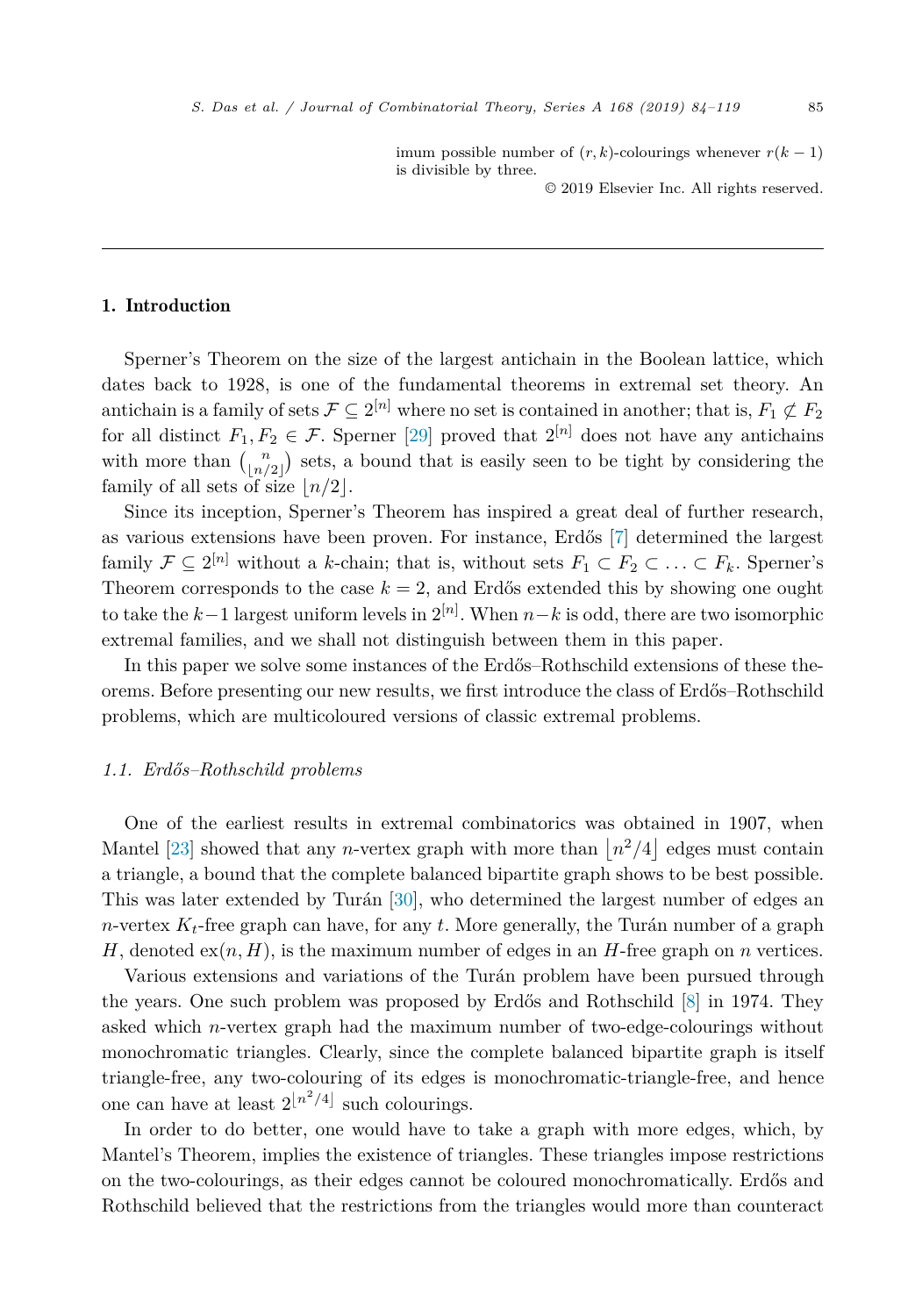the extra possibilities offered by the additional edges, and conjectured in  $[8]$  that  $2^{n^2/4}$ is in fact the best one can do. It was some twenty years before Yuster [\[32\]](#page-35-0) proved the conjecture for  $n \geq 6$ .

There are some obvious generalisations of this problem of Erdős and Rothschild one may ask it for graphs other than the triangle, and one may increase the number of colours used. Let an  $(r, F)$ -colouring of a graph  $G$  be an  $r$ -colouring of its edges without any monochromatic copies of *F*. The question is then to determine which *n*-vertex graphs *G* maximise the number of (*r, F*)-colourings.

Once again, a natural lower bound is obtained by considering all *r*-edge colourings of the largest  $F$ -free graph, which shows that the maximum number of  $(r, F)$ -colourings of an *n*-vertex graph is at least  $r^{\text{ex}(n,F)}$ . In 2004, Alon, Balogh, Keevash and Sudakov [\[1\]](#page-34-0) greatly extended Yuster's result by showing this lower bound was tight whenever  $F = K_t$ for  $t \geq 3$ ,  $r \in \{2,3\}$  and  $n \geq n_0(t,r)$  sufficiently large (see [\[11\]](#page-34-0) for an improved bound on  $n_0(t,r)$ ). Interestingly, they further demonstrated that this was not the case when one has four or more colours, providing some better bounds in this range. Exact results were later obtained by Pikhurko and Yilma [\[27\]](#page-35-0), who determined which *n*-vertex graphs maximise the number of  $(4, K_3)$ - and  $(4, K_4)$ -colourings. Pikhurko, Staden and Yilma [\[26\]](#page-35-0) have recently introduced an asymmetric version of this problem, reducing its log-asymptotic solution to a large but finite optimisation problem.

In recent years, there have been a variety of papers studying the Erdős–Rothschild problem in various settings. Lefmann, Person, Rödl and Schacht [\[19\]](#page-34-0) studied the problem in the setting of three-uniform hypergraphs, with monochromatic copies of the Fano plane forbidden, before Lefmann, Person and Schacht [\[20\]](#page-34-0) considered arbitrary *k*-uniform hypergraphs. Further results along this line of research can be found in [\[12–14,](#page-34-0) [18\]](#page-34-0). Moving the problem into the domain of extremal set theory, Hoppen, Kohayakawa and Lefmann [\[15\]](#page-34-0) solved the Erdős–Rothschild extension of the famous Erdős–Ko–Rado Theorem [\[9\]](#page-34-0). Hoppen, Lefmann and Odermann [\[16\]](#page-34-0) provided initial results for the vector space analogue of the Erdős–Ko–Rado Theorem, before Clemens, Das and Tran [\[4\]](#page-34-0) presented a unified proof extending some of these results. In the context of additive combinatorics, the Erdős–Rothschild extension for sum-free sets has been pursued by Hàn and Jiménez [\[10\]](#page-34-0) for abelian groups and Liu, Sharifzadeh and Staden [\[21\]](#page-35-0) for subsets of the integers.

#### *1.2. Our results*

Following their work on intersecting vector spaces, Hoppen, Lefmann and Odermann [\[16\]](#page-34-0) suggested the investigation of Erdős–Rothschild problems in the context of the power set lattice. Sperner's Theorem on antichains is arguably the most important extremal result in this setting, and we consider the corresponding Erdős–Rothschild extension, as well as that of Erdős's result on *k*-chain-free families.

To this end, given a set family  $\mathcal{F} \subseteq 2^{[n]}$ , we define an  $(r, k)$ *-colouring* of  $\mathcal F$  to be an *r*-colouring of the sets in F without any monochromatic *k*-chains  $F_1 \subset F_2 \subset \ldots \subset F_k$ .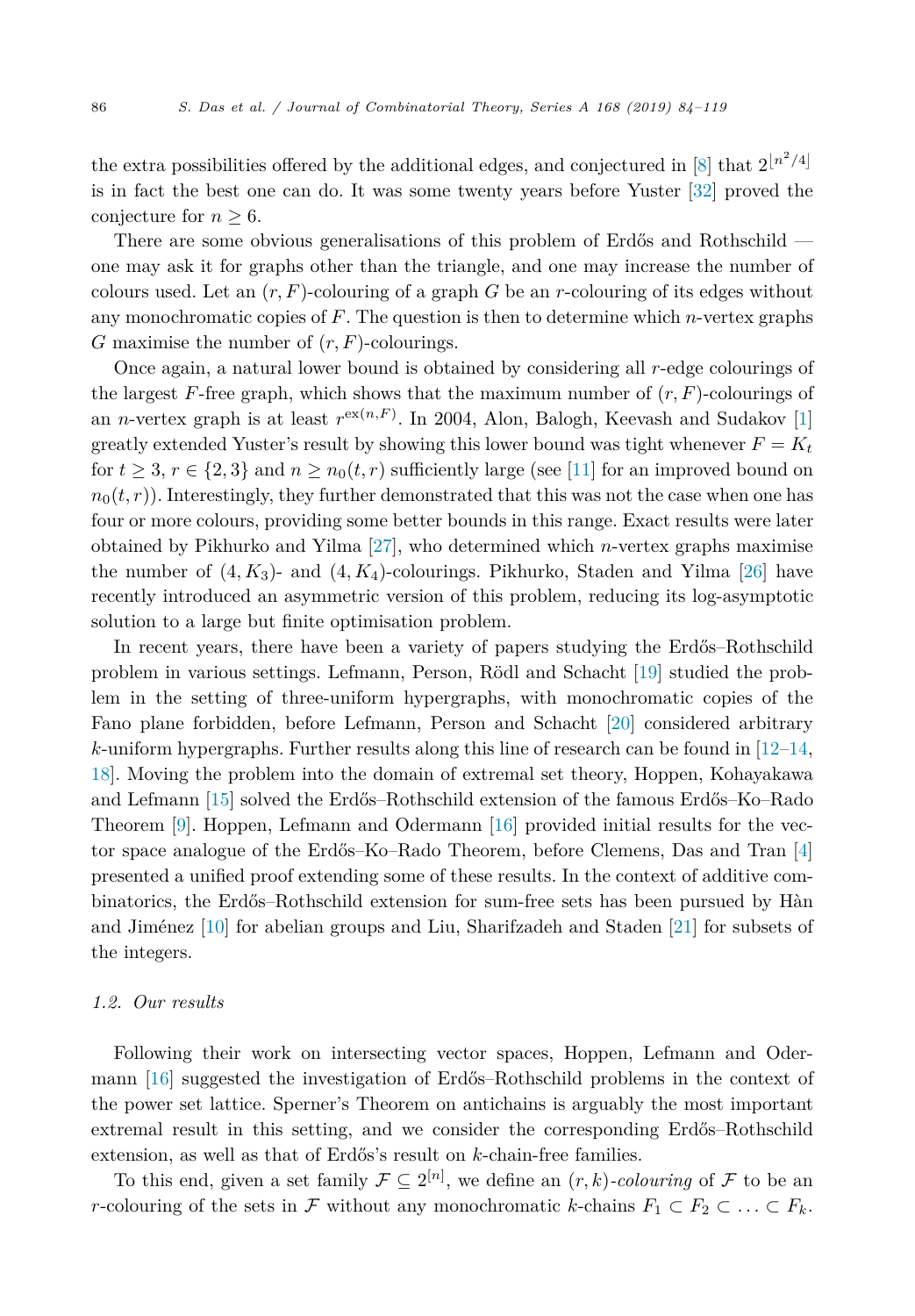<span id="page-3-0"></span>Given  $r \geq 2$  and  $n \geq k \geq 2$ , the goal is to determine which families have the maximum possible number of  $(r, k)$ -colourings. Let us define  $f(r, k; n)$  to be this maximum.

Let us first consider the case  $k = 2$ . Here we forbid a monochromatic 2-chain or, in other words, require that each colour class be an antichain. As before, any *r*-colouring of an antichain is an (*r,* 2)-colouring. By Sperner's Theorem [\[29\]](#page-35-0), the largest antichain in  $2^{[n]}$  has size  $\binom{n}{n}$  $\binom{n}{\lfloor n/2 \rfloor}$ . The lower bound

$$
f(r,2;n) \ge r^{\binom{n}{\lfloor n/2 \rfloor}} \tag{1}
$$

thus follows, and we seek to determine if this is best possible.

This is somewhat trivial when  $r = 2$ . Indeed, let  $\mathcal{F} \subset 2^{[n]}$  be a family maximising the number of (2, 2)-colourings, and let  $\mathcal{F}_0 \subset \mathcal{F}$  be the subfamily of all minimal sets in  $\mathcal{F}$ . Observe that any  $(2, 2)$ -colouring of F is determined by the colouring of  $\mathcal{F}_0$ , since any set  $F \in \mathcal{F} \setminus \mathcal{F}_0$  contains a set in  $\mathcal{F}_0$ , and must thus be oppositely-coloured. Hence  $\mathcal F$  can have at most  $2^{|\mathcal{F}_0|}(2,2)$ -colourings, and since  $\mathcal{F}_0$  is an antichain, we have  $|\mathcal{F}_0| \leq {n \choose \lfloor n/2 \rfloor}$  $\binom{n}{\lfloor n/2 \rfloor}$ . Thus (1) is tight for  $r = 2$ , and it is not hard to show that one only has equality for the largest antichains; that is, when  $\mathcal F$  is (one of) the middle layer(s) of the Boolean lattice.

To show that the lower bound remains tight for  $r = 3$  requires considerably more work, and is the content of our first theorem.

**Theorem 1.1.** *There is some*  $n_0 \in \mathbb{N}$  *such that for every integer*  $n \geq n_0$ *, the number of*  $(3, 2)$ -colourings of a family  $\mathcal{F} \subseteq 2^{[n]}$  is at most  $3^{n \choose 2}$ . Moreover, we have equality if *and only if*  $\mathcal{F} = \begin{pmatrix} [n] \\ \lfloor n/2 \rfloor \end{pmatrix}$  $\binom{[n]}{\lfloor n/2 \rfloor}$  or  $\mathcal{F} = \binom{[n]}{\lceil n/2 \rceil}$  $\binom{[n]}{[n/2]}$ .

Just as for the Erdős–Rothschild extension for Turán's Theorem, we cannot expect equality in (1) to hold for larger *r*. Indeed, for  $r = 4$ , suppose  $n = 2m + 1$ , and consider the family  $\mathcal{F} = \binom{[n]}{m} \cup \binom{[n]}{m+1}$ . Partition the four colours into two pairs, and colour the sets in  $\binom{[n]}{m}$  with one of the pairs, and those in  $\binom{[n]}{m+1}$  with the other. Each such colouring, of which there are  $2^{n \choose m} \cdot 2^{n \choose m+1} = 4^{n \choose \lfloor n/2 \rfloor}$ , is clearly a  $(4, 2)$ -colouring. This matches the lower bound of (1). However, as there are six ways to partition the colours, and these give rise to almost disjoint sets of  $(4, 2)$ -colourings, we find that  $\mathcal F$  has more  $(4, 2)$ -colourings than the largest antichain  $\binom{[n]}{[n]}$  $\lfloor \frac{[n]}{[n/2]} \rfloor$ . For larger values of *r*, this family *F* has exponentially more (*r,* 2)-colourings than the lower bound given above.

We now turn to the case when  $k \geq 3$ . Recall that Erdős [\[7\]](#page-34-0) proved that the largest *<sup>k</sup>*-chain-free family in <sup>2</sup>[*n*] consists of the *<sup>k</sup>*−1 largest uniform levels; that is, the collection of all sets whose sizes lie between  $\lfloor (n-k+2)/2 \rfloor$  and  $\lfloor (n+k-2)/2 \rfloor$ . Let the size of this family be denoted by  $m_{k-1}$ , so that  $m_{k-1} = \sum_{i=1}^{\lfloor (n+k-2)/2 \rfloor}$  $\prod_{i=1}^{(n+k-2)/2}$   $\binom{n}{i}$ . Since every *r*-colouring of this family is an  $(r, k)$ -colouring, we have the inequality

$$
f(r,k;n) \ge r^{m_{k-1}}.\tag{2}
$$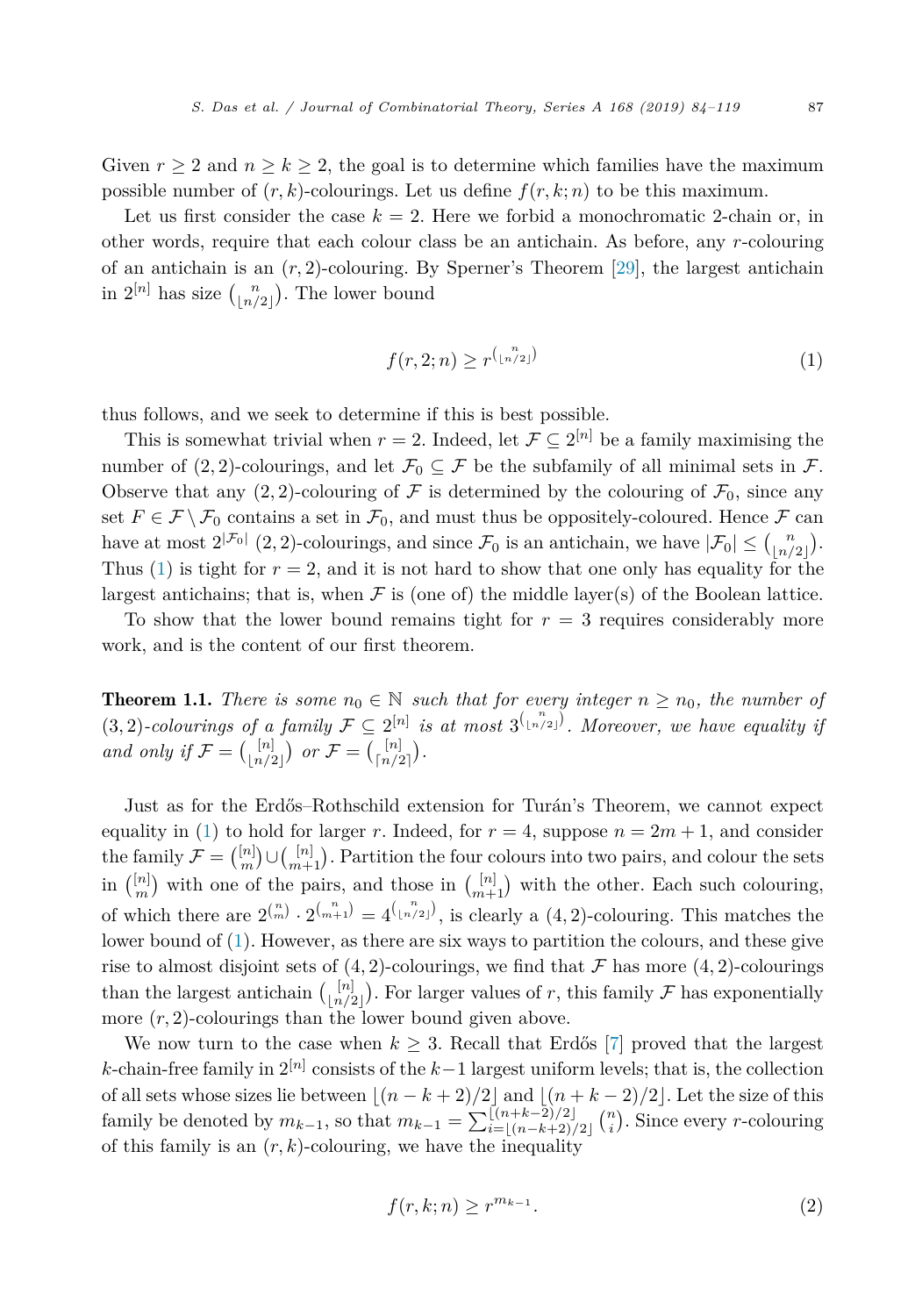<span id="page-4-0"></span>The case  $k \geq 3$  appears to be rather more complicated than  $k = 2$ . Indeed, it was trivial to bound the number of  $(2, 2)$ -colourings that a family could have. When  $r = 2$ and  $k \geq 3$ , the lower bound of [\(2\)](#page-3-0) is again sharp, but our proof is much more involved, and forms our next result.

**Theorem 1.2.** There exists an absolute constant  $C > 0$  such that for integers n and k *with*  $k \geq 2$  *and*  $n \geq Ck^4 \log k$ *, the number of*  $(2, k)$ *-colourings of a family*  $\mathcal{F} \subseteq 2^{[n]}$  *is at most*  $2^{m_k-1}$ *. Moreover, we have equality if and only if*  $F$  *is a k-chain-free family of maximum size.*

The common strategy for proving Theorems [1.1](#page-3-0) and 1.2 is to decompose any family F with at least one  $(r, k)$ -colouring into a family  $\mathcal{F}'$  with few *k*-chains, and a family  $\mathcal{F}''$ whose elements are contained in many *k*-chains.<sup>5</sup> Those *k*-chains that contain at least one member from  $\mathcal{F}''$  impose many restrictions on our colourings. On the other hand, it follows from the supersaturation results that the size of  $\mathcal{F}'$  is at most  $(k-1+o(1))\binom{n}{\lfloor n/2 \rfloor}$ . Piecing this information together allows us to show that if  $\mathcal F$  has the maximum number of  $(r, k)$ -colourings, then  $\mathcal{F}'' = \emptyset$  and  $\mathcal{F} = \mathcal{F}'$  is a union of  $k-1$  layers of the Boolean lattice.

For larger values of *r*, it is fairly straightforward to see that the lower bound in [\(2\)](#page-3-0) is not best possible; indeed, for  $r \geq 5$ , one can again do exponentially better. Our final result uses the machinery of hypergraph containers to provide upper bounds on  $f(r, k; n)$ . These determine  $f(r, k; n)$  log-asymptotically for more than half of pairs  $(r, k)$ .

**Proposition 1.3.** For  $k \geq 2$ ,  $r \geq 3$  and  $\varepsilon > 0$  there exists  $n_0(r, k, \varepsilon) \in \mathbb{N}$  such that for  $n \geq n_0(r, k, \varepsilon)$  *we have* 

$$
f(r,k;n) \leq 3^{\frac{1}{3}r(k-1+\varepsilon)\binom{n}{\lfloor n/2\rfloor}}.
$$

*Moreover, if*  $r(k-1)$  *is divisible by three, then* 

$$
f(r,k;n) \ge 3^{\frac{1}{3}r(k-1-\varepsilon)\binom{n}{\lfloor n/2\rfloor}}
$$

*as well.*

#### *1.3. Organisation and notation*

The remainder of this paper is organised as follows. In Section [2](#page-5-0) we prove Theorem [1.1,](#page-3-0) and then prove Theorem 1.2 in Section [3.](#page-10-0) Proposition 1.3 is proved in Section [4.](#page-31-0) We remark that these sections are independent of one another, and can be read in any order. We close the paper with some concluding remarks in Section [5.](#page-32-0)

<sup>5</sup> The actual proofs use much more complex decompositions.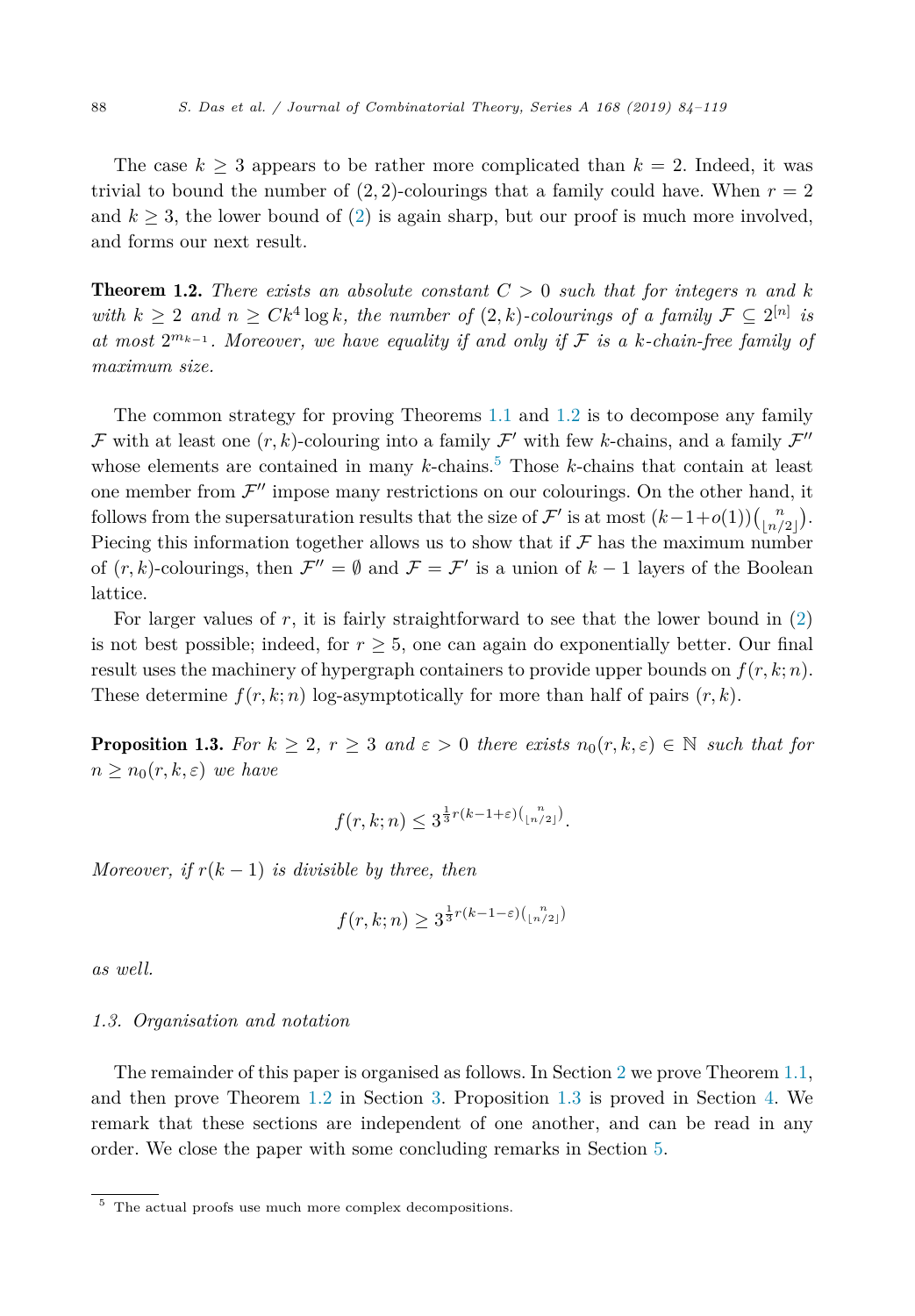<span id="page-5-0"></span>One notion we shall use throughout is that of a *comparability graph*. Given a family F of subsets of  $[n]$ , the comparability graph of F is the graph  $G(\mathcal{F})$  whose vertices are the sets in F, with an edge  $\{F_1, F_2\}$  whenever  $F_1 \subsetneq F_2$ . For any set  $F \subseteq [n]$ , the *up-degree* (respectively *down-degree*) of *F* in  $\mathcal F$ , denoted by  $d^+(F,\mathcal F)$  (respectively  $d^-(F,\mathcal F)$ ), is the number of sets  $F'$  in  $\mathcal F$  such that  $F \subsetneq F'$  (respectively  $F' \subsetneq F$ ). The *degree* of  $F$ in F, denoted by  $d(F,\mathcal{F})$ , is the sum of its up-degree and down-degree in F, and counts the sets in F comparable to F (excluding F itself, if  $F \in \mathcal{F}$ ). We denote by  $N^+(F,\mathcal{F})$ ,  $N^-(F, \mathcal{F})$  and  $N(F, \mathcal{F})$  the subfamilies of up-, down- and all neighbours of a set *F* in the family  $\mathcal{F}.$ 

That apart, we make use of standard combinatorial notation. We denote by [*n*] the set  $\{1, 2, \ldots, n\}$ , and shall take that to be the ground set for our set families. Given a set *X* and some  $k \in \mathbb{N}$ ,  $\binom{X}{k}$  is the family of all *k*-subsets of *X*, while  $2^X$  is the family of all subsets of *X*, regardless of size. Finally, unless stated otherwise, all logarithms are binary.

# 2. Three-colourings without monochromatic two-chains

In this section, we will show that the number of (3*,* 2)-colourings of a set family is maximised only by the largest antichains; that is, by the middle levels,  $\binom{[n]}{[n]'}$  $\binom{[n]}{[n/2]}$  or  $\binom{[n]}{\lceil n/2 \rceil}$  $\binom{[n]}{[n/2]}$ .

**Theorem 1.1.** *There is some*  $n_0 \in \mathbb{N}$  *such that for every integer*  $n \geq n_0$ *, the number of*  $(3, 2)$ -colourings of a family  $\mathcal{F} \subseteq 2^{[n]}$  is at most  $3^{n \choose 2}$ . Moreover, we have equality if *and only if*  $\mathcal{F} = \binom{[n]}{\lfloor n/2 \rfloor}$  $\binom{[n]}{\lfloor n/2 \rfloor}$  or  $\mathcal{F} = \binom{[n]}{\lceil n/2 \rceil}$  $\binom{[n]}{[n/2]}$ .

Before delving into the details of the proof, we provide a heuristic argument for why the largest antichains should also maximise the number of (3*,* 2)-colourings. In an antichain, a (3*,* 2)-colouring can be formed by arbitrarily assigning each of the sets one of the three colours. Therefore, in order to have more (3*,* 2)-colourings, one must consider a larger family.

By Sperner's Theorem, any larger family must contain comparable pairs. These pairs place restrictions on our colourings: once the colour of a given set is fixed, any comparable sets have at most two of the three colours available to them. To overcome these restrictions, the family must in fact be significantly larger than the largest antichains.

However, one can then show that the family must contain many sets that are comparable to a large number of other sets. This in turn leads to even stronger restrictions on the  $(3, 2)$ -colourings of the family. Indeed, consider such a set  $F$ , and let  $\mathcal G$  be the sets in the family to which *F* is comparable. In a typical colouring, we would expect to see at least two colours appearing in  $\mathcal{G}$ , in which case the colour of  $F$  is determined, rendering this set redundant. In order for  $F$  to actually increase the number of  $(3, 2)$ -colourings, we would need  $\mathcal G$  to be monochromatic, which is a very restrictive condition.

It thus appears unlikely that larger families could have more (3*,* 2)-colourings. In what follows, we formalise this argument and show this intuition to be true.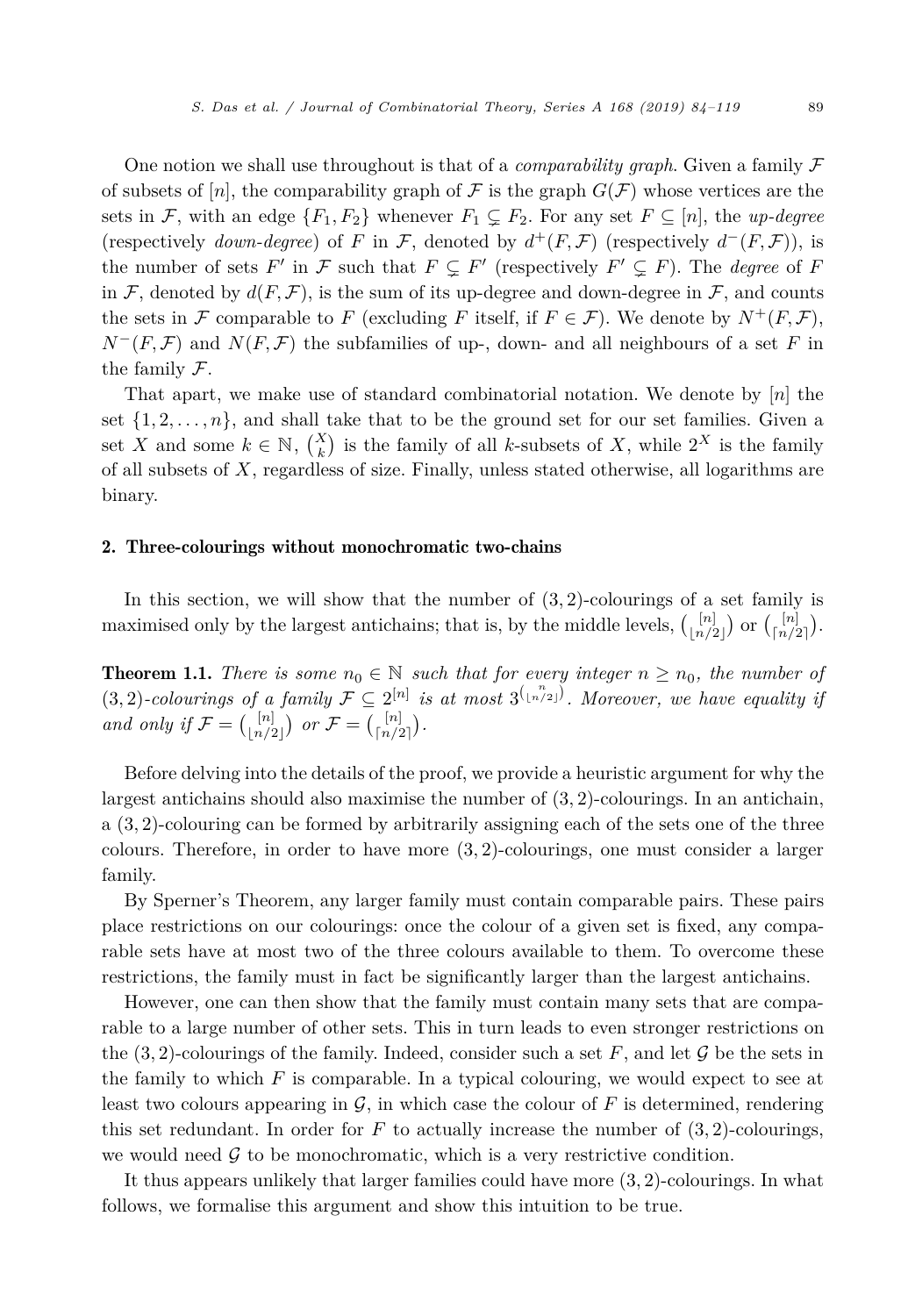<span id="page-6-0"></span>**Proof.** Let  $\mathcal{F} \subseteq 2^{[n]}$  maximise the number of  $(3, 2)$ -colourings and let  $\mathfrak{C}$  be the set of all  $(3, 2)$ -colourings of  $F$ . The lower bound of  $(1)$  implies

$$
|\mathfrak{C}| \ge 3^{\binom{n}{\lfloor n/2 \rfloor}}.
$$
 (3)

We must establish a matching upper bound on  $|\mathfrak{C}|$ . We begin by deducing some structural information about F. Suppose F contains a 3-chain  $F_1 \subset F_2 \subset F_3$ . If any two of  $F_1, F_2$  and  $F_3$  shared the same colour, they would form a monochromatic 2-chain. Hence in every colouring in  $\mathfrak{C}, F_1, F_2$  and  $F_3$  must receive pairwise different colours, and thus the colour of  $F_3$  is determined by those of  $F_1$  and  $F_2$ . It follows that  $\mathcal{F}\setminus\{F_3\}$  has at least as many  $(3, 2)$ -colourings as  $\mathcal{F}$ .

We therefore may assume that  $\mathcal F$  is 3-chain-free, and can thus be partitioned into two antichains by Mirsky's theorem [\[25\]](#page-35-0).<sup>6</sup> In other words, the comparability graph  $G(\mathcal{F})$  of  $\mathcal F$ , as defined in Section [1.3,](#page-4-0) is bipartite. We denote by  $\mathcal I$  the subfamily of  $\mathcal F$  consisting of isolated vertices of  $G(\mathcal{F})$ ; that is, those sets in  $\mathcal{F}$  that are incomparable to all other sets in F.

Next, we iteratively remove from the remainder  $\mathcal{F}\setminus\mathcal{I}$  sets of degree at most  $\sqrt{n}$  in the induced subgraph of  $G(\mathcal{F})$ , and let S be the subfamily of the sparse sets that have been removed. We are left with a bipartite subgraph of minimum degree at least  $\sqrt{n}$ , and call the subfamilies corresponding to the two independent sets A and B. Hence  $d(A, B) \geq \sqrt{n}$ for every  $A \in \mathcal{A}$ , and  $d(B, \mathcal{A}) \geq \sqrt{n}$  for every  $B \in \mathcal{B}$ .

Given this structure, our goal is to show that a relatively small number of sets in  $\mathcal F$ are contained in enough comparable pairs to limit the number of  $(3, 2)$ -colourings of  $\mathcal{F}$ . To this end, we now define some notation we will use throughout this proof.

**Definition 2.1.** Fix a subfamily  $X \subseteq B$  and a  $(3, 2)$ -colouring  $\varphi \in \mathfrak{C}$ . We write  $\mathcal{B}_{\text{mc}}^{\varphi}$  for the subfamily of  $\beta$  consisting of vertices whose neighbourhoods in  $\mathcal A$  are monochromatic under  $\varphi$ . Let  $\mathcal{A}_3 = \{F \in \mathcal{A} : d(F, \mathcal{X}) = 0\}$ ,  $\mathcal{A}_{2,\varphi} = \{F \in \mathcal{A} : d(F, \mathcal{B}_{\text{mc}}^{\varphi}) \geq \sqrt{n}, d(F, \mathcal{X} \cap \mathcal{A}_{\text{mc}})\}$  $\mathcal{B}_{\text{mc}}^{\varphi}$  = 0} and  $\mathcal{A}_{1,\varphi} = \{F \in \mathcal{A} : d(F, \mathcal{B}_{\text{mc}}^{\varphi}) < \sqrt{n}\}$ . Note that  $\mathcal{A}_3$  is not necessarily disjoint from  $A_{2,\varphi} \cup A_{1,\varphi}$ .

The following observations follow straightforwardly from the above definition.

**Observation 2.2.** The families  $\mathcal{B}_{\text{mc}}^{\varphi}$  and  $\mathcal{A}_{1,\varphi}$  are determined by the restriction of  $\varphi$  to  $\mathcal{A}$ . Moreover,  $\mathcal{A}_3$  depends only on  $\mathcal{X}$ , while  $\mathcal{A}_{2,\varphi}$  depend only on  $\mathcal{B}^{\varphi}_{\text{mc}}$  and  $\mathcal{X}$ .

The following claim, to be proven at the end of this section, is the key of the proof.

**Claim 2.3.** For sufficiently large *n*, there exist families  $\mathcal{X} \subseteq \mathcal{B}$  and  $\mathfrak{C}' \subseteq \mathfrak{C}$  such that

<sup>&</sup>lt;sup>6</sup> This does not affect our claims of uniqueness; if we started with a family  $\mathcal F$  that was not the middle level of the Boolean lattice, the 3-chain-free subfamily would also not be the middle level, as it would still have comparable pairs.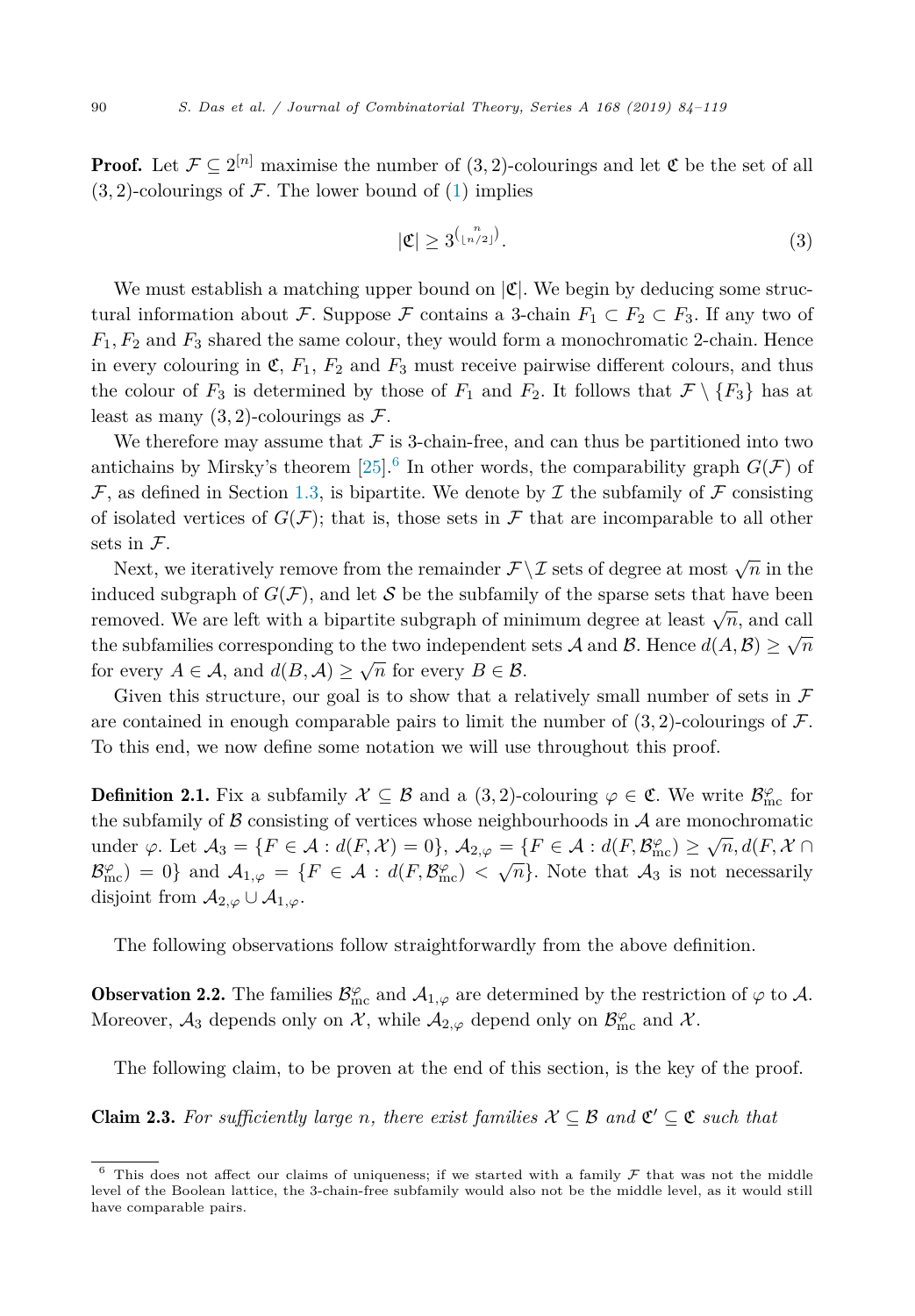<span id="page-7-0"></span>(i)  $|\mathcal{X}| \leq 0.01 |\mathcal{B}|$ , (ii)  $|\mathfrak{C}'| \geq \frac{9}{10} |\mathfrak{C}|$ , and (iii)  $\max\{|\mathcal{A}_3|, |\mathcal{A}_{2,\varphi}|\} \leq 0.01 |\mathcal{A}|$  *for all colourings*  $\varphi$  *in*  $\mathfrak{C}'$ *.* 

Before continuing, let us remark that, by [\(3\)](#page-6-0) and Claim [2.3](#page-6-0) (ii), the size of  $\mathfrak{C}'$  is at least

$$
|\mathfrak{C}'| \ge \frac{9}{10} |\mathfrak{C}| \ge \frac{9}{10} \cdot 3^{\binom{n}{\lfloor n/2 \rfloor}}.
$$
 (4)

With  $\mathcal X$  as in Claim [2.3,](#page-6-0) we collect the following estimates, whose proofs are also deferred to the end of this section.

Claim 2.4. *For n sufficiently large, the following inequalities hold:*

(a)  $\max\{|A|, |\mathcal{B}|\} \leq {n \choose \lfloor n/2 \rfloor} - |\mathcal{I}|,$ (b)  $|S| \le 1.01 \left( {n \choose \lfloor n/2 \rfloor} - |\mathcal{I}| \right)$ , and - $\left| \left( \begin{array}{c} c \end{array} \right) \right| \mathcal{A}_{2,\varphi} \cup \mathcal{A}_{1,\varphi} | + |\mathcal{B}^{\varphi}_{mc}| \leq 1.02 \left( \binom{n}{\lfloor n / 2 \rfloor} \right)$  $\binom{n}{\lfloor n/2 \rfloor} - |\mathcal{I}| - |\mathcal{S}|$  for every  $\varphi \in \mathfrak{C}'$ .

Assuming Claims [2.3](#page-6-0) and 2.4, we shall provide the desired upper bound on  $|\mathfrak{C}|$ . Indeed, we first appeal to Claim [2.3](#page-6-0) to obtain a subset of vertices  $\mathcal{X} \subseteq \mathcal{B}$  and a subfamily of colourings  $\mathfrak{C}' \subseteq \mathfrak{C}$  with properties (i)–(iii).

We now show that for an arbitrary colouring  $\varphi$  in  $\mathfrak{C}'$ , it is possible to reveal  $\varphi$  gradually by asking a small number of questions with a bounded number of possible answers. This will show that, unless  $\mathcal F$  is a middle level of the Boolean lattice,  $|\mathfrak{C}'|$  is smaller than the lower bound in (4), thus proving that the middle levels are the only families with the maximum possible number of (3*,* 2)-colourings.

First, for every  $x \in \mathcal{X}$ , we ask for  $\varphi(x)$ , and also whether its neighbourhood in A is monochromatic under  $\varphi$  and, if it is, which colour it has. Because there are three options for  $\varphi(x)$  and two colours may be assigned to the monochromatic neighbourhood of x, the number of possible answers for each vertex  $x \in \mathcal{X}$  is at most  $3 + 3 \cdot 2 = 9$ . So by Claims [2.3](#page-6-0) (i) and 2.4 (a), it follows that the total number of answers at this stage is not greater than  $9^{|\mathcal{X}|} \leq 3^{0.02|\mathcal{B}|} \leq 3^{0.02\left(\binom{n}{\lfloor n/2\rfloor} - |\mathcal{I}| \right)}$ . Given the answers for the sets in X, we shall bound the number of possibilities to finish the colouring of  $\mathcal{A} \cup \mathcal{B}$ .

The answers give rise to a unique partition  $A = A_1 \cup A_2 \cup A_3$ , where  $A_1$  is the union of monochromatic neighbourhoods of vertices in  $\mathcal{X}$ , and  $\mathcal{A}_3$  consists of those sets in  $\mathcal{A}$ without a neighbour in  $\mathcal X$  (see Definition [2.1](#page-6-0) and Observation [2.2\)](#page-6-0). Note that each set in  $\mathcal{A}_1$  has its colour determined. Since any set with a neighbour in X has at most two colours left (as it cannot have the same colour as its neighbour), only those sets in  $\mathcal{A}_3$ could still have three colours available. As  $|\mathcal{A}_3| \leq 0.01 \left( \binom{n}{\lfloor n / n \rfloor} \right)$  $\binom{n}{\lfloor n/2 \rfloor} - |\mathcal{I}|$  by Claims [2.3](#page-6-0) (iii) and 2.4 (a), we see that there are at most  $3^{|A_3|}2^{|A_2|} \leq 3^{0.01(\binom{n}{\lfloor n/2 \rfloor} - |\mathcal{I}|)}2^{|A_2|}$  ways for the sets in A to be coloured.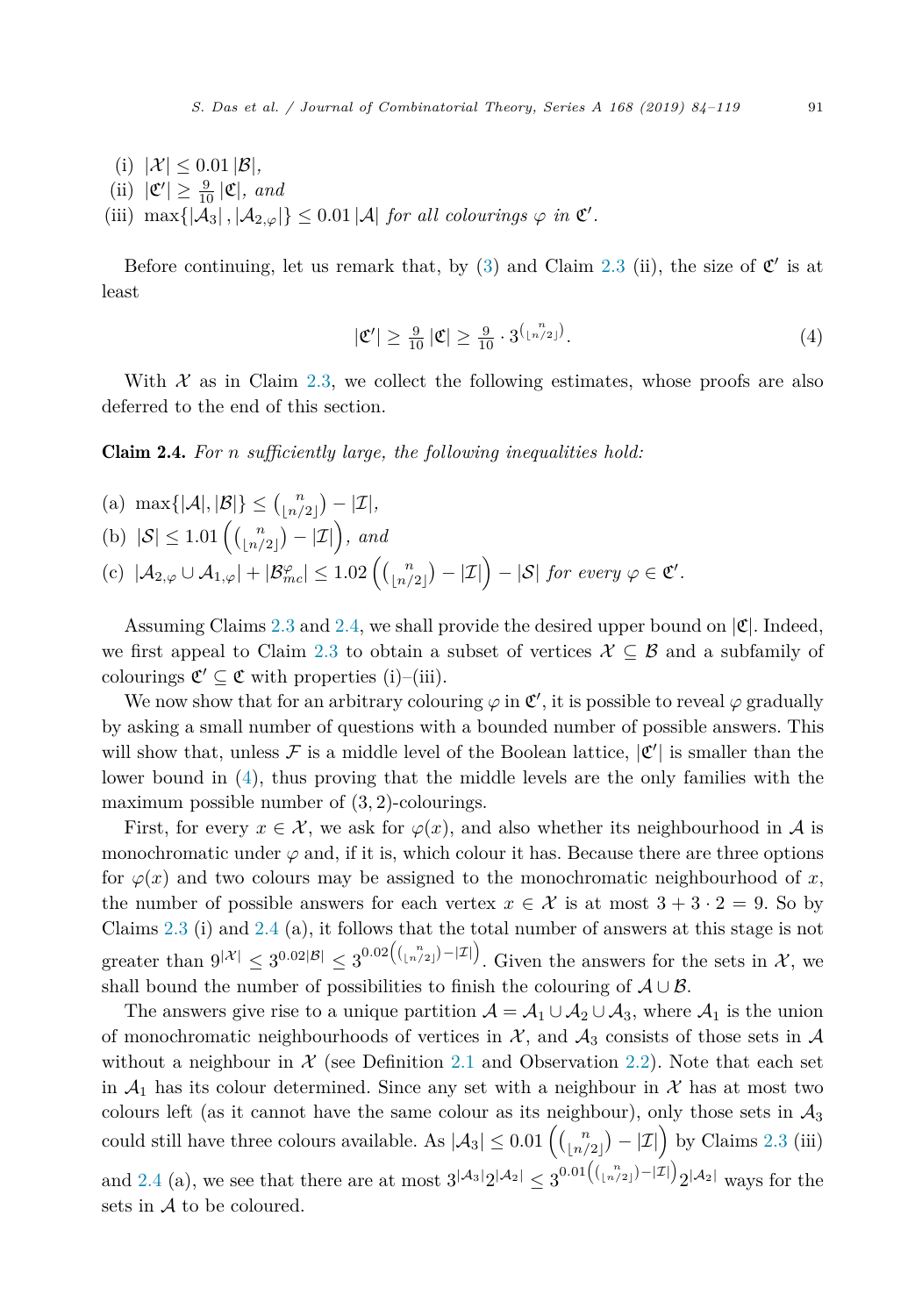After specifying the restriction of  $\varphi$  to  $\mathcal{A}$ , we can identify the families  $\mathcal{B}^{\varphi}_{\text{mc}}, \mathcal{A}_{2,\varphi}$  and  $\mathcal{A}_{1,\varphi}$  (see Definition [2.1](#page-6-0) and Observation [2.2\)](#page-6-0). Because  $\mathcal{B}^{\varphi}_{\text{mc}}$  consists of all sets in  $\mathcal B$  whose neighbourhoods in  $\mathcal A$  are monochromatic, each sets in  $\mathcal B^\varphi_{\text{mc}}$  can receive at most 2 colours, while sets in  $\mathcal{B} \setminus (\mathcal{X} \cup \mathcal{B}_{\text{mc}}^{\varphi})$  only have one colour available. It follows that the number of possibilities of extending the colouring to  $\mathcal{B}$  is at most  $2^{|\mathcal{B}_{mc}^{\varphi}|}$ .

Note that  $A_2 \subseteq A_{2,\varphi} \cup A_{1,\varphi}$ , because every element  $F \in A_2 \setminus A_{1,\varphi}$  has at least  $\sqrt{n}$ neighbours in  $\mathcal{B}^{\varphi}_{\text{mc}}$  (as  $F \notin \mathcal{A}_{1,\varphi}$ ) and no neighbours in  $\mathcal{X} \cap \mathcal{B}^{\varphi}_{\text{mc}}$  (otherwise the colour of  $F$ is already determined). Claim [2.4](#page-7-0) (c) thus force  $|\mathcal{A}_2| + |\mathcal{B}_{\text{mc}}^{\varphi}| \leq 1.02 \left( \binom{n}{\lfloor n / 2 \rfloor} \right)$  $\binom{n}{\lfloor n/2 \rfloor} - |\mathcal{I}| - |\mathcal{S}|.$ Therefore, given the answers for all  $x \in \mathcal{X}$ , the number of ways to colour  $\mathcal{A} \cup \mathcal{B}$  is at  $\mathrm{most}\ 3^{0.01\left(\binom{n}{\lfloor n/2\rfloor}-|\mathcal{I}| \right)} 2^{|\mathcal{A}_2|} 2^{|\mathcal{B}^{\varphi}_{\mathrm{mc}}|} \leq \big(3^{0.01} 2^{1.02}\big)^{\left(\binom{n}{\lfloor n/2\rfloor}-|\mathcal{I}|} 2^{-|\mathcal{S}|}.$ 

We proceed to bound the number of ways to extend a given colouring of  $\mathcal{A} \cup \mathcal{B}$  to a colouring of F. To this end, let  $\{\{F_1, G_1\}, \ldots, \{F_t, G_t\}\}\)$  be a maximal matching in the comparability graph  $G(\mathcal{S})$ . Since  $F_i$  and  $G_i$  are comparable for each  $1 \leq i \leq t$ , there are at most 6 ways to colour each pair  ${F_i, G_i}$ , and hence the number of possible colourings for the matching is at most  $6^t$ . On the other hand, it follows from the definition of  $\mathcal I$  and the maximality of the matching that every set  $F$  in  $S$  not in the matching is adjacent to some previously-coloured set in  $A \cup B \cup \{F_1, G_1, \ldots, F_s, G_s\}$ , and therefore has at most two available colours. The family S can therefore be coloured in at most  $6t^2$ <sup>[S|−2*t*</sup>] possible ways, which is at most  $\sqrt{6}^{|S|}$  since  $t \leq |S|/2$ . Finally, the number of ways to colour  $\mathcal I$  is  $3^{|\mathcal I|}$ .

Putting these inequalities together, we can bound the number of colourings in  $\mathfrak{C}'$  as follows

$$
|\mathfrak{C}'| \leq 3^{0.02\left(\binom{n}{\lfloor n/2\rfloor} - |\mathcal{I}| \right)} \cdot \left(3^{0.01} 2^{1.02}\right)^{\binom{n}{\lfloor n/2\rfloor} - |\mathcal{I}|} 2^{-|\mathcal{S}|} \cdot \sqrt{6}^{|\mathcal{S}|} 3^{|\mathcal{I}|}
$$
  
\n
$$
= 3^{\binom{n}{\lfloor n/2\rfloor}} \left(3^{-0.97} \cdot 2^{1.02}\right)^{\binom{n}{\lfloor n/2\rfloor} - |\mathcal{I}|} \left(\sqrt{6}/2\right)^{|\mathcal{S}|}
$$
  
\n
$$
\leq 3^{\binom{n}{\lfloor n/2\rfloor}} \left(3^{-0.97} \cdot 2^{1.02}\right)^{\binom{n}{\lfloor n/2\rfloor} - |\mathcal{I}|} \left(\sqrt{6}/2\right)^{1.01\left(\binom{n}{\lfloor n/2\rfloor} - |\mathcal{I}| \right)}
$$
  
\n
$$
\leq 3^{\binom{n}{\lfloor n/2\rfloor}} 0.86^{\binom{n}{\lfloor n/2\rfloor} - |\mathcal{I}|}, \tag{5}
$$

where the second inequality follows from Claim [2.4](#page-7-0) (b), and the last holds since  $|\mathcal{I}| \leq$  $\binom{n}{\lfloor n/2\rfloor}$  $\binom{n}{\lfloor n/2 \rfloor}$  due to Sperner's Theorem.

From [\(4\)](#page-7-0) and (5), we find that  $\binom{n}{n'}$  $\binom{n}{\lfloor n/2 \rfloor} - |\mathcal{I}| \leq 0$ . Hence  $\mathcal I$  must be an antichain of size  $\binom{n}{\lfloor n/2 \rfloor}$ , and therefore one of the middle levels of  $2^{[n]}$ . Since  $\mathcal I$  is the set of isolated vertices in the comparability graph  $G(\mathcal{F})$ , and any other set is comparable to some sets in the middle levels, this forces  $\mathcal{F} = \mathcal{I}$ , completing the proof.  $\Box$ 

It remains to prove Claims [2.3](#page-6-0) and [2.4,](#page-7-0) a task we now begin.

**Proof of Claim [2.3.](#page-6-0)** If  $\mathcal{A} = \emptyset$ , then  $\mathcal{X} = \emptyset$  and  $\mathfrak{C} = \mathfrak{C}'$  trivially have the desired properties. We thus assume  $A \neq \emptyset$ . By the definition of A and B, we must have  $|\mathcal{B}| \geq \sqrt{n}$ .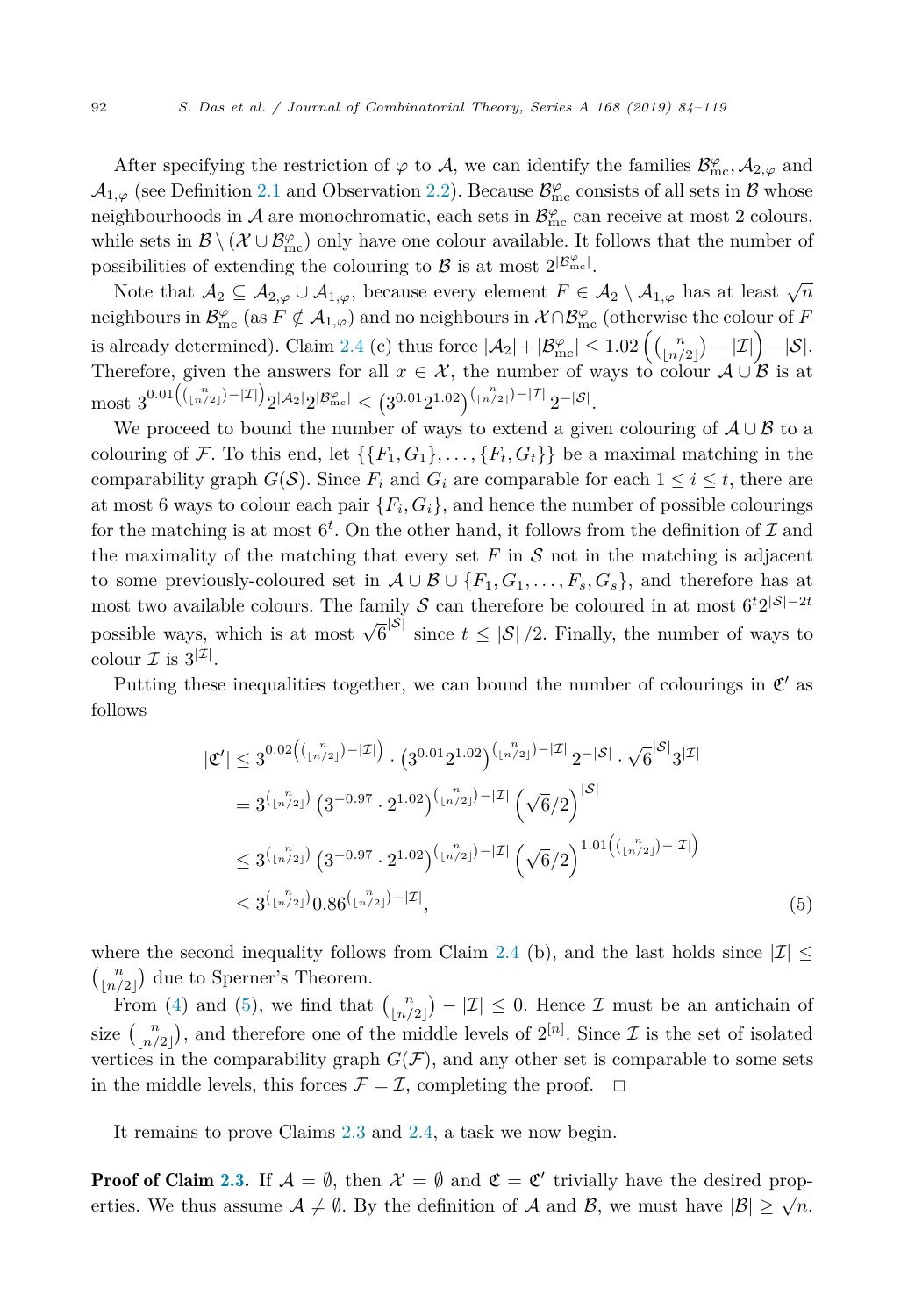Observe that for every colouring  $\varphi$ , the set  $\mathcal{B}^{\varphi}_{\text{mc}}$  is well-defined and independent of the random choice of X that we shall now make. Let  $\mathcal{X} \sim (\mathcal{B})_p$  denote the random subfamily of  $\mathcal{B}$ , where each set in  $\mathcal{B}$  is included independently with probability  $p = 1/\log n$ . Assuming *n* is sufficiently large and applying the Chernoff bound (see, e.g., [\[2,](#page-34-0) Corollary  $(A.1.14)$  we have

$$
\mathbb{P}(|\mathcal{X}| > 0.01 \, |\mathcal{B}|) \le \exp\left(-n^{1/3}\right). \tag{6}
$$

For a  $(3, 2)$ -colouring  $\varphi$  of F, let  $E_{\varphi}$  be the event that  $|A_{2,\varphi} \cup A_3| > 0.01 |\mathcal{A}|$ . We will show it is unlikely that this occurs for many colourings simultaneously. More precisely,

$$
\mathbb{P}\left(|\{\varphi \in \mathfrak{C} : E_{\varphi}\}| > \frac{1}{10} |\mathfrak{C}|\right) \le 1000 \exp\left(-n^{1/3}\right). \tag{7}
$$

Clearly, (6) and (7) together imply the existence of  $\mathcal{X} \subseteq \mathcal{B}$  and  $\mathfrak{C}' \subseteq \mathfrak{C}$  with the desired properties.

It thus remains to show that (7) holds. As every element in  $A_3$  has at least  $\sqrt{n}$ neighbours in  $\mathcal{B}$ , none of which are selected in the random subfamily  $\mathcal{X}$ , the union bound gives

$$
\mathbb{E}[|\mathcal{A}_3|] \leq |\mathcal{A}| (1-p)^{\sqrt{n}} \leq |\mathcal{A}| \exp(-p\sqrt{n}).
$$

Similarly, since  $\mathcal{A}_{2,\varphi}$  has  $\sqrt{n}$  neighbours in  $\mathcal{B}^{\varphi}_{\text{mc}} \setminus \mathcal{X}$ , we find

$$
\mathbb{E}[|\mathcal{A}_{2,\varphi}|] \leq |\mathcal{A}| (1-p)^{\sqrt{n}} \leq |\mathcal{A}| \exp(-p\sqrt{n}).
$$

Combining these bounds with Markov's inequality, we obtain

$$
\mathbb{P}(E_{\varphi})=\mathbb{P}(|\mathcal{A}_{2,\varphi}\cup \mathcal{A}_3|>0.01\,|\mathcal{A}|)\leq \frac{2\,|\mathcal{A}|\exp\left(-p\sqrt{n}\right)}{0.01\,|\mathcal{A}|}\leq 100\exp\left(-n^{1/3}\right).
$$

Linearity of expectation then gives  $\mathbb{E}(|\{\varphi \in \mathfrak{C} : E_{\varphi}\}|)$  =  $\sum_{\varphi \in \mathfrak{C}} \mathbb{P}(E_{\varphi}) \leq$  $100 \exp(-n^{1/3}) |\mathfrak{C}|$ , and hence another application of Markov's inequality implies

$$
\mathbb{P}\left(|\{\varphi \in \mathfrak{C}: E_{\varphi}\}| > \frac{1}{10} |\mathfrak{C}|\right) \leq \frac{100 \exp\left(-n^{1/3}\right)|\mathfrak{C}|}{|\mathfrak{C}|/10} = 1000 \exp\left(-n^{1/3}\right).
$$

This finishes our proof of Claim [2.3.](#page-6-0)  $\Box$ 

We conclude this section with a proof of Claim [2.4,](#page-7-0) for which we shall use the following special case of a result of Kleitman [\[17\]](#page-34-0). This provides a lower bound on the number of comparable pairs in a large set family of a given size (see also  $[6]$ , which characterises the extremal families).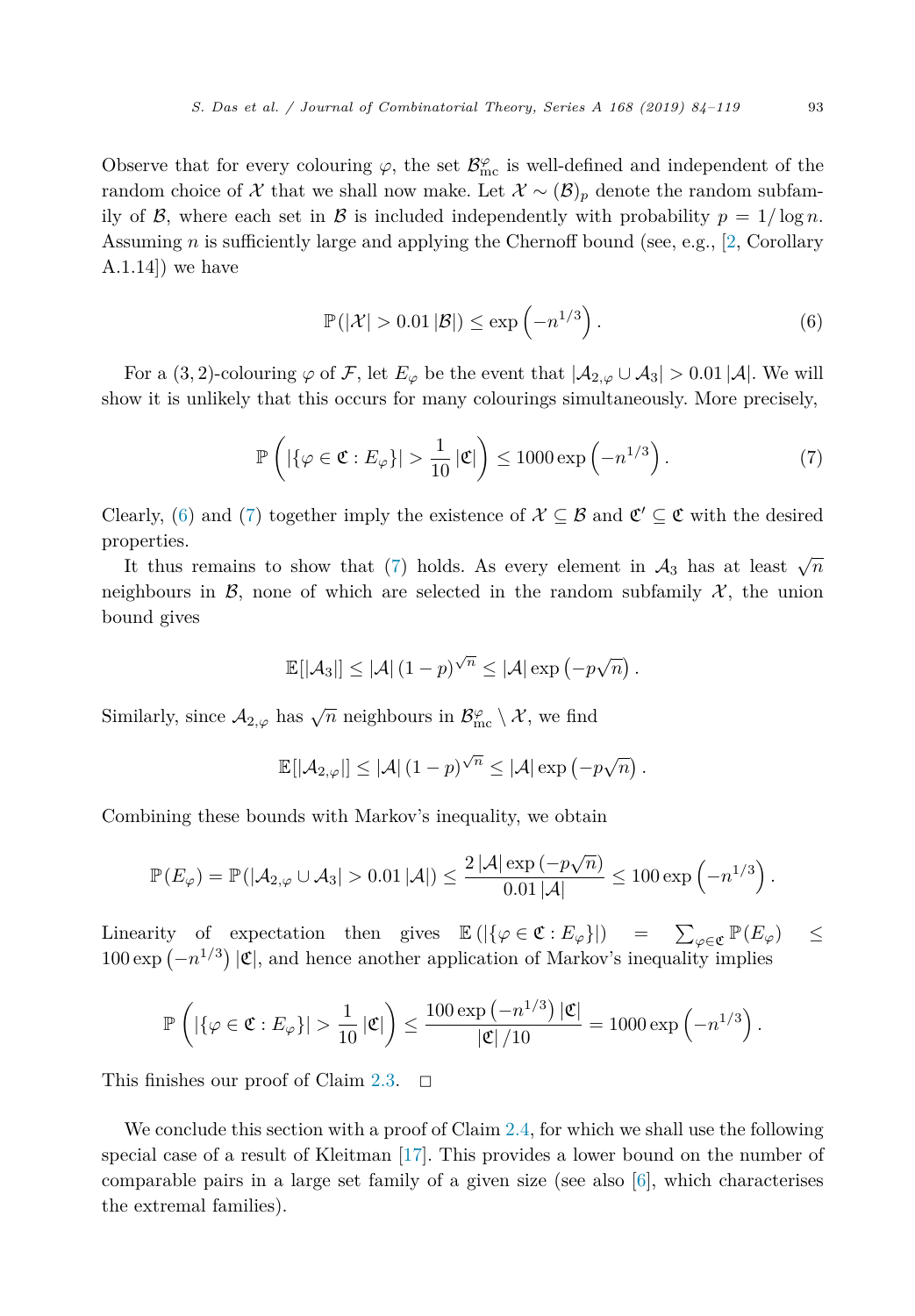<span id="page-10-0"></span>**Theorem 2.5** *(Kleitman [\[17\]](#page-34-0)). A subfamily of*  $2^{[n]}$  *with*  $\binom{n}{\lfloor n/2 \rfloor}$  $\binom{n}{\lfloor n/2 \rfloor}$  + *t sets* must contain at  $least \left\lceil \frac{n+1}{2} \right\rceil t$  *comparable pairs.* 

**Proof of Claim [2.4.](#page-7-0)** Property (a) follows immediately from Sperner's Theorem after noting that  $\mathcal{I}\cup\mathcal{A}$  and  $\mathcal{I}\cup\mathcal{B}$  are independent sets in  $G(\mathcal{F})$ , and therefore antichains.

Since I consists of isolated sets in  $G(\mathcal{F})$ , and S was formed by successively removing sets of degree at most  $\sqrt{n}$ , it follows that the comparability graph  $G(\mathcal{I}\cup\mathcal{S})$  has at most  $|\mathcal{S}| \sqrt{n}$  edges. By Theorem 2.5, this forces  $|\mathcal{I} \cup \mathcal{S}| \leq {n \choose \lfloor n/2 \rfloor} + \frac{2}{\sqrt{n}} |\mathcal{S}|$ , and consequently, one has  $|S| \leq 1.01 \left( {n \choose \lfloor n/2 \rfloor} - |\mathcal{I}| \right)$  for *n* sufficiently large  $\binom{n}{\lfloor n/2 \rfloor} - \lfloor \mathcal{I} \rfloor$  for *n* sufficiently large, establishing (b).

We finally prove (c). Let  $\mathcal{F}' = \mathcal{I} \cup \mathcal{S} \cup \mathcal{A}_{1,\varphi} \cup \mathcal{B}_{\text{mc}}^{\varphi}$ . By the definition of  $\mathcal{S}$ , there are at most  $|S|\sqrt{n}$  edges incident to S in  $G(\mathcal{F}')$ . Moreover, every vertex from  $\mathcal{A}_{1,\varphi}$  is incident to at most  $\sqrt{n}$  vertices from  $\mathcal{B}_{\text{mc}}^{\varphi}$ . As A and B are independent sets, and I is the set of isolated vertices, there are no other edges in  $G(\mathcal{F}')$ . In total,  $G(\mathcal{F}')$  has at most  $(|\mathcal{S}| + |\mathcal{A}_{1,\varphi}|) \sqrt{n}$  edges. We thus get  $|\mathcal{F}'| \leq {n \choose \lfloor n/2 \rfloor}$  $\binom{n}{\lfloor n/2 \rfloor} + \frac{2}{\sqrt{n}} \left( |\mathcal{S}| + |\mathcal{A}_{1,\varphi}| \right)$ , by applying Theorem 2.5. This implies

$$
\binom{n}{\lfloor n/2 \rfloor} - |\mathcal{I}| \ge \left(1 - \frac{2}{\sqrt{n}}\right) \left(|\mathcal{S}| + |\mathcal{A}_{1,\varphi}|\right) + |\mathcal{B}_{\text{mc}}^{\varphi}|
$$
  

$$
\ge 0.999 \left(|\mathcal{S}| + |\mathcal{A}_{1,\varphi}| + |\mathcal{B}_{\text{mc}}^{\varphi}|\right),
$$

giving  $|\mathcal{S}|+|\mathcal{A}_{1,\varphi}|+|\mathcal{B}^{\varphi}_{\mathrm{mc}}|\leq1.01\left(\binom{n}{\lfloor n/\varepsilon\rfloor},n/\varepsilon\right)$  $\binom{n}{\lfloor n/2 \rfloor} - |\mathcal{I}|$ . Moreover, we learn from Claims [2.3](#page-6-0) (iii) and [2.4](#page-7-0) (a) that  $|\mathcal{A}_{2,\varphi}| \leq 0.01 |\mathcal{A}| \leq 0.01 \left( \binom{n}{\lfloor n / \rfloor} \right)$  $\binom{n}{\lfloor n/2 \rfloor} - |\mathcal{I}|$ . Combining these inequalities, we obtain

$$
|\mathcal{A}_{2,\varphi}|+|\mathcal{A}_{1,\varphi}|+|\mathcal{B}^{\varphi}_{\mathrm{mc}}|\leq 1.02\left(\binom{n}{\lfloor n/2\rfloor}-|\mathcal{I}|\right)-|\mathcal{S}|,
$$

completing the proof.  $\Box$ 

#### 3. Two-colourings without monochromatic *k*-chains

In this section we prove Theorem [1.2,](#page-4-0) which we first restate below.

**Theorem 1.2.** There exists an absolute constant  $C > 0$  such that for integers n and k *with*  $k \geq 2$  *and*  $n \geq Ck^4 \log k$ *, the number of*  $(2, k)$ *-colourings of a family*  $\mathcal{F} \subseteq 2^{[n]}$  *is at most*  $2^{m_k-1}$ *. Moreover, we have equality if* and only *if*  $\mathcal F$  *is a k-chain-free family* of *maximum size.*

Recall that this shows the lower bound in [\(2\)](#page-3-0) is tight. The largest *k*-chain-free families, by a result of Erdős [\[7\]](#page-34-0), consist of the *k* − 1 largest levels of the Boolean lattice, and therefore have size  $m_{k-1} = \sum_{i=\lfloor (n-k+2)/2 \rfloor}^{\lfloor (n+k-2)/2 \rfloor}$  $\lim_{i=|(n-k+2)/2]}$   $\binom{n}{i}$ . Any larger family would have to contain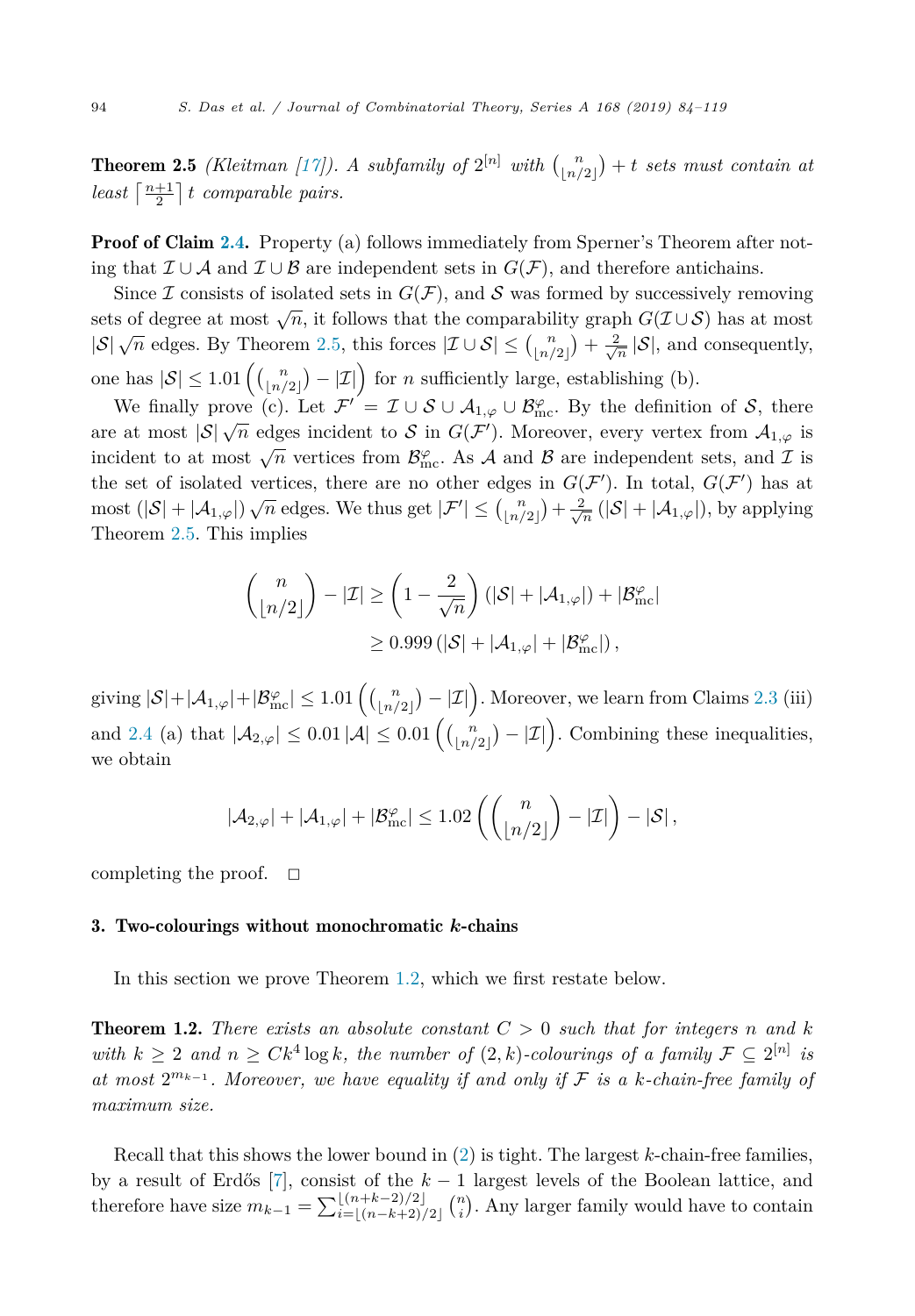<span id="page-11-0"></span>*k*-chains, and we need to show that these chains place too many restrictions to allow for a larger number of  $(2, k)$ -colourings.

Just as we did in the proof of Theorem [1.1,](#page-3-0) we shall do this by partitioning any candidate family in such a way that enables us to bound the number of  $(2, k)$ -colourings effectively. However, in this instance, the partition we use is much more complex, and we describe it in the following proposition. For convenience, we shall use the parameters  $\varepsilon = 1/(500k^2)$  and  $\omega = 4k \log(1/\varepsilon)/\varepsilon$ .

**Proposition 3.1.** *Let*  $2 \leq k \in \mathbb{N}$ ,  $\varepsilon = 1/(500k^2)$  *and*  $\omega = 4k \log(1/\varepsilon)/\varepsilon$ *. If*  $\mathcal{F} \subset 2^{[n]}$  *is a family with at least one* (2*, k*)*-colouring, then* F *admits a partition*

$$
\mathcal{F} = \mathcal{A} \cup \mathcal{U} \cup \mathcal{D} \cup \mathcal{P} \cup \mathcal{R},
$$

*where each part is further partitioned into*  $k-1$  *subparts*  $(e.g. A = \bigcup_{i=1}^{k-1} A_i$ *, and similarly for*  $U, D, P$  *and*  $R$ *), that satisfies the following properties.* 

- $(P1)$  *F* has at most  $2^{|A|+|U|+|D|+\epsilon|R}$  $|3^{\frac{1}{2}|P|}$   $(2,k)$ *-colourings.*
- (P2) *For*  $1 \leq i \leq k-1$ ,  $A_i$  *is an antichain.*
- (P3) If  $1 \leq i \leq k-1$  and F is a set in one of  $\mathcal{U}_i, \mathcal{U}_{i+1}, \mathcal{D}_i, \mathcal{D}_{i-1}, \mathcal{P}_i$  or  $\mathcal{R}_i$  (where *we take*  $U_k = \mathcal{D}_0 = \emptyset$ , *then F is comparable to at most* 2*ω sets in*  $A_i$ *. Moreover,*  $U_1 = \mathcal{D}_{k-1} = \emptyset.$
- $(P4)$  *For each*  $\mathcal{B}_i \in \{ \mathcal{U}_i \cup \mathcal{D}_i \cup \mathcal{P}_i, \mathcal{U}_i \cup \mathcal{D}_{i-1}, \mathcal{D}_i \cup \mathcal{U}_{i+1} \}$  *(where, again,*  $\mathcal{U}_k = \mathcal{D}_0 = \emptyset$ ), *the family*  $A_i \cup B_i$  *has at most*  $3\omega |B_i|$  *comparable pairs.*
- (P5) For any subfamily  $\mathcal{H} \subseteq \mathcal{F}$ , there is an antichain  $\mathcal{H}' \subseteq \mathcal{H}$  of size  $|\mathcal{H}'| \geq |\mathcal{H}|/(2k-2)$ .

As can be seen from the property (P1) above, this partition gives us some control over the number of  $(2, k)$ -colourings of the set family  $\mathcal F$ . In the next subsection, we shall show how one may combine this with the other properties guaranteed by Proposition 3.1 to prove Theorem [1.2,](#page-4-0) thus motivating this complex partition. Subsection [3.2.1](#page-15-0) informally explains how the partition will be created, before the proof of Proposition 3.1 is given in Subsection [3.2.](#page-15-0) The final subsection is devoted to the proofs of some technical lemmata we shall require.

### *3.1. Counting the colourings*

In this subsection we will show how the partition from Proposition 3.1 implies The-orem [1.2.](#page-4-0) Observe that  $A$ , which by property (P2) is the union of  $k-1$  antichains, is *k*-chain-free, and hence by the theorem of Erdős [\[7\]](#page-34-0) has size at most *m<sup>k</sup>*−<sup>1</sup>. Indeed, in the extremal configuration, which is the union of the *k* − 1 largest levels of the Boolean lattice, each  $\mathcal{A}_i$  is one of the uniform levels, while we have  $\mathcal{U} = \mathcal{D} = \mathcal{P} = \mathcal{R} = \emptyset$ .

By property (P1), if  $\mathcal F$  is a family with more  $(2, k)$ -colourings than the union of the  $k-1$  largest levels of the Boolean lattice, then at least one of  $U, \mathcal{D}, \mathcal{P}$  or  $\mathcal{R}$  must be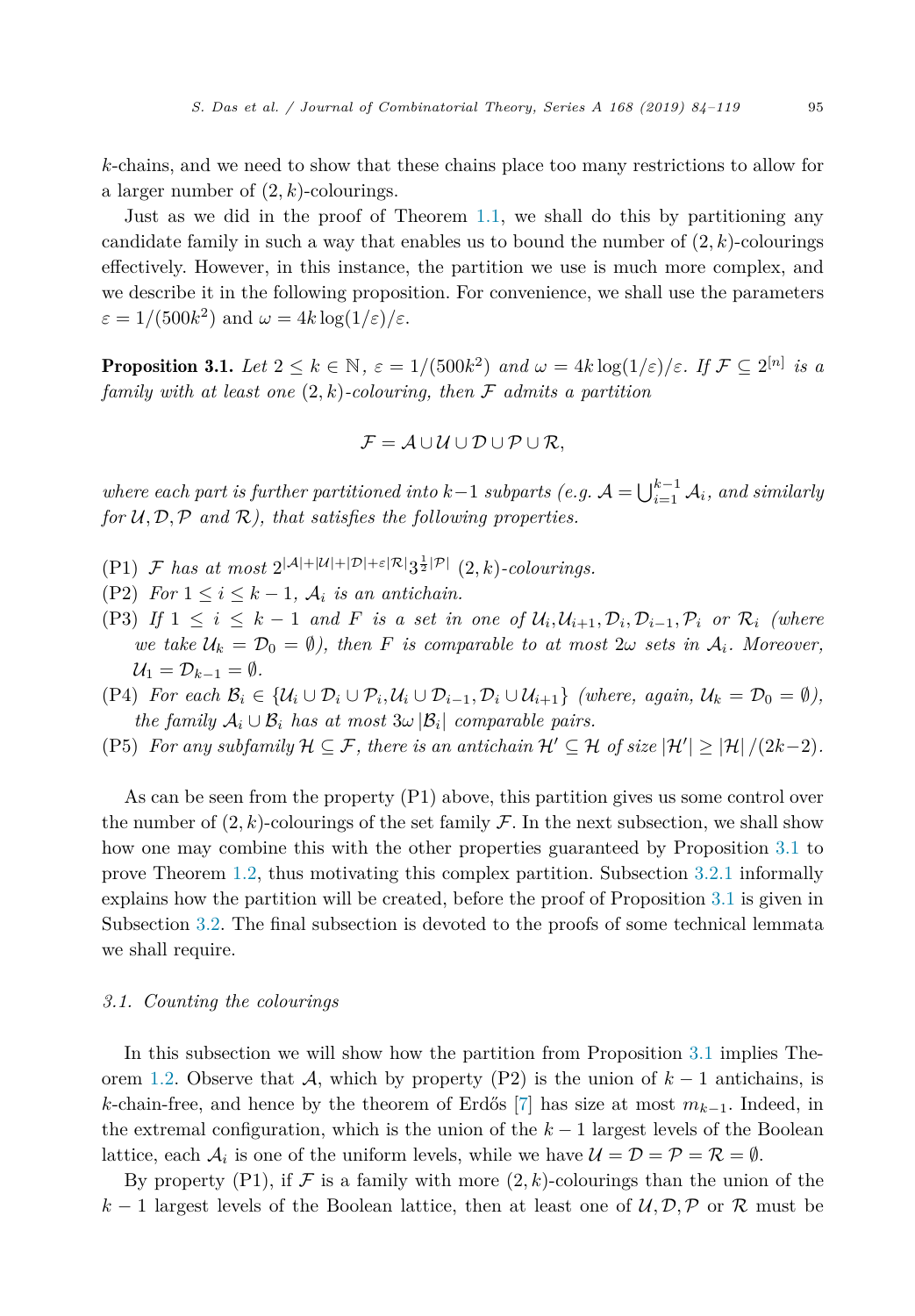<span id="page-12-0"></span>non-empty. We shall then use properties (P3) and (P4), which bound the number of comparable pairs in certain subfamilies, to obtain upper bounds on the sizes of the parts of the partition, which will in turn show that the number of  $(2, k)$ -colourings of F is strictly less than  $2^{m_{k-1}}$ .

This requires the use of supersaturation results: we shall have to deduce from the small numbers of comparable pairs that the corresponding families are small. Note that Theorem [2.5](#page-10-0) is such a result, showing that a family with few comparable pairs cannot be much larger than the middle level of the Boolean lattice. While that result is tight, our partition separates into  $k-1$  levels, and they cannot all occupy the full middle level. Hence we will have to derive a weighted version of the supersaturation result that is still tight for multiple levels (close to the middle level).

We thus define the weight of a set  $F \subseteq 2^{[n]}$  to be

$$
w_k(F) = \min\left\{ \binom{n}{|F|}^{-1}, \binom{n}{\lfloor \frac{n-k}{2} \rfloor}^{-1} \right\},\,
$$

and the weight of a set family as the sum of the weights of its members,  $w_k(\mathcal{F})$  =  $\sum_{F \in \mathcal{F}} w_k(F)$ . Note that the weight of a set increases with the distance of the set to the middle level, but this increase is capped to prevent undue influence being given to sets that are much smaller or larger than what we expect to find in the optimal construction.

With this notation in place, we present our supersaturation lemma, which we shall prove in Subsection [3.3.](#page-27-0)

**Lemma 3.2.** There is some constant  $C > 1$  such that the following statement holds for all  $\delta \in (0, \frac{1}{2})$  and all integers n and k with  $k \geq 2$  and  $n \geq C\delta^{-3}k^2$ . If F is a subfamily  $of 2^{[n]}$  *with*  $w_k(\mathcal{F}) \geq 1 + r {n \choose \lfloor n / 2 \rfloor}$  $\binom{n}{\lfloor n/2 \rfloor}^{-1}$  *for some*  $r \in \mathbb{R}$ *, then the number of comparable pairs*  $in \mathcal{F}$  *is at least*  $\left(\frac{1}{2} - \delta\right)rn$ .

Using Lemma 3.2, it follows that the families in property  $(P4)$  of Proposition [3.1](#page-11-0) have small weight. However, in order to apply property (P1) to bound the number of  $(2, k)$ -colourings, we will have to control the sizes of these families instead. The following lemma, whose proof is also in Subsection [3.3,](#page-27-0) allows us to convert between weights and sizes.

**Lemma 3.3.** Let *n* and *k* be integers with  $k \geq 2$  and  $n \geq 4k^2$ . Suppose  $\mathcal{F}_0, \mathcal{F}_1, \ldots, \mathcal{F}_s$ *are subfamilies* of  $2^{[n]}$  *such that*  $|\mathcal{F}_0| + \sum_{i=1}^s \alpha_i |\mathcal{F}_i| \ge m_{k-1} + t$  *for some positive reals*  $\alpha_1, \ldots, \alpha_s$ *, and non-negative integer t. Then* 

$$
w_k(\mathcal{F}_0) + \left(1 + \frac{2k^2}{n}\right) \sum_{i=1}^s \alpha_i w_k(\mathcal{F}_i) \geq k - 1 + t \binom{n}{\lfloor n/2 \rfloor}^{-1}.
$$

Armed with these lemmata, together with Proposition [3.1,](#page-11-0) we are in position to prove our theorem.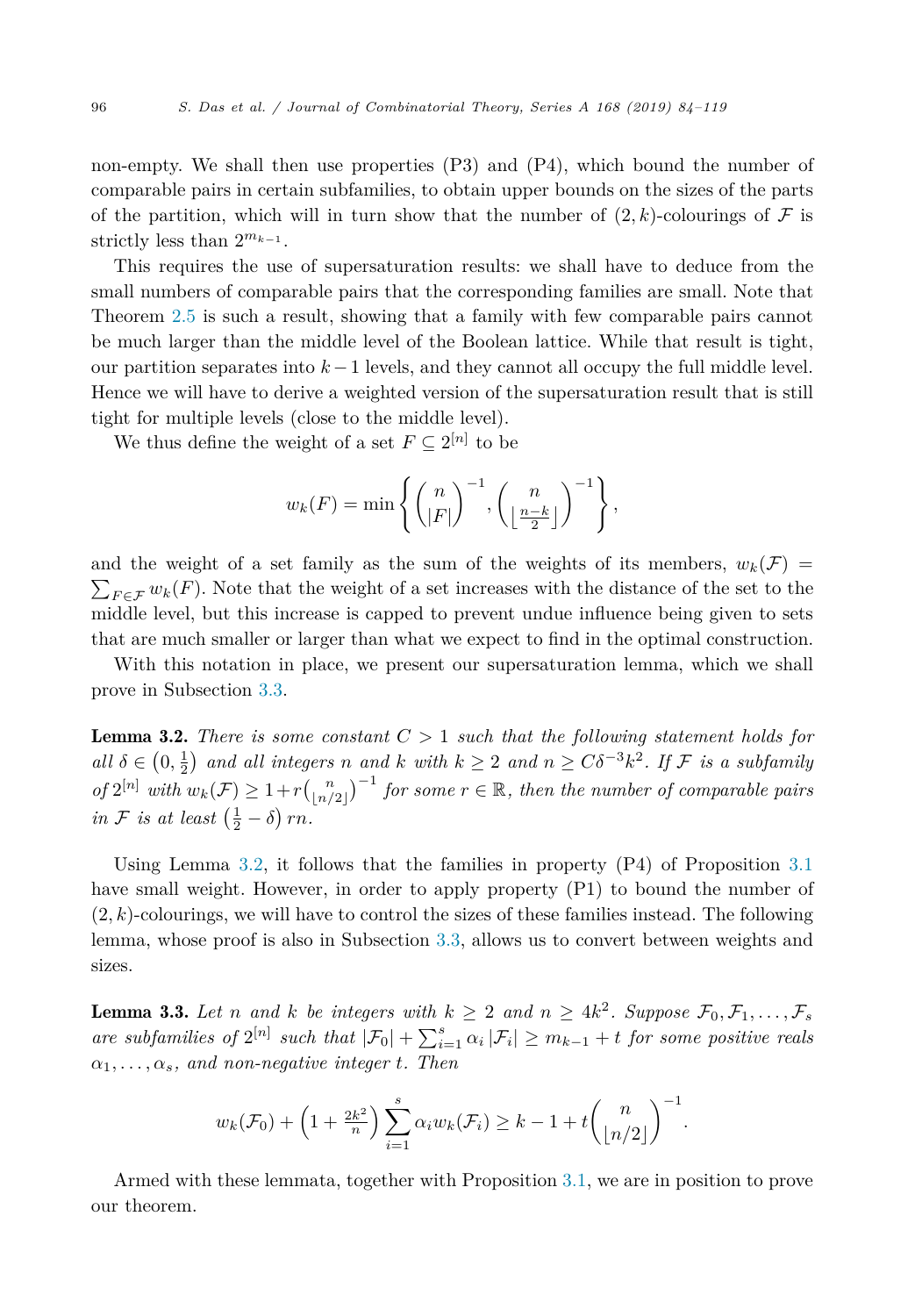<span id="page-13-0"></span>**Proof of Theorem [1.2.](#page-4-0)** Suppose  $n \geq Ck^4 \log k$ , for some constant *C* large enough to satisfy the inequalities that will follow, and that  $\mathcal{F} \subseteq 2^{[n]}$  maximises the number of  $(2, k)$ -colourings. We apply Proposition [3.1](#page-11-0) to obtain the claimed partition of  $\mathcal F$  for which the properties  $(P1)$ – $(P5)$  hold.

In light of the lower bound of [\(2\)](#page-3-0), the number of  $(2, k)$ -colourings of F must be at least  $2^{m_{k-1}}$ . By property (P1), the number of  $(2, k)$ -colourings of F is at most  $2^{|\mathcal{A}|+|\mathcal{U}|+|\mathcal{D}|+\varepsilon|\mathcal{R}|}3^{\frac{1}{2}|\mathcal{P}|},$  and thus

$$
m_{k-1} \le |\mathcal{A}| + |\mathcal{U}| + |\mathcal{D}| + \varepsilon |\mathcal{R}| + \alpha |\mathcal{P}|,
$$
\n<sup>(8)</sup>

where  $\alpha = \frac{1}{2} \log 3$ . Our first claim shows that the size of  $\mathcal{R}$  can be controlled by the sizes of  $U, D$  and  $P$ .

Claim 3.4.  $|\mathcal{R}| < 3k$  ( $|\mathcal{U}| + |\mathcal{D}| + \alpha |\mathcal{P}|$ ).

**Proof.** We start by applying the property (P5) to each subfamily  $\mathcal{R}_i$ , obtaining an antichain  $\mathcal{R}'_i \subseteq \mathcal{R}_i$ . Define  $\mathcal{R}' = \cup_i \mathcal{R}'_i$ , and note that  $|\mathcal{R}'| \geq |\mathcal{R}|/(2k-2)$ .

Further define  $G_i = A_i \cup \mathcal{R}'_i$ , and consider the comparable pairs in  $G_i$ . By (P2) and (P5), both  $A_i$  and  $R'_i$  are antichains, and hence the only comparabilities in  $\mathcal{G}_i$  come from  $A_i \times \mathcal{R}'_i$ . By (P3), there are at most  $2\omega |\mathcal{R}'_i|$  such pairs. Applying Lemma [3.2](#page-12-0) with  $\delta = \frac{1}{6}$  and  $r = 6\omega n^{-1} |\mathcal{R}'_i|$ , we deduce that  $w_k(\mathcal{G}_i) \leq 1 + 6\omega n^{-1} |\mathcal{R}'_i| \left(\frac{n}{|n\rangle}\right)$  $\binom{n}{\lfloor n/2 \rfloor}^{-1}$ . Letting  $\mathcal{G} = \cup_i \mathcal{G}_i$  and summing over  $i \in [k-1]$ , we have  $w_k(\mathcal{G}) \leq k-1 + 6\omega n^{-1} |\mathcal{R}'| \left( \frac{n}{\lfloor n \rfloor} \right)$  $\binom{n}{\lfloor n/2 \rfloor}^{-1}.$ 

Applying Lemma [3.3](#page-12-0) with  $s = 1$ ,  $\alpha_1 = 1$ ,  $\mathcal{F}_0 = \mathcal{G}$  and  $\mathcal{F}_1 = \emptyset$ , and then using (8), we find

$$
|\mathcal{G}| \leq m_{k-1} + 6\omega n^{-1} |\mathcal{R}'| \leq |\mathcal{A}| + |\mathcal{U}| + |\mathcal{D}| + \varepsilon |\mathcal{R}| + \alpha |\mathcal{P}| + 6\omega n^{-1} |\mathcal{R}'|.
$$
 (9)

Note that  $\mathcal{G} = \mathcal{A} \cup \mathcal{R}'$ , and thus  $|\mathcal{G}| = |\mathcal{A}| + |\mathcal{R}'|$ . Substituting this into (9) and rearranging gives

$$
(1 - 6\omega n^{-1}) |\mathcal{R}'| \leq |\mathcal{U}| + |\mathcal{D}| + \varepsilon |\mathcal{R}| + \alpha |\mathcal{P}|.
$$

Recalling that  $|\mathcal{R}'| \geq |\mathcal{R}|/(2k-2)$  and rearranging again, we have the desired bound, since

$$
\frac{1}{3k} \left| \mathcal{R} \right| \leq \left( \frac{1-6\omega n^{-1}}{2k-2} - \varepsilon \right) \left| \mathcal{R} \right| \leq \left| \mathcal{U} \right| + \left| \mathcal{D} \right| + \alpha \left| \mathcal{P} \right|,
$$

where the first inequality follows from the facts that  $\varepsilon = 1/(500k^2)$  and  $n \geq 18\omega$ .

By combining (8) with Claim 3.4, we obtain

$$
m_{k-1} \leq |\mathcal{A}| + (1 + 3k\varepsilon) (|\mathcal{U}| + |\mathcal{D}| + \alpha |\mathcal{P}|).
$$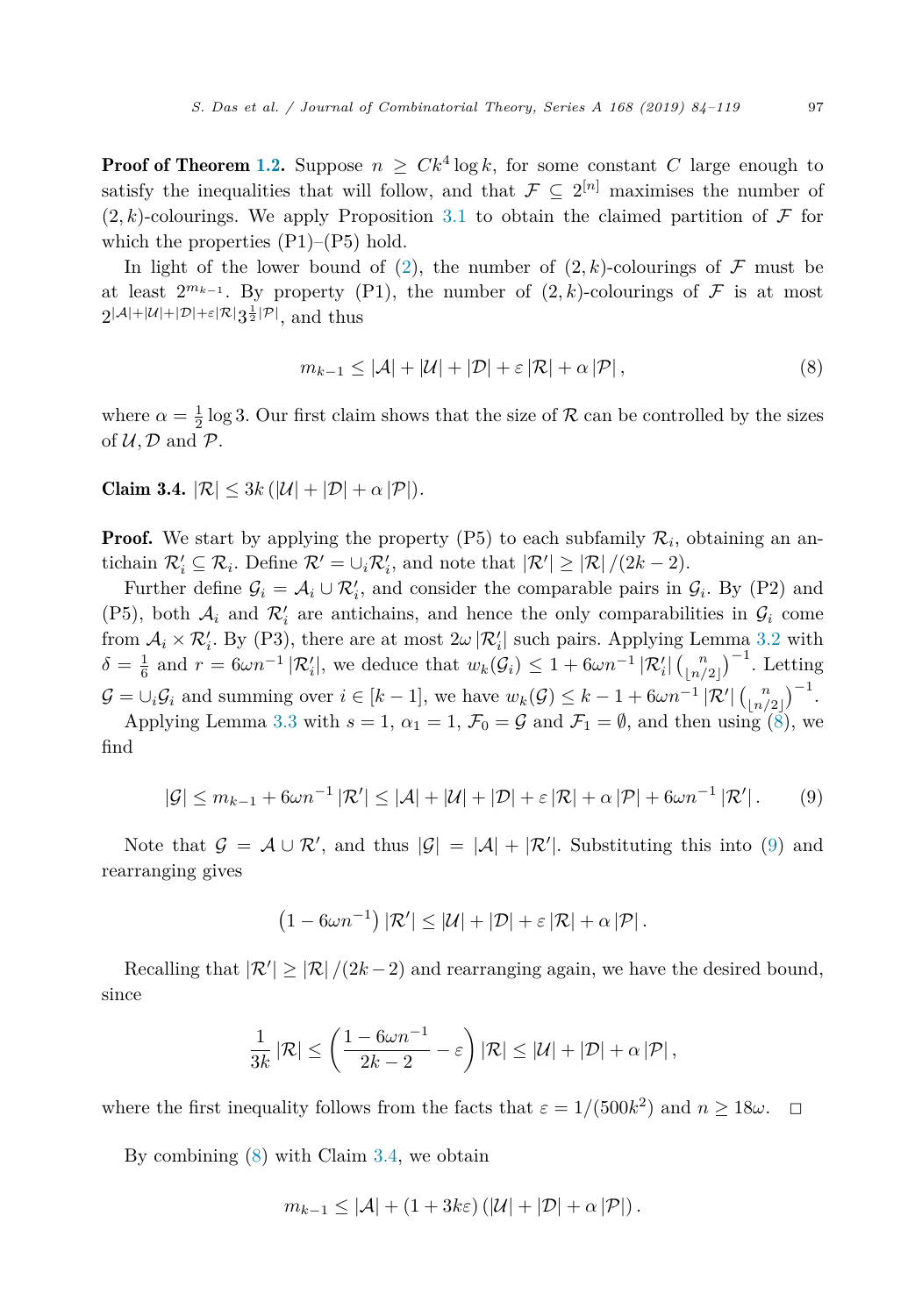<span id="page-14-0"></span>We convert this into a lower bound on the weights of these families by using Lemma [3.3](#page-12-0) with  $s = 3$ ,  $\mathcal{F}_0 = \mathcal{A}$ ,  $\mathcal{F}_1 = \mathcal{U}$ ,  $\mathcal{F}_2 = \mathcal{D}$ ,  $\mathcal{F}_3 = \mathcal{P}$ ,  $\alpha_1 = \alpha_2 = 1 + 3k\varepsilon$ ,  $\alpha_3 = (1 + 3k)\alpha$  and  $t = 0$ . This gives

$$
k - 1 \le w_k(\mathcal{A}) + \left(1 + \frac{2k^2}{n}\right)(1 + 3k\varepsilon) \left(w_k(\mathcal{U}) + w_k(\mathcal{D}) + \alpha w_k(\mathcal{P})\right)
$$
  

$$
\le w_k(\mathcal{A}) + \left(1 + \frac{1}{30k}\right)\left(w_k(\mathcal{U}) + w_k(\mathcal{D})\right) + \frac{17}{20}w_k(\mathcal{P}).
$$
 (10)

To complete the proof, we shall obtain an upper bound on the weights of these families as well, with the combination of the two only being satisfied when  $\mathcal{U} =$  $\mathcal{D} = \mathcal{P} = \emptyset$ . To this end, for each  $1 \leq i \leq k-1$ , let  $\mathcal{B}_i$  be the family from  $\{\mathcal{U}_i \cup \mathcal{D}_i \cup \mathcal{P}_i, \mathcal{U}_i \cup \mathcal{D}_{i-1}, \mathcal{D}_i \cup \mathcal{U}_{i+1}\}\$  that has greatest weight. Our next claim shows that these weights cannot be too small.

**Claim 3.5.**  $\sum_{i} w_k(\mathcal{B}_i) \ge (1 + \frac{1}{20k})(w_k(\mathcal{U}) + w_k(\mathcal{D})) + \frac{9}{10}w_k(\mathcal{P})$ .

**Proof.** Since we could always have chosen  $B_i = U_i \cup \mathcal{D}_i \cup \mathcal{P}_i$ , we must have  $w_k(\mathcal{B}_i) \geq$  $w_k(\mathcal{U}_i) + w_k(\mathcal{D}_i) + w_k(\mathcal{P}_i)$ . Summing these inequalities over all *i*, we have

$$
\sum_{i=1}^{k-1} w_k(\mathcal{B}_i) \ge w_k(\mathcal{U}) + w_k(\mathcal{D}) + w_k(\mathcal{P}). \tag{11}
$$

On the other hand, consider the families in  $\{U_i, \mathcal{D}_i : i \in [k-1]\}$ , and note by (P3) we have  $U_1 = \mathcal{D}_{k-1} = \emptyset$ . Suppose, for some  $j \geq 2$ ,  $U_j$  has the greatest weight out of these families (a similar argument applies when some  $\mathcal{D}_j$ ,  $j \leq k-2$ , is the heaviest). As the heaviest of the families, we must have  $w_k(\mathcal{U}_j) \geq \frac{1}{2k}(w_k(\mathcal{U}) + w_k(\mathcal{D})).$ 

We can again bound the total weight of the families  $B_i$  from below by the following choices. For  $i \leq j - 1$ , take  $\mathcal{B}_i = \mathcal{D}_i \cup \mathcal{U}_{i+1}$ , and  $\mathcal{B}_i = \mathcal{U}_i \cup \mathcal{D}_i \cup \mathcal{P}_i$  when  $i \geq j$ . We would then have

$$
\sum_{i=1}^{k-1} w_k(\mathcal{B}_i) \ge \sum_{i=1}^{j-1} (w_k(\mathcal{D}_i) + w_k(\mathcal{U}_i)) + \sum_{i=j}^{k-1} (w_k(\mathcal{U}_i) + w_k(\mathcal{D}_i) + w_k(\mathcal{P}_i))
$$
  

$$
\ge \sum_{i=2}^{k-1} w_k(\mathcal{U}_i) + \sum_{i=1}^{k-2} w_k(\mathcal{D}_i) + w_k(\mathcal{U}_j) = w_k(\mathcal{U}) + w_k(\mathcal{D}) + w_k(\mathcal{U}_j).
$$
  

$$
\ge \left(1 + \frac{1}{2k}\right) (w_k(\mathcal{U}) + w_k(\mathcal{D})). \tag{12}
$$

Taking a convex combination of these lower bounds, with coefficient  $\frac{9}{10}$  for (11) and  $\frac{1}{10}$  for (12), we arrive at the claimed lower bound on  $\sum_i w_k(\mathcal{B}_i)$ .  $\Box$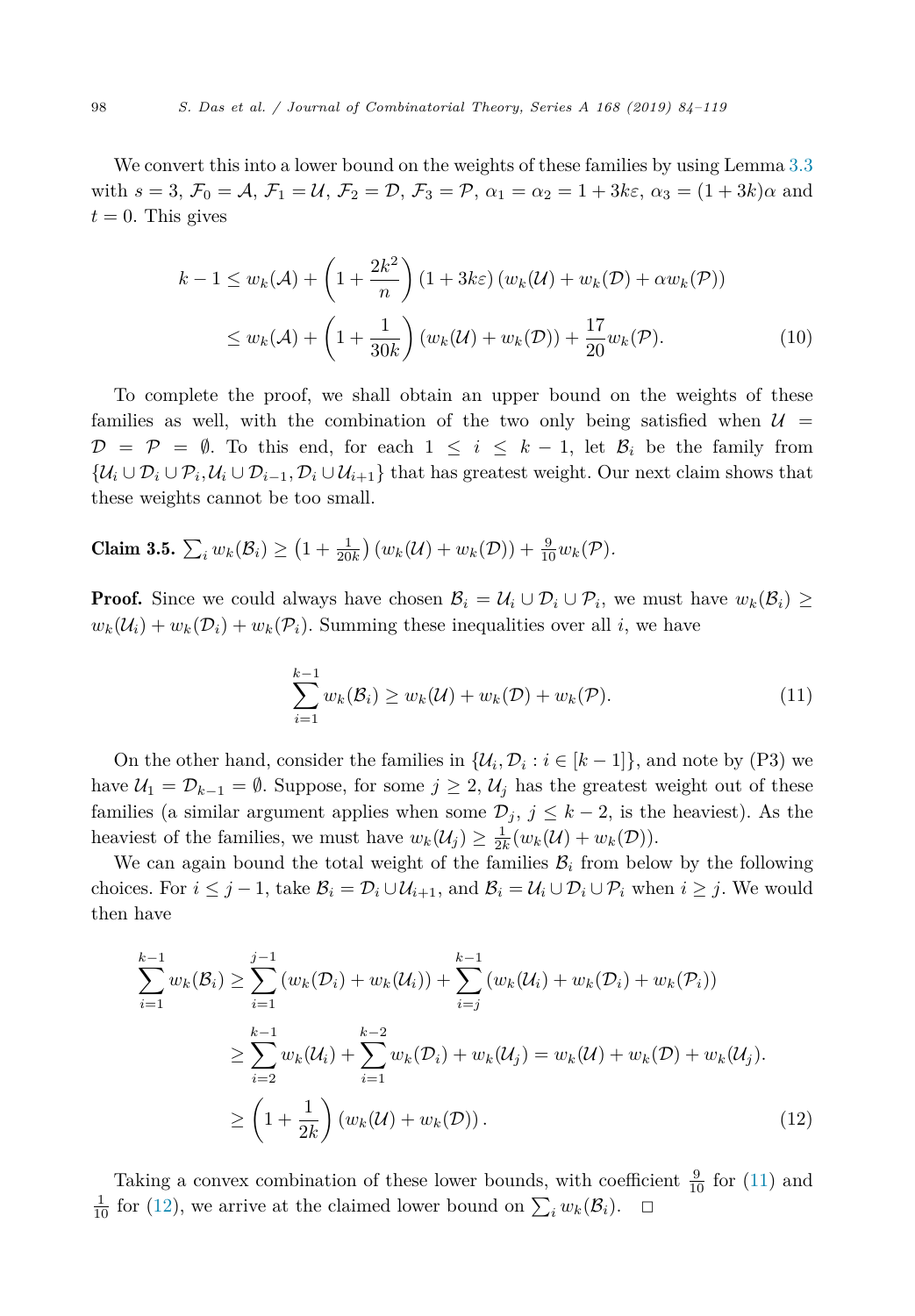<span id="page-15-0"></span>To finish the proof, we now bound the weights of the families  $\mathcal{B}_i$  from above. Using (P4), we observe that the number of comparable pairs in the family  $A_i \cup B_i$  is at most

$$
3\omega |\mathcal{B}_i| \leq 3\omega \left(|\mathcal{U}_i| + |\mathcal{U}_{i+1}| + |\mathcal{D}_i| + |\mathcal{D}_{i-1}| + |\mathcal{P}_i|\right).
$$

Applying Lemma [3.2](#page-12-0) with  $\delta = \frac{1}{6}$  and  $r = 9\omega n^{-1} (|\mathcal{U}_i| + |\mathcal{U}_{i+1}| + |\mathcal{D}_i| + |\mathcal{D}_{i-1}| + |\mathcal{P}_i|),$ we find

$$
w_k(\mathcal{A}_i \cup \mathcal{B}_i) \le 1 + 9\omega n^{-1} (|\mathcal{U}_i| + |\mathcal{U}_{i+1}| + |\mathcal{D}_i| + |\mathcal{D}_{i-1}| + |\mathcal{P}_i|) \binom{n}{\lfloor n/2 \rfloor}^{-1}
$$
  

$$
\le 1 + 9\omega n^{-1} (w_k(\mathcal{U}_i) + w_k(\mathcal{U}_{i+1}) + w_k(\mathcal{D}_i) + w_k(\mathcal{D}_{i-1}) + w_k(\mathcal{P}_i)),
$$

where the second inequality follows from the fact that every set in  $2^{[n]}$  has weight at least  $\binom{n}{n}$  $\binom{n}{\lfloor n/2 \rfloor}^{-1}$ . Summing over  $1 \leq i \leq k-1$ ,

$$
w_k(\mathcal{A}) + \sum_{i=1}^{k-1} w_k(\mathcal{B}_i) = \sum_{i=1}^{k-1} w_k(\mathcal{A}_i \cup \mathcal{B}_i) \le k - 1 + 9\omega n^{-1} \left(2w_k(\mathcal{U}) + 2w_k(\mathcal{D}) + w_k(\mathcal{P})\right).
$$
\n(13)

On the other hand, we have the lower bound

$$
w_k(\mathcal{A}) + \sum_{i=1}^{k-1} w_k(\mathcal{B}_i) \ge w_k(\mathcal{A}) + \left(1 + \frac{1}{20k}\right) \left(w_k(\mathcal{U}) + w_k(\mathcal{D})\right) + \frac{9}{10} w_k(\mathcal{P})
$$
  

$$
\ge k - 1 + \frac{1}{60k} \left(w_k(\mathcal{U}) + w_k(\mathcal{D})\right) + \frac{1}{20} w_k(\mathcal{P}), \tag{14}
$$

where we use Claim [3.5](#page-14-0) for the first inequality and  $(10)$  for the second. As  $n >$ 1080 $\omega k$ , (13) and (14) can only be simultaneously satisfied when  $w_k(\mathcal{U}) = w_k(\mathcal{D}) =$  $w_k(\mathcal{P}) = 0$ . This in turn implies  $\mathcal{U} = \mathcal{D} = \mathcal{P} = \emptyset$ . By Claim [3.4,](#page-13-0) it follows that  $\mathcal{R} = \emptyset$ as well. Hence  $\mathcal{F} = \mathcal{A}$ , the union of  $k-1$  antichains. Thus  $\mathcal{F}$  is a *k*-chain-free family, which can have size at most  $m_{k-1}$ , with at most  $2^{m_{k-1}}$  two-colourings. This completes the proof of Theorem 1.2. the proof of Theorem  $1.2$ .

#### *3.2. Forming the partition*

Now that we have seen how the partition from Proposition [3.1](#page-11-0) can be used to establish Theorem [1.2,](#page-4-0) we shall describe how a partition with properties  $(P1)$ – $(P5)$  can be formed. We begin with an informal overview of the process, before providing a detailed proof of the proposition.

# *3.2.1. An overview*

For inspiration, we first consider the optimal construction, which is the union of the *k*−1 largest uniform levels of the Boolean lattice. This family admits a natural partition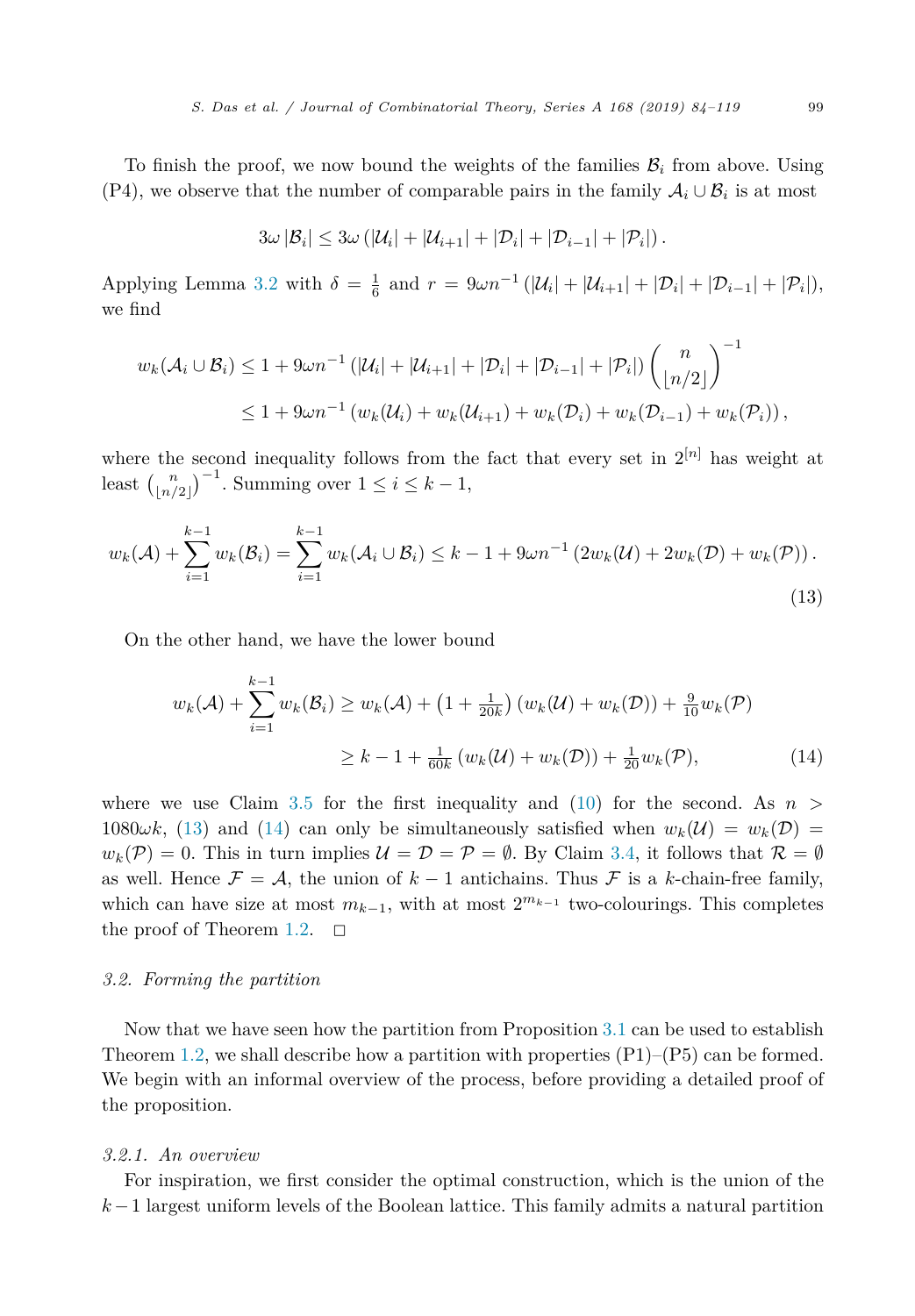<span id="page-16-0"></span>into *k* − 1 antichains. Moreover, each set contains many sets from the antichain below, and is contained in many sets from the antichain above.

We shall endeavour to build a similar structure  $-$  a sequence of antichains, with each set containing many sets from the antichain below, and being contained in many sets from the antichain above. This large degree in the comparability graph  $G(\mathcal{F})$  (as defined in Section [1.3\)](#page-4-0) will be important for us, as we will be able to use it to create many chains. If we find a  $(k-1)$ -chain  $F_1 \subset F_2 \subset \ldots \subset F_{k-1}$  that is monochromatic in many colourings, then it follows that any sets that contain  $F_{k-1}$  must all have the opposite colour. This allows us to remove all such sets into a separate family  $R$ . As the colour of these sets is determined, we do not lose many colourings of the entire family  $\mathcal F$  when we do so. Similarly, any sets that are contained in *F*<sup>1</sup> could also be removed.

Sometimes, though, we may encounter sets that do not have the desired large degrees into their neighbouring antichains. We take such sets out of their antichains, and place them in separate families. If they are contained in too few sets from the antichain above, we call them  $up\text{-}sparse$ , and place them in the family  $\mathcal U$ . If they contain too few sets from the antichain below, we name them *down-sparse*, and place them in D. As we have seen in the previous subsection, their low degrees into the (eventual) antichains will allow us to exploit the supersaturation result of Lemma [3.2.](#page-12-0)

At this stage in the process, the parts  $\mathcal{A}_1$  up to  $\mathcal{A}_{k-1}$  may not actually be antichains, but could contain a few comparable pairs. Our next step is to remove these pairs to form genuine antichains. If a pair is often monochromatic, then we can extend it into a monochromatic chain, which again allows us to remove a large number of sets into  $\mathcal{R}$ without losing many colourings. On the other hand, if a pair is more often oppositelycoloured, then we place it in the family  $P$  instead. Note that for the pairs in  $P$ , we know that out of the four ways the two sets could have been coloured, two are much more likely to occur, which allows us to better bound the number of colourings with respect to the sets in P.

This explains the key ideas behind the formation of the partition, as well as the roles played by the parts  $\mathcal{R}, \mathcal{U}, \mathcal{D}$  and  $\mathcal{P}$ . Once we have completed the steps described above, there will be some final cleaning of the partition to ensure that all the properties (P1)–(P5) hold, after which the proof of Proposition [3.1](#page-11-0) will be complete. We now proceed to the details of the procedure.

### *3.2.2. The detailed procedure*

To begin, observe that if F contained a  $(2k-1)$ -chain C, then in any two-colouring of  $\mathcal{F}, \mathcal{C}$  would contain a monochromatic *k*-chain. Hence, if  $\mathcal{F}$  admits even a single  $(2, k)$ -colouring, we deduce that F must be  $(2k - 1)$ -chain-free. Appealing to Mirsky's theorem [\[25\]](#page-35-0), we see that F can be partitioned into  $2k-2$  antichains. Explicitly, let  $\mathcal{A}_i$ be the maximal elements in the poset  $\mathcal{F} \setminus (\cup_{j=1}^{i-1} A_j)$ , which gives a partition

$$
\mathcal{F} = \mathcal{A}_1 \cup \ldots \cup \mathcal{A}_{2k-2} \tag{15}
$$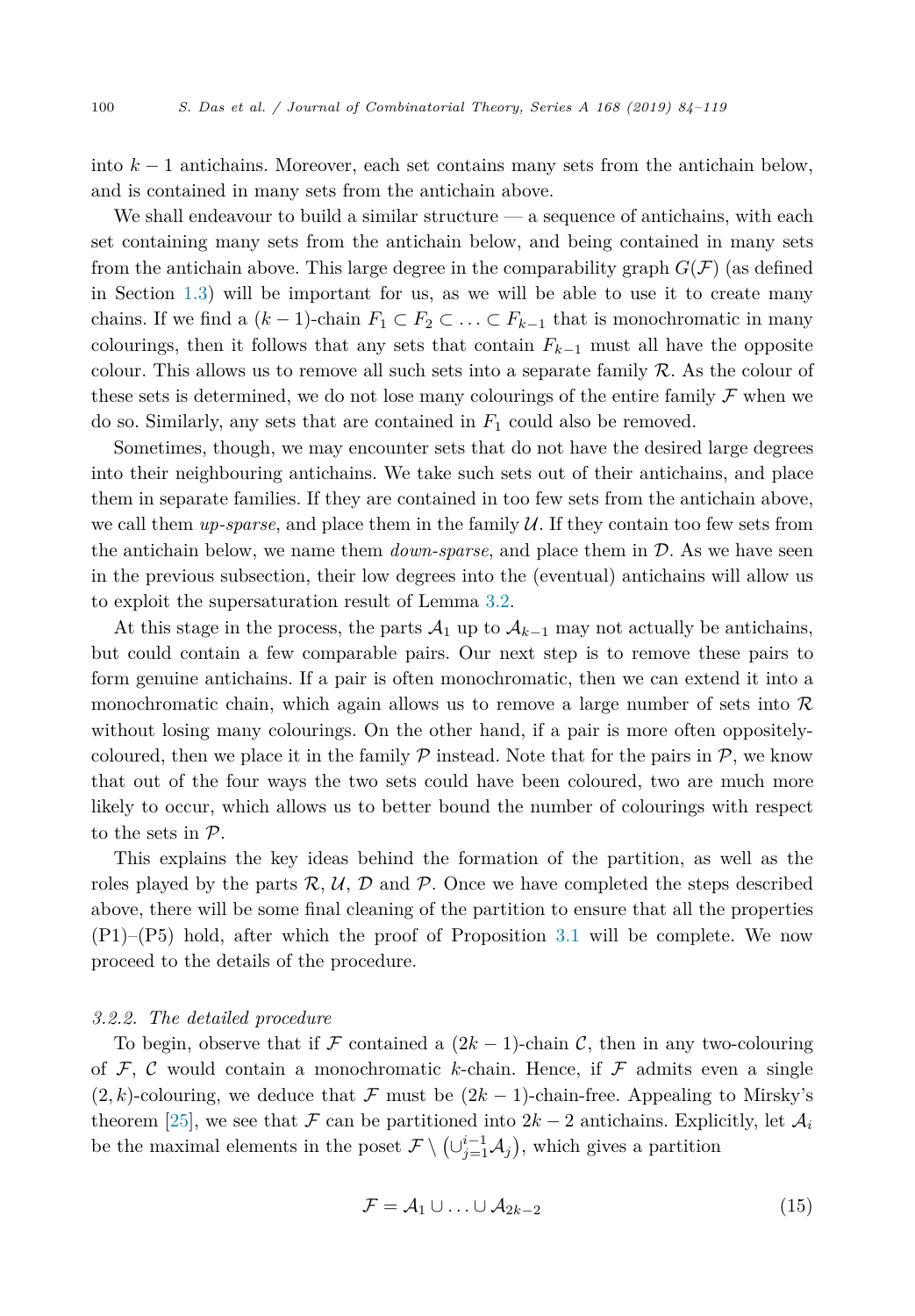into  $2k - 2$  antichains (some of which may be empty). This partition has the following quality.

(Q1) If  $i < j$ ,  $F \in \mathcal{A}_i$  and  $G \in \mathcal{A}_j$ , then  $F \not\subset G$ .

(Q1) obviously holds for the partition described above. However, our partition shall be dynamic, as we will move sets between parts to reach the desired final partition. We shall ensure (Q1) is maintained throughout the process. It will also be convenient to fix a linear extension  $(F, \prec)$ , such that given sets  $F, G \in \mathcal{F}$ , we have  $F \subset G$  only if  $F \prec G$ . We further require that the linear extension starts with all sets in  $A_{2k-2}$ , followed by those in  $A_{2k-3}$ , and so on, until the sets in  $A_1$  are listed last.

As we proceed, we will denote by  $\mathfrak C$  the set of  $(2,k)$ -colourings of  $\mathcal F$  currently under consideration. At the start of the process,  $\mathfrak{C}$  will contain all  $(2, k)$ -colourings of  $\mathcal{F}$ . However, we shall occasionally colour some sets in  $\mathcal{F}$ , and will only retain in  $\mathfrak{C}$  those colourings that agree with the partial colouring of  $F$ . One of the ways we shall colour sets is through the branching operation, which we will now describe. The main idea is to build chains until we find a large number of sets that must often be monochromatic, thus allowing us to colour and remove many sets while only shrinking  $\mathfrak C$  moderately.<sup>7</sup>

*Branching from a coloured vertex:* Recall that  $\varepsilon = 1/(500k^2)$  and  $\omega = 4k \log(1/\varepsilon)/\varepsilon$ . Assume some set  $A \in \mathcal{F}$  has been coloured, say red, and there is some index  $\ell$  such that  $d^+(A, A_\ell) > \omega$  (or  $d^-(A, A_\ell) > \omega$ ). Because  $\sum_{j\geq 0} (1 - 2^{-\varepsilon}) 2^{-\varepsilon j} = 1$ , one of the two following statements must hold:

- (i) In at least a  $(1-2^{-\epsilon})$ -fraction of the colourings in  $\mathfrak{C}$ , all sets in  $N^+(A,\mathcal{A}_{\ell})$  (respectively,  $N^{-}(A, A_{\ell})$  are all coloured blue. Note that this corresponds to the  $j = 0$ summand above.
- (ii) There exists an integer  $j \geq 1$  such that in at least a  $(1 2^{-\epsilon})2^{-\epsilon j}$ -fraction of all colourings in  $\mathfrak{C}$ , the *j*th set with respect to  $\prec$  in  $N^+(A, \mathcal{A}_{\ell})$  (respectively,  $N^-(A, \mathcal{A}_{\ell})$ ), say  $A_{\ell}$ , is the first red set in  $N^{+}(A, \mathcal{A}_{\ell})$  (respectively,  $N^{-}(A, \mathcal{A}_{\ell})$ ).

In the first case, we can colour all the sets in  $N^+(A, A_\ell)$  (respectively,  $N^-(A, A_\ell)$ ) blue, remove them from  $\mathcal{A}_{\ell}$  and place them in  $\mathcal{R}$ , and restrict  $\mathfrak{C}$  to the  $(1-2^{-\epsilon})|\mathfrak{C}|$  colourings where these sets are all blue. In the latter case, we colour *B* red and the preceding sets in  $N^+(A, \mathcal{A}_\ell)$  (respectively,  $N^-(A, \mathcal{A}_\ell)$ ) blue, remove these sets to  $\mathcal{R}$ , and restrict  $\mathfrak C$  to the remaining  $(1 - 2^{-\epsilon})2^{-\epsilon j} |\mathfrak{C}|$  colourings.

We can piece together these branching steps into the following operations.

*Branching up*: Let *A* be a coloured set in  $\mathcal{F}$ , and let  $\ell \geq k - 1$  be an integer such that  $d^+(A, A_\ell) > \omega$  and  $d^+(F, A_{i-1}) > \omega$  for all  $2 \leq i \leq \ell$  and  $F \in A_i$ . We branch from A to

<sup>&</sup>lt;sup>7</sup> For an alternative entropic viewpoint, we could imagine that an adversary has chosen a  $(2, k)$ -colouring of  $F$ , which we seek to determine by asking a series of questions. Our goal will then be to limit the amount of information we receive, as we can then bound the number of  $(2, k)$ -colourings from which the adversary could choose her colouring.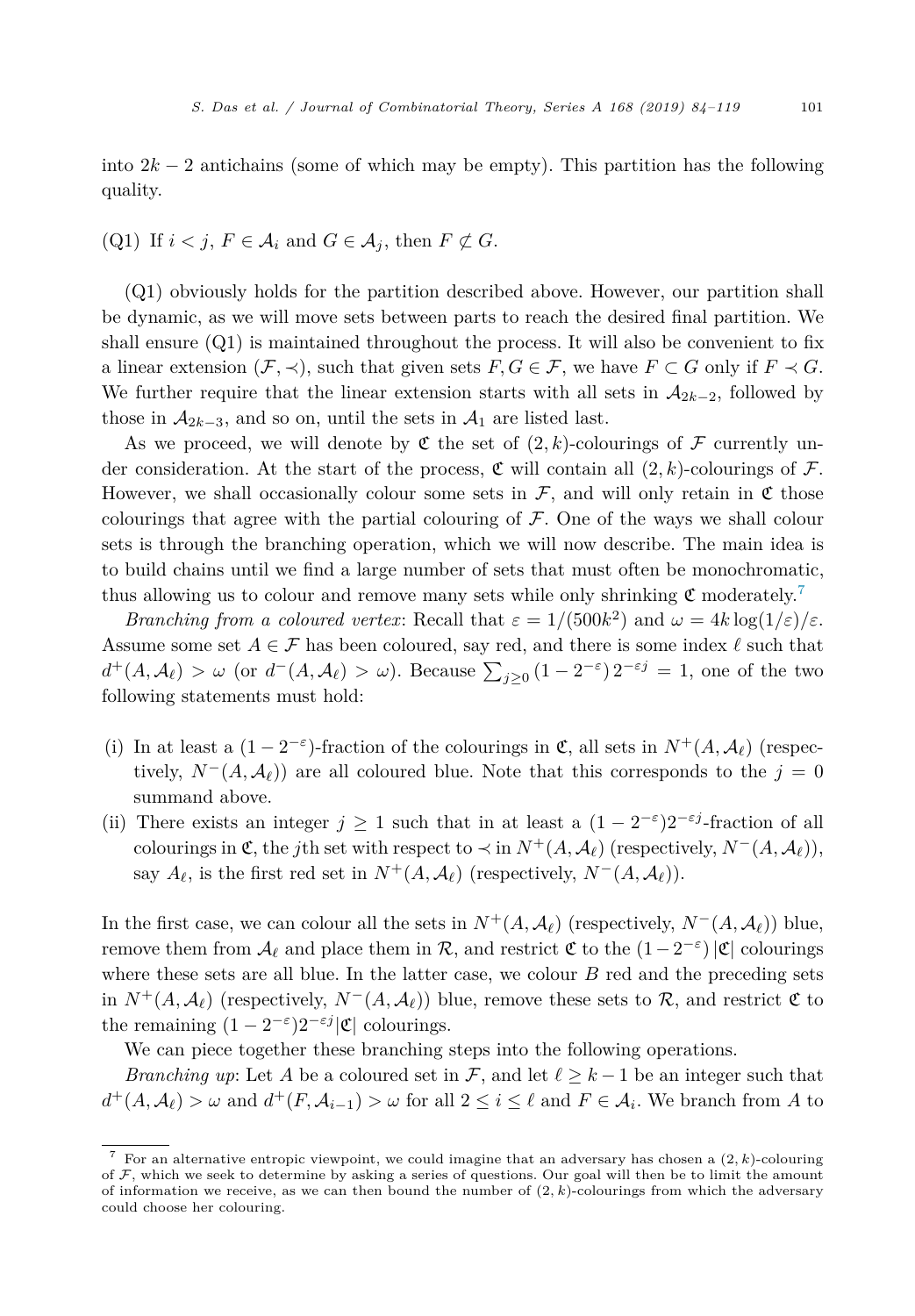<span id="page-18-0"></span>its supersets in  $\mathcal{A}_{\ell}$ . When case (ii) occurs, we find the superset  $A_{\ell} \in \mathcal{A}_{\ell}$  which often has the same colour as  $A$ , we iterate, branching from  $A_{\ell}$  to its supersets in the next level. Repeating this to get a chain  $A \subset A_{\ell} \subset A_{\ell+1} \subset \ldots$  until case (i) occurs, with all sets in the next level having the opposite colour.

*Branching down*: Let *A* be a coloured set in F with  $d^-(A, A_1) > \omega$ , and suppose *d*<sup>−</sup>(*F*,  $A$ <sub>*i*+1</sub>) >  $\omega$  for all 1 ≤ *i* ≤ *k* − 2 and *F* ∈  $A$ <sub>*i*</sub>. Branching down works exactly like branching up, except we consider subsets in the lower level, instead of supersets from the level above.

*Branching up and down*: Suppose some  $2 \leq i_0 \leq k - 2$  has the property that  $d^+(F, A_{i-1}) > ω$  for every  $2 ≤ i ≤ i<sub>0</sub>$  and  $F ∈ A_i$ , and  $d^-(F, A_{i+1}) > ω$  for every  $i_0 + 1 \leq i \leq k - 2$  and  $F \in \mathcal{A}_i$ . Let *A* be a coloured set with  $d^+(A, \mathcal{A}_{i_0}) > \omega$  and  $d^-(A, A_{i_0+1}) > \omega$ . We first branch up from A, passing through its supersets in  $A_{i_0}$ , and continuing through the higher parts. If we have not encountered a monochromatic neighbourhood by the time we reach  $A_1$ , we branch down from A, considering its subsets in  $A_{i_0+1}$ , and then continuing through the lower parts. We can also branch up and down from a coloured pair  $A \subset B$  in  $\mathcal{A}_{i_0+1}$  if  $d^+(B, \mathcal{A}_{i_0}) > \omega$  and, as supposed,  $d^-(A, \mathcal{A}_{i_0+2}) > \omega$ . We then branch up through supersets of *B* in higher parts, and then branch down through subsets of *A* in lower parts.

Note that with each branching step in these operations, whenever we encounter case (ii), we find a longer monochromatic chain involving the initial set *A*. Thus these operations must terminate within *k* − 1 branching steps. The following lemma quantifies the outcome of a branching operation.

Lemma 3.6. *If, when branching up, down or up and down from a coloured set A or a*  $pair \ A \subset B$ , *t further* sets are added to R, then  $\mathfrak{C}$  *(at the end of the operation) shrinks by a factor of at most*  $\frac{1}{6}2^{\varepsilon t}$  (*comparing to*  $\mathfrak{C}$  *at the beginning of the operation*).

**Proof.** Assume we encounter case (ii) *s* times before encountering case (i) and ending the branching operation. As we argued previously, there can be at most *k* − 1 branching steps, and therefore we must have  $s \leq k - 2$ . Let  $j_1, j_2, \ldots, j_s$  be the indices of the monochromatic neighbours given in each instance of case (ii). The number of sets moved to R is then  $t \geq j_1 + j_2 + \ldots + j_s + \omega$ . Moreover, the set of  $(2, k)$ -colourings C shrinks by a factor of at most

$$
\left( (1 - 2^{-\varepsilon}) \prod_{i=1}^{s} (1 - 2^{-\varepsilon}) 2^{-\varepsilon j_i} \right)^{-1} = 2^{\varepsilon (j_1 + \dots + j_s)} (1 - 2^{-\varepsilon})^{-s-1} \le 2^{\varepsilon (t-\omega)} \left( \frac{2^{\varepsilon}}{2^{\varepsilon} - 1} \right)^{s+1}
$$
  

$$
\le 2^{\varepsilon (t-\omega)} \left( 2^{\varepsilon} \varepsilon^{-2} \right)^{s+1} < 2^{\varepsilon (t-\omega+k)} \varepsilon^{-2k} = 2^{\varepsilon t} (\varepsilon^2 2^{\varepsilon})^k
$$
  

$$
\le \frac{1}{6} 2^{\varepsilon t},
$$

where the first inequality holds since  $2^x \ge 1+x^2$  for every  $x \in [0,1]$ , the second inequality since  $s + 1 < k$ , and the following equality is due to the fact that  $\omega = 4k \log(1/\varepsilon)/\varepsilon$ .  $\Box$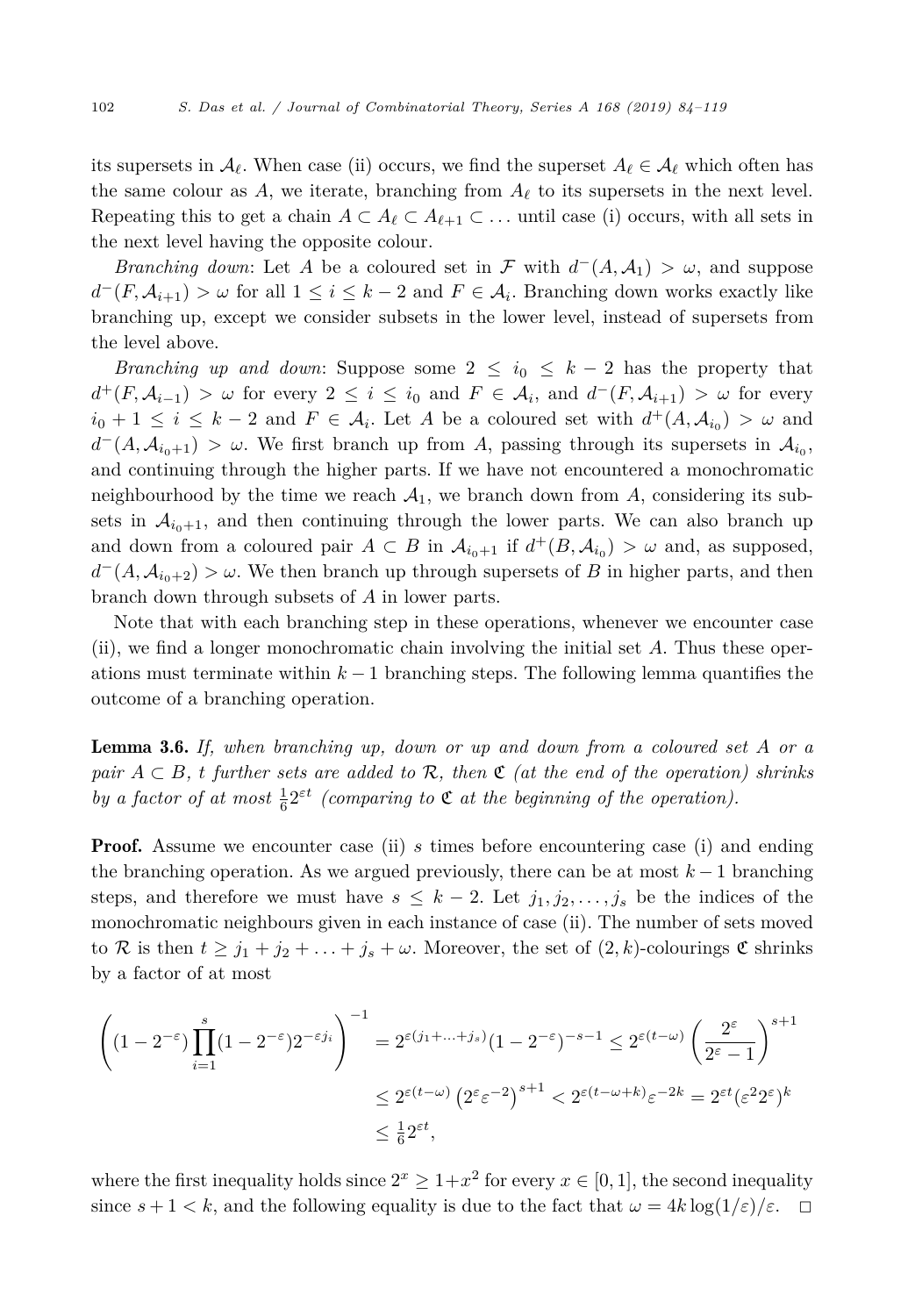<span id="page-19-0"></span>Having defined these branching operations, we are now in a position to specify how we obtain the partition of Proposition [3.1.](#page-11-0) The procedure consists for four stages.

Stage I. The goal of this stage is to compress the 2*k*−2 antichains in [\(15\)](#page-16-0) into *k*−1 parts  $A_1, \ldots, A_{k-1}$ . These will no longer necessarily be antichains, but we shall ensure no set is contained in more than  $\omega$  other sets from its own part. We do this greedily, shifting a set up to a higher part whenever possible, and then using branching operations when needed.

*Shifting up*: Running *i* from 2 to  $2k - 2$ , consider the sets in  $\mathcal{A}_i$  in the reverse of the predetermined linear order  $\prec$ . When the set *F* is being considered, if  $d^+(F, \mathcal{A}_{i-1}) \leq \omega$ , move *F* up to  $A_{i-1}$ .

We repeatedly run the shifting up operation until no set is moved. At this point, every set is contained in more than  $\omega$  sets from the part directly above. As a consequence, if  $A_i$  is non-empty for some  $i \geq k$ , the sets in  $A_i$  are in many *k*-chains. We shall use this fact to colour and remove many sets efficiently via the following operation.

*Colouring* and *branching* up: Let  $\ell = \max\{i : A_i \neq \emptyset\}$ . If  $\ell \geq k$ , let  $F_1 \in A_\ell$  be the first set in  $\mathcal{A}_{\ell}$  with respect to  $\prec$ . Colour  $F_1$  with whichever colour occurs most frequently in C (breaking ties arbitrarily), say red. Restrict C to those colourings where  $F_1$  is red and move  $F_1$  to  $\mathcal R$ . We then branch up from  $F_1$  to its supersets in  $\mathcal A_{\ell-1}$ , and onwards through higher parts.

After running through this operation, the sets removed may leave space from some lower sets to be shifted up. Hence we repeat this sequence of operations until ∪*<sup>i</sup>*≥*<sup>k</sup>*A*<sup>i</sup>* is empty, which marks the end of Stage I. At this point, we are left with the partition  $\mathcal{F} = \mathcal{A}_1 \cup \ldots \cup \mathcal{A}_{k-1} \cup \mathcal{R}$ , with the parts  $\mathcal{A}_i$  having the following two qualities in addition to (Q1) from before.

(Q2) If  $F \in \mathcal{A}_i$ , then  $d^+(F, \mathcal{A}_i) \leq \omega$ . (Q3) If  $F \in \mathcal{A}_i$  for some  $2 \le i \le k - 1$ , then  $d^+(F, \mathcal{A}_{i-1}) > \omega$ .

The following lemma shows these attributes do indeed hold after Stage I, and that we do not restrict our set of colourings  $\mathfrak C$  too greatly.

**Lemma 3.7.** At the end of Stage I, we have the partition  $\mathcal{F} = \mathcal{A}_1 \cup \ldots \cup \mathcal{A}_{k-1} \cup \mathcal{R}$  with *the qualities*  $(Q1)–(Q3)$ *. Moreover, the set*  $\mathfrak C$  *of colourings shrinks by a factor of at most*  $2^{\varepsilon|\mathcal{R}|}$ .

**Proof.** We first prove by contradiction that our algorithm preserves the monotonicity of (Q1). Suppose we are at the step when monotonicity is violated, and  $(A, B) \in \mathcal{A}_i \times \mathcal{A}_j$ is the pair with  $i < j$  and  $A \subset B$ . It must be that  $j = i + 1$  and  $A$  has been moved from  $\mathcal{A}_i$  to  $\mathcal{A}_i$  in the previous step via a shifting up operation, which implies  $d^+(A, \mathcal{A}_i) \leq \omega$ . However, since  $A \subset B$ , we must have  $d^+(B, \mathcal{A}_i) \leq \omega$  as well, and  $A \prec B$ . This means that *B* would have been moved from  $A_j$  to  $A_i$  before A, a contradiction.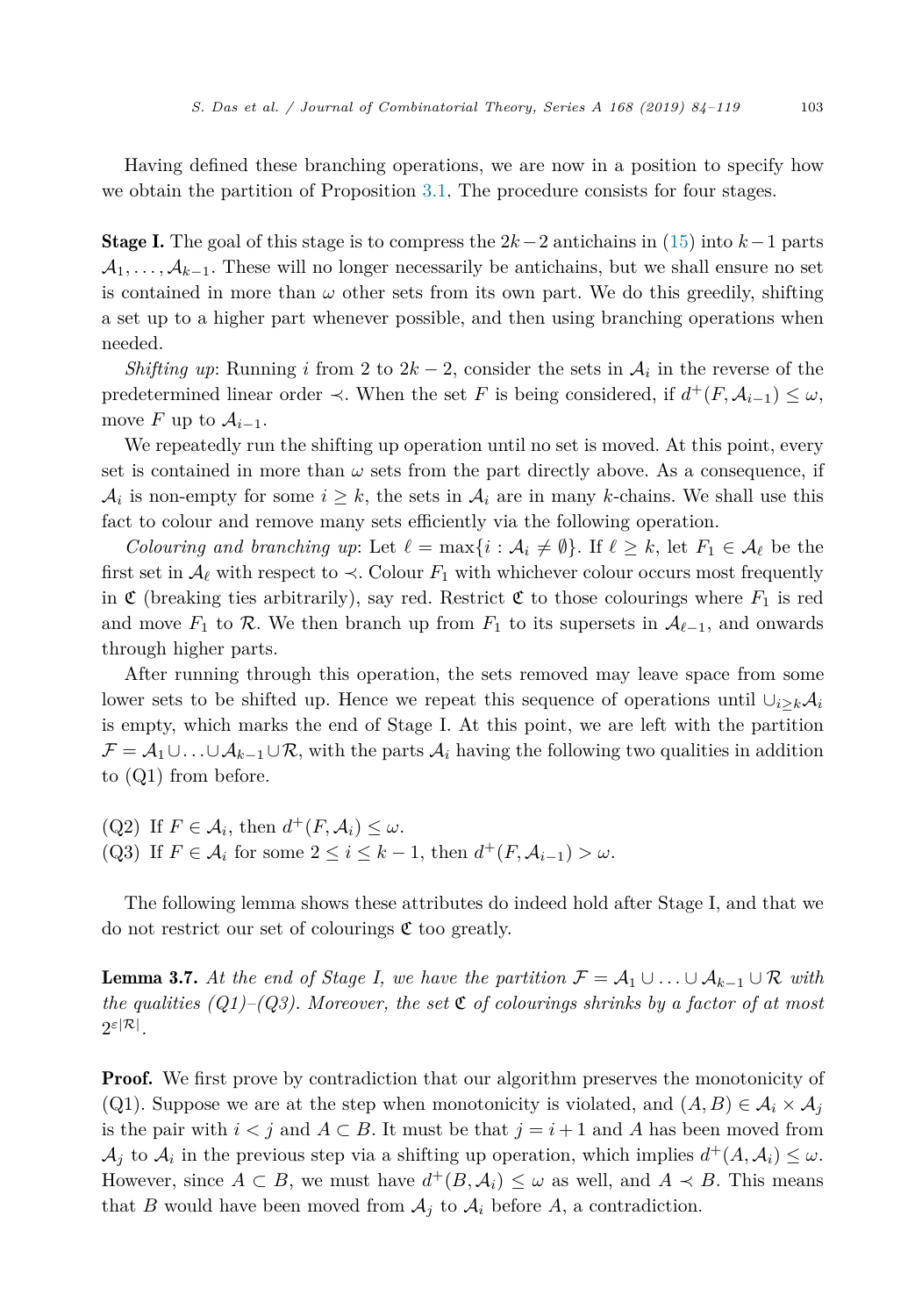We proceed by showing that  $(Q2)$  is maintained at every step of Stage I. If this is not true, let us look closer at the first time when there exists  $F \in \mathcal{A}_i$  with  $d^+(F, \mathcal{A}_i) > \omega$ . Initially,  $A_j$  is an antichain for every  $j \geq 1$ , so (Q2) holds at the beginning of Stage I. Hence either *F* or a set *F'* in  $N^+(F, \mathcal{A}_i)$  has been moved up from  $\mathcal{A}_{i+1}$  to  $\mathcal{A}_i$  in the previous step. The former case cannot happen because we only shift up if  $d^+(F, \mathcal{A}_i) \leq \omega$ . On the other hand, by (Q1), we could not have had  $F \in \mathcal{A}_i$  and  $F' \in \mathcal{A}_{i+1}$  for any  $F' \supset F$ , and so the latter case is ruled out as well.

As Stage I stops only when we can no longer apply the shifting up operation, our partition satisfies (Q3) at the end of Stage I.

Finally, consider the colouring and branching up operations that we perform. When we colour the first set  $F_1$ , we choose the colour it most frequently receives in the colourings of  $\mathfrak{C}$ , which causes  $\mathfrak{C}$  to shrink by a factor of at most two. By Lemma [3.6,](#page-18-0) if t more sets are added to  $\mathcal R$  by this operation,  $\mathfrak C$  shrinks by a further factor of at most  $\frac{1}{6} 2^{\varepsilon t}$ . Hence when R grows by a total of  $t'$  sets,  $\mathfrak C$  shrinks by a factor of at most  $2^{\varepsilon t'}$ , thus ensuring that  $\mathfrak C$  is at most  $2^{\varepsilon |\mathcal R|}$  times smaller by the end of Stage I.  $\Box$ 

**Stage II.** The previous stage gave us good control, through  $(Q1)-(Q3)$ , of the number of sets a given set is contained in. The goal of this stage is to obtain similar control over the number of sets a given set *contains*. More precisely, at the end of Stage II, we shall have a partition  $\mathcal{F} = \bigcup_{i \in [k-1]} (\mathcal{A}_i \cup \mathcal{U}_i \cup \mathcal{D}_i) \cup \mathcal{R}$  that has the three following characteristics in addition to  $(Q1)$ – $(Q3)$ .

 $(Q4)$  If  $F \in \mathcal{A}_i$ , then  $d^-(F, \mathcal{A}_i) \leq \omega$ . (Q5) If  $F \in \mathcal{A}_i$  for some  $1 \leq i \leq k-2$ , then  $d^-(F, \mathcal{A}_{i+1}) > \omega$ .  $(Q6)$  If  $U \in \mathcal{U}_i$  for some  $2 \leq i \leq k-1$ , then max  $\{d(U, \mathcal{A}_i), d(U, \mathcal{A}_{i-1})\} \leq 2\omega$ . If  $D \in \mathcal{D}_i$  for some  $1 \leq i \leq k-2$ , then max  $\{d(D, \mathcal{A}_i), d(D, \mathcal{A}_{i+1})\} \leq 2\omega$ . Moreover,  $U_1 = \mathcal{D}_{k-1} = \emptyset.$ 

Stage II consists of two substages, of which we now specify the first.

**Stage IIa.** Set  $\mathcal{U}_i = \mathcal{D}_i = \emptyset$  for every  $i \in [k-1]$ . We process the sets in A one-by-one, starting with the sets in  $A_{k-1}$  and working up to the sets in  $A_1$ . Within a part  $A_i$ , we consider the sets according to the order ≺. Assume we are currently considering a set  $F \in \mathcal{A}_i$ . There are three possibilities.

**Case 1:**  $d^-(F, A_i) \leq \omega$  and, if  $i \leq k-2$ ,  $d^-(F, A_{i+1}) > \omega$ . Since  $F$  has qualities  $(Q_4)$  and  $(Q_5)$ , we leave  $F$  in place and proceed to the next set.

**Case 2:**  $i \leq k - 2$ ,  $d^-(F, \mathcal{A}_i) \leq \omega$  and  $d^-(F, \mathcal{A}_{i+1}) \leq \omega$ .

In this case,  $F$  has quality  $(Q_4)$ , not containing many sets from its own part. However, it fails (Q5), as it also doesn't contain many sets from the level below. Hence we remove it from  $A_i$ , and place it in the part  $D_i$  instead, to indicate it is *down-sparse*. We then proceed to the next set.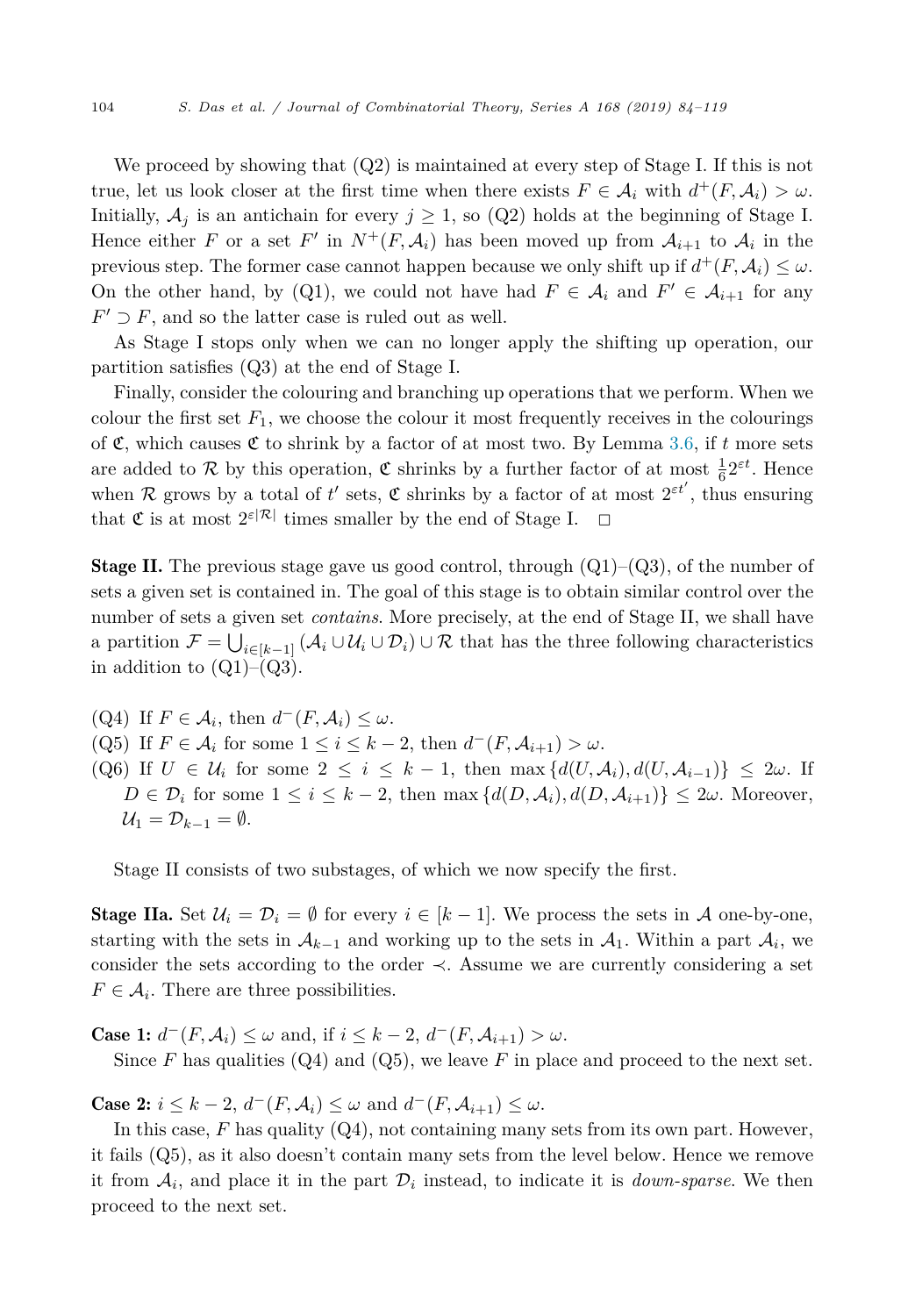Case 3:  $d^-(F, A_i) > \omega$ .

In the final case, *F* contains many sets from its own part. It is therefore contained in several *k*-chains (see Remark 3.8 below), which we can use to efficiently colour and remove sets. However, this can cause some of the previously established qualities to be violated, and thus we must restart the stage after the branching operation. We explain in more detail below.

*Colouring* and *branching up* and *down*: Colour *F* with its most frequent colour in  $\mathfrak{C}$ , say red. Restrict  $\mathfrak C$  to those colourings where F is red and remove F to R. We then apply the branching up and down operation from *F* with  $i_0 = i - 1$ .

**Remark 3.8.** Note that for any set  $F' \supset F$  we must have  $F \prec F'$ , and therefore  $F'$  is yet to be considered, and is thus still in  $A$ . This, together with  $(Q3)$ , implies we can branch up. On the other hand, for a set  $F' \subset F$ , we have  $F' \prec F$ , and would therefore already have considered *F'* in Stage IIa. If *F'* is still in  $A_j$  for some  $i \leq j \leq k-2$  (in particular, if  $F$  falls under Case 3),  $F'$  must have fallen under Case 1, and thus contains more than  $\omega$  sets in  $\mathcal{A}_{i+1}$ , thereby ensuring that the branching down part of the operation can also be carried out.<sup>8</sup>

However, when we remove sets in the branching operation, we could destroy the qualities  $(Q3)$  and  $(Q5)$  of sets that we have already considered, as the up- and down-degrees could decrease, and hence we must restore these. For  $1 \leq i \leq k-1$ , we return any sets in  $\mathcal{D}_i$  to the part  $\mathcal{A}_i$ . Note that sets which were coloured and removed to  $\mathcal{R}$  are *not* returned. With  $\mathcal D$  once again empty, we shift sets up to restore the quality (Q3), just as we did in Stage I.

*Shifting up*: Starting from  $i = 2$  and running through to  $i = k - 1$ , consider the sets in  $\mathcal{A}_i$  in the reverse of the order  $\prec$ . When dealing with  $F \in \mathcal{A}_i$ , if  $d^+(F, \mathcal{A}_{i-1}) \leq \omega$ , we move *F* to the part  $\mathcal{A}_{i-1}$ . Repeat this procedure until no sets are moved.

After the shifting up procedure terminates, we have again restored  $(Q1)$ – $(Q3)$ . At this point, we can restart Stage II, aiming to ensure (Q4) and (Q5) are satisfied as well. Hence, to end Case 3, we return to the first set under  $\prec$  in  $\mathcal{A}_{k-1}$  and restart Stage IIa.

Stage IIa ends once we have gone through all the sets in A without encountering Case 3 (which would cause us to restart the stage), after which we proceed to the second part of Stage II. Observe that  $R$  grows monotonically with each iteration, and hence we can only restart Stage IIa a finite number of times before moving on to Stage IIb.

**Stage IIb.** The partition  $\mathcal{F} = \bigcup_{i \in [k-1]} (\mathcal{A}_i \cup \mathcal{D}_i) \cup \mathcal{R}$  at the end of Stage IIa may no longer have  $(Q3)$ , as supersets of sets could have been removed from  $\mathcal{A}$ . To fix this issue, we move any sets in  $A$  that violate either  $(Q3)$  or  $(Q5)$  to  $U$  or  $D$  respectively.

<sup>&</sup>lt;sup>8</sup> In particular, note that if  $A_{k-1}$  becomes empty at some point, then the first set we consider, which is minimal in its part  $A_i$ , would fall under Case 2, and thus be removed to  $D_i$ . This would then continue to occur for each subsequent set, and so at the end of Stage IIa, all parts  $A_i$  would be empty, with their members having been placed in the parts  $\mathcal{D}_i$  instead.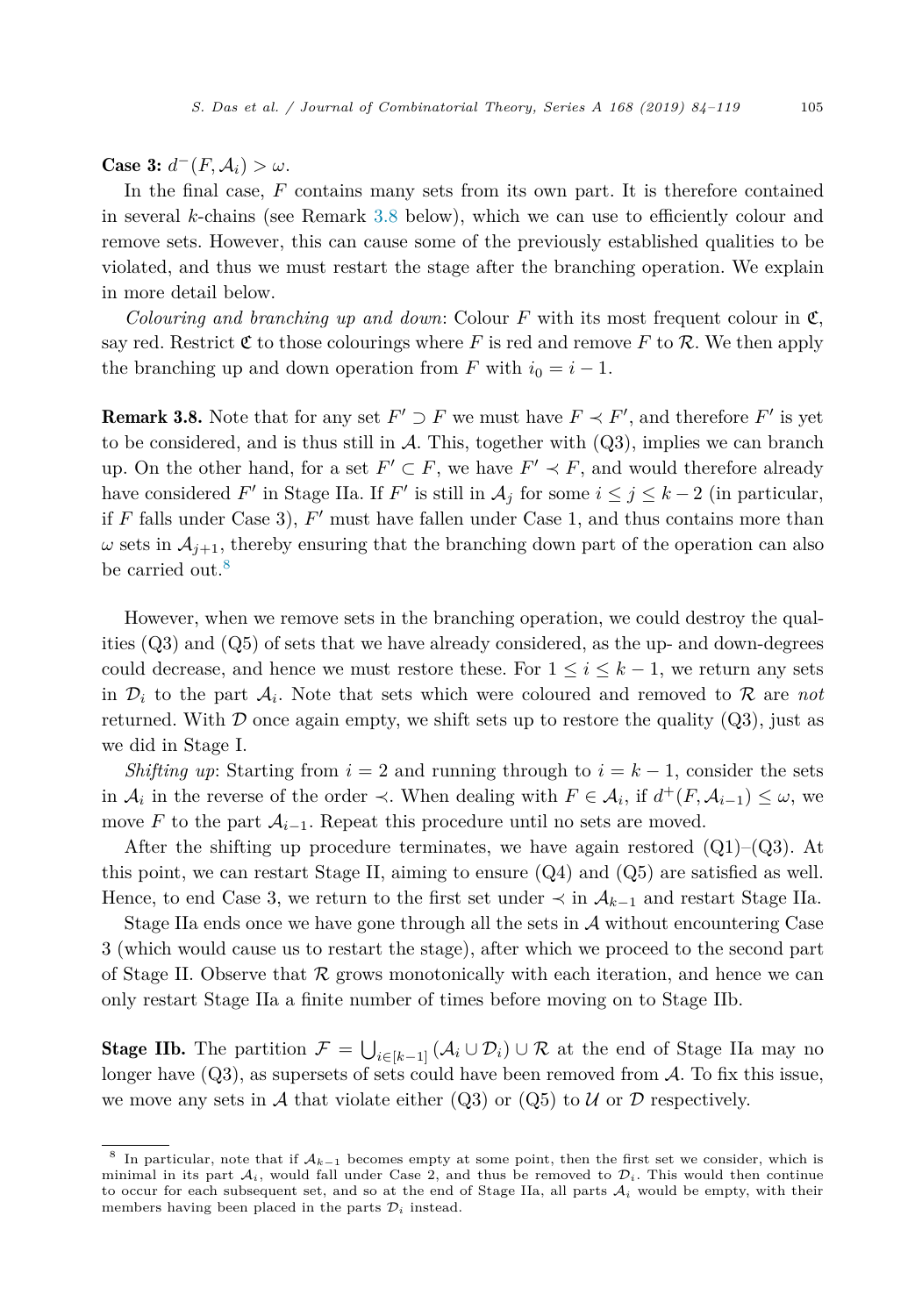<span id="page-22-0"></span>*Moving* to  $U \cup D$ : We process the sets in A according to the order  $\prec$ . Given  $F \in \mathcal{A}_i$ , if  $i \geq 2$  and  $d^+(F, \mathcal{A}_{i-1}) \leq \omega$ , move F to  $\mathcal{U}_i$ . If  $i \leq k-2$  and  $d^-(F, \mathcal{A}_{i+1}) \leq \omega$ , move F to  $\mathcal{D}_i$ . Repeat this process until no further sets are moved.

We repeatedly apply this operation until no sets are moved, which marks the end of Stage IIb and, with it, Stage II. Lemma 3.10 summarises the effects of Stage II on our partition, but we first introduce some terminology that we will use in the remainder of this section.

**Definition 3.9.** Given  $i \in [k-1]$  and a subfamily  $\mathcal{B}_i$  of  $\mathcal{U}_i \cup \mathcal{D}_i \cup \mathcal{P}_i$ , the *right-to-left order* of the members of  $A_i \cup B_i$  is obtained by placing from right to left the sets of  $B_i$ in the order in which they entered  $\mathcal{B}_i$ , followed by elements of  $\mathcal{A}_i$  according to the order  $\prec$ . Moreover, consider the moment some set *F* is (last<sup>9</sup>) moved to  $\mathcal{U}_i \cup \mathcal{D}_i \cup \mathcal{P}_i$ . The *prospective left-neighbourhood* of *F*, denoted by  $N_{\text{pr}}(F)$ , is defined to be  $N(F, \mathcal{A}_i \cup \mathcal{A}_{i-1})$ if *F* ∈  $\mathcal{U}_i$ ,  $N(F, \mathcal{A}_i \cup \mathcal{A}_{i+1})$  if  $F \in \mathcal{D}_i$ , and  $N(F, \mathcal{A}_i)$  if  $F \in \mathcal{P}_i$ , where the parts  $\mathcal{A}_{i-1}, \mathcal{A}_i$ and  $\mathcal{A}_{i+1}$  are taken as they were during the step when *F* was removed from  $\mathcal{A}$ . Even though these parts could shrink during subsequent steps of the process, we will *not* update  $N_{\text{pr}}(F)$  correspondingly.

Lemma 3.10. *At the end of Stage II, the following statements are true.*

- (i) The partition  $\mathcal{F} = \bigcup_{i \in [k-1]} (\mathcal{A}_i \cup \mathcal{U}_i \cup \mathcal{D}_i) \cup \mathcal{R}$  has the qualities  $(Q1)$ – $(Q6)$ .
- (ii) *For every*  $F \in \mathcal{U} \cup \mathcal{D}$ ,  $|\dot{N}_{\text{pr}}(F)| \leq 3\omega$ *. Moreover, suppose*  $\mathcal{B}_i \in \{\mathcal{U}_i \cup \mathcal{D}_i, \mathcal{U}_i \cup \mathcal{D}_i\}$  $\mathcal{D}_{i-1}, \mathcal{D}_i \cup \mathcal{U}_{i+1}$ *f*  $F \in \mathcal{B}_i$ *, then the left-neighbourhood of*  $F$  *with respect to the right-to-left order of the members of*  $A_i \cup B_i$  *is a subfamily of*  $N_{\text{pr}}(F)$ *.*
- (iii) *If t sets are coloured and removed during this stage, the family* C *of colourings shrinks by a factor of at most*  $2^{\varepsilon t}$ *.*

**Proof.** For (i), we verify the various qualities in turn, starting with  $(Q1)$  and  $(Q2)$ . At the beginning of Stage II, the partition satisfies these qualities, which can only be violated if sets are moved into parts  $A_i$ . This only occurs during Case 3 of Stage IIa, when shifting up and when emptying  $\mathcal D$  before restarting the stage. As proved in Lemma [3.7,](#page-19-0) the shifting up procedure preserves (Q1) and (Q2). Furthermore, in Stage IIa, when  $\mathcal{D} \neq \emptyset$ , no sets are moved within or into  $A$ . Hence when the sets from  $D$  are returned to their original parts in  $A$ , they still have  $(Q1)$  and  $(Q2)$ . This shows that these qualities hold at the end of Stage II.

As Stage IIb only terminates when  $(Q3)$  and  $(Q5)$  are satisfied for every set in  $A$ , it is evident that these qualities hold.  $(Q4)$  holds for every set in A at the end of Stage IIa, since otherwise we would have fallen in Case 3 and restarted the stage. As sets can

Note that  $\mathcal{P}_i = \emptyset$  throughout Stage II. Furthermore, the only way a set can leave  $\mathcal{U} \cup \mathcal{D} \cup \mathcal{P}$  is through Case 3 of Stage IIa. That apart, if a set is moved into one of these parts, it will remain there.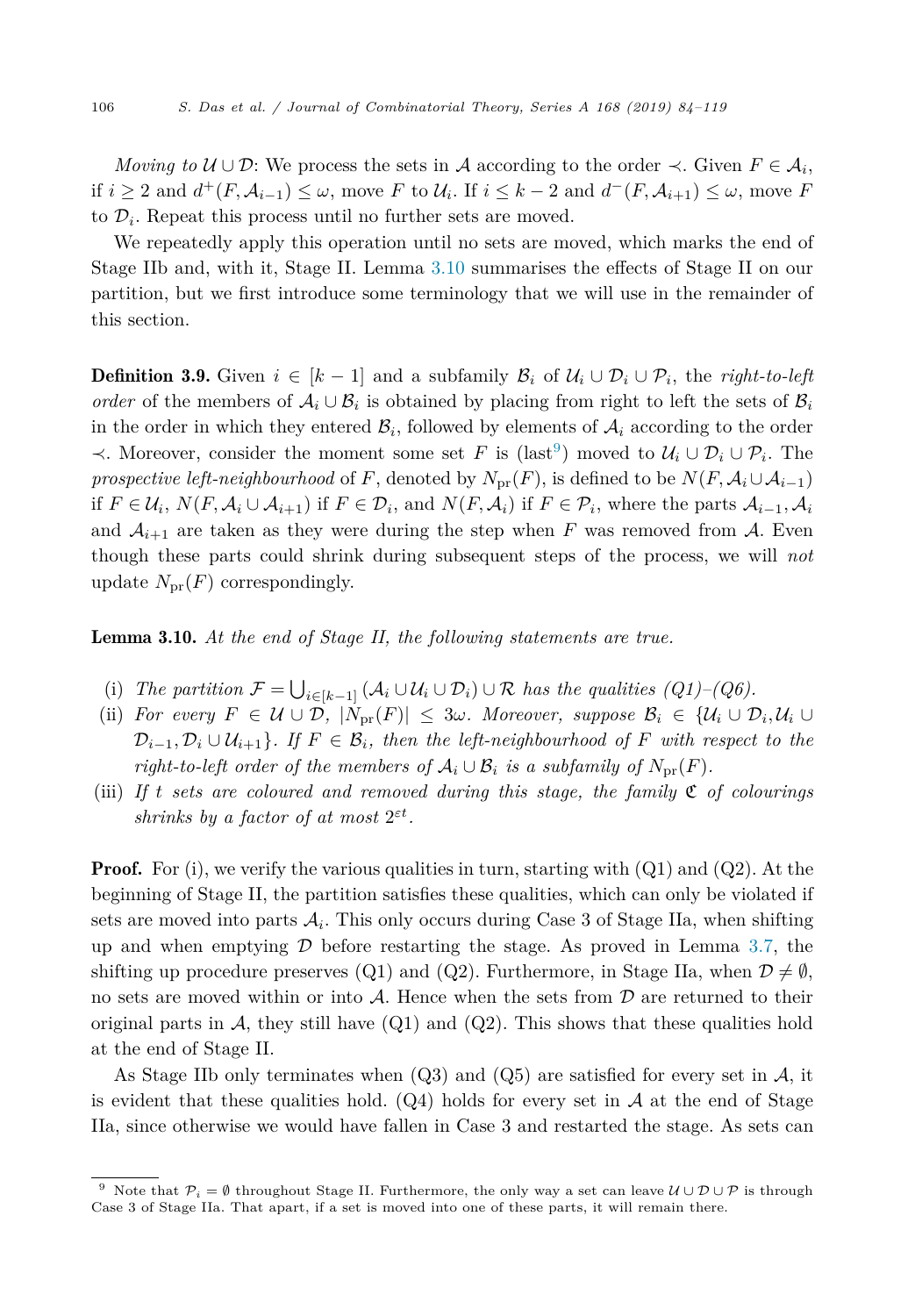only be removed from  $A$  in Stage IIb, it follows that the degree of a set into its own part cannot increase, and therefore (Q4) still holds at the end of Stage II.

To establish (Q6), first note that we never put any sets into  $U_1$  or  $\mathcal{D}_{k-1}$ , and hence these parts must be empty. Now suppose  $i \leq k-2$  and  $D \in \mathcal{D}_i$ , and consider the step of Stage II in which *D* was last moved from  $A_i$  to  $D_i$ . At that time, by  $(Q2)$ , we had  $d^+(D, \mathcal{A}_i) \leq \omega$ . Since D was not coloured and removed in Stage IIa, we must also have had  $d^-(D, \mathcal{A}_i) \leq \omega$ , and thus  $d(D, \mathcal{A}_i) = d^+(D, \mathcal{A}_i) + d^-(D, \mathcal{A}_i) \leq 2\omega$ . Sets can only be added to  $A_i$  in Case 3 of Stage IIa, which cannot have occurred after *D* last entered  $D_i$ , since  $\mathcal{D}_i$  would have been emptied in this case. Hence  $d(D, \mathcal{A}_i) \leq 2\omega$  at the end of Stage II as well. Also, we would only place *D* in  $\mathcal{D}_i$  if  $d^-(D, \mathcal{A}_{i+1}) \leq \omega$ , and by (Q1) we have  $d^+(D, \mathcal{A}_{i+1}) = 0$ . Hence  $d(D, \mathcal{A}_{i+1}) \leq \omega$ , and again this degree would not have increased in later steps. This shows that  $(Q6)$  holds for  $D$ , and a similar argument applies when  $i \geq 2$  and  $U \in \mathcal{U}_i$ . This completes the proof of (i).

For the first assertion in (ii), note that for  $F \in \mathcal{D}_i$ ,  $N_{\text{pr}}(F)$  is the neighbourhood of F in  $A_i \cup A_{i+1}$  at the time when *F* was placed in  $\mathcal{D}_i$ . As argued when establishing (Q6), this neighbourhood is  $N^-(F, \mathcal{A}_i) \cup N^+(F, \mathcal{A}_i) \cup N^-(F, \mathcal{A}_{i+1})$ , and each of these sets has size at most  $\omega$ . Thus  $|N_{\text{pr}}(F)| \leq 3\omega$ . A very similar argument applies when  $F \in \mathcal{U}_i$ instead.

For the second assertion in (ii), we consider the case  $\mathcal{B}_i = \mathcal{U}_i \cup \mathcal{D}_{i-1}$ , as the other two cases can be handled similarly. Let  $F \in \mathcal{B}_i$ , and observe that in the right-to-left order of  $\mathcal{A}_i \cup \mathcal{B}_i$ , all sets to the left of *F* were in  $\mathcal{A}_i \cup \mathcal{A}_{i-1}$  when *F* was added to  $\mathcal{B}_i$ . Since, for  $F \in \mathcal{B}_i$ ,  $N_{\text{pr}}(F)$  is defined to be precisely the neighbours of F in  $\mathcal{A}_i \cup \mathcal{A}_{i-1}$  at the time *F* was removed from A, it follows that the left-neighbours of *F* in  $\mathcal{A}_i \cup \mathcal{B}_i$  are all contained in  $N_{\text{pr}}(F)$ .

Finally, the claim in (iii) follows directly from Lemma [3.6.](#page-18-0)  $\Box$ 

**Stage III.** Stage II gave us very good control over the degrees in the parts  $A_i$ , ensuring that sets were comparable to very few other sets from their own parts, but were contained in many sets from the part above and contained many sets from the part below. In this stage we take another step towards the desired final partition by ensuring the parts  $A_i$ , rather than merely being sparse in comparable pairs, will be antichains. This shall provide us with the following additional quality.

(Q7) The parts  $A_i$ ,  $1 \leq i \leq k-1$ , are antichains.

We achieve this by removing comparable pairs within the parts  $A_i$  in one of two ways. We shall branch up and down from monochromatic pairs, efficiently colouring and moving sets to  $\mathcal{R}$ . On the other hand, if the pair is oppositely-coloured most of the time, then we shall place it in the hitherto empty part  $P_i$ . Sets moved to these parts have the following quality.

(Q8) For every 
$$
i \in [k-1]
$$
 and  $P \in \mathcal{P}_i$ ,  $d(P, \mathcal{A}_i) \leq 2\omega$ .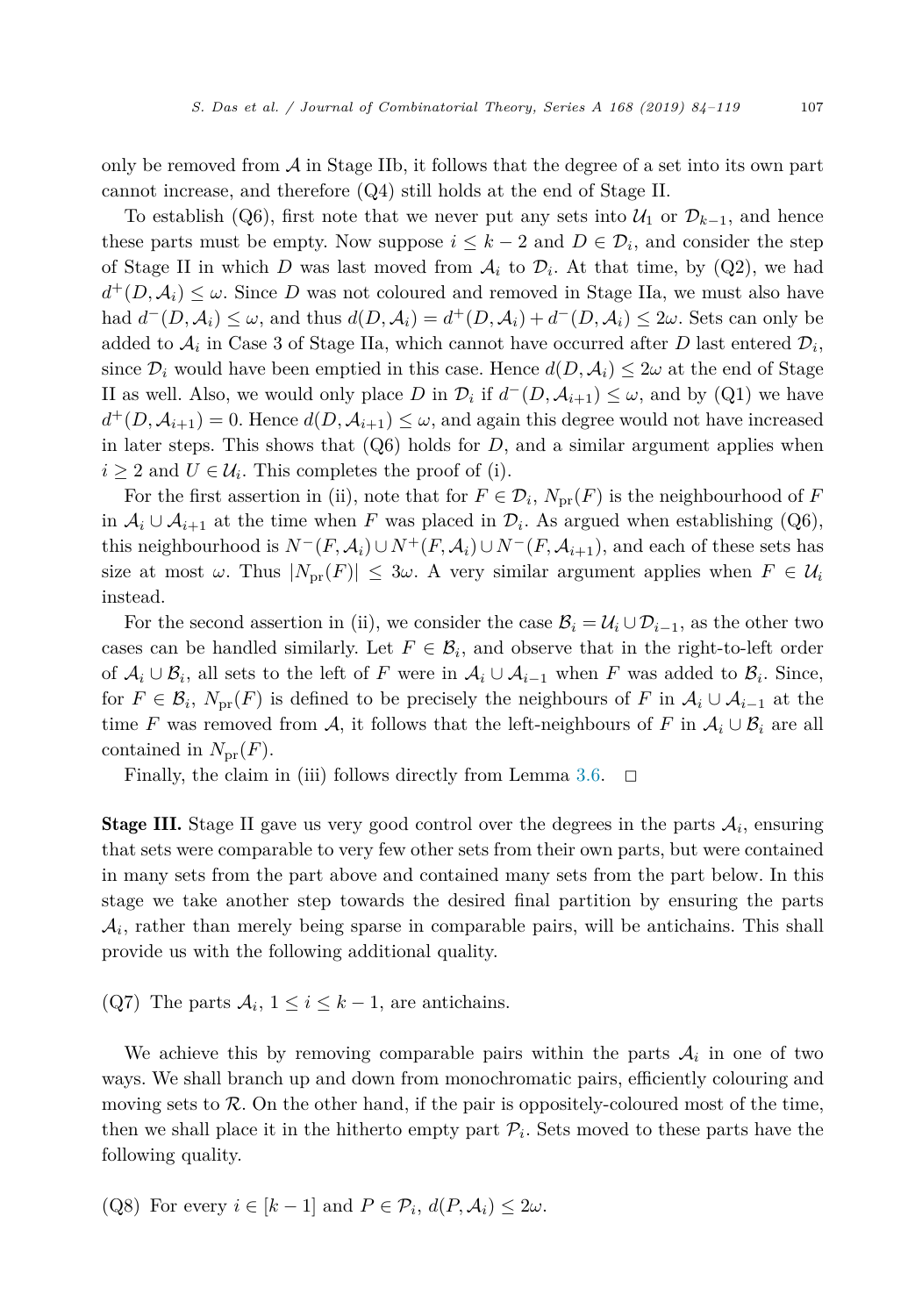<span id="page-24-0"></span>We explain the process in more detail below.

*Removing a comparable pair*: Suppose  $A \subset B$  is a comparable pair in  $A_i$  for some  $i \in [k-1]$ .

Case 1: *A* and *B* receive the same colour in at least a third of the colourings in C.

Fix the more common monochromatic colouring of  $A$  and  $B$ , and restrict  $\mathfrak C$  to those colourings. Remove the sets *A* and *B* to R. We then run the branching up and down operation from  $A \subset B$ , branching up from *B* to  $A_{i-1}$  and beyond, and branching down from *A* to  $A_{i+1}$  and below, with the qualities (Q3) and (Q5) ensuring this can be carried out.

Case 2: *A* and *B* receive different colours in at least two-thirds of the colourings in C.

Colour *A* and *B* by the more common of the two patterns where they are oppositely coloured. We restrict  $\mathfrak C$  to those colourings admitting this pattern on *A* and *B*, and we remove the pair  $A \subset B$  from  $\mathcal{A}_i$  and place it in  $\mathcal{P}_i$ .

In this process, we have removed sets from  $A$ , which could affect the qualities  $(Q3)$ and (Q5). As in Stage IIb, we restore these properties by moving any violating sets to  $U$  or  $D$ .

*Moving to*  $U \cup D$ : This operation is exactly as in Stage IIb.

We repeat this combination of operations — first removing a comparable pair, and then moving sets to  $\mathcal{U} \cup \mathcal{D}$  — until there are no comparable pairs remaining in the parts  $A_i$ , at which point Stage III ends. The following lemma summarises the effects of this stage.

Lemma 3.11. *At the end of Stage III, the following statements are true.*

- (i) *The partition*  $\mathcal{F} = \bigcup_{i \in [k-1]} (\mathcal{A}_i \cup \mathcal{U}_i \cup \mathcal{D}_i \cup \mathcal{P}_i) \cup \mathcal{R}$  *has the qualities*  $(Q1)$ – $(Q8)$ .
- (ii) *For every*  $F \in \mathcal{U} \cup \mathcal{D} \cup \mathcal{P}$ ,  $|N_{\text{pr}}(F)| \leq 3\omega$ *. Moreover, if*  $\mathcal{B}_i \in \{\mathcal{U}_i \cup \mathcal{D}_i \cup \mathcal{P}_i, \mathcal{U}_i \cup \mathcal{P}_i\}$  $\mathcal{D}_{i-1}, \mathcal{D}_i \cup \mathcal{U}_{i+1}$  *and*  $F \in \mathcal{B}_i$ *, then the left-neighbourhood of*  $F$  *with respect to the right-to-left order of the members of*  $A_i \cup B_i$  *is a subfamily of*  $N_{\text{pr}}(F)$ *.*
- (iii) If t sets are moved to R during this stage, the family  $\mathfrak C$  of colourings shrinks by a *factor of at most*  $2^{\varepsilon t}3^{\frac{1}{2}|\mathcal{P}|}$ *.*

**Proof.** By Lemma  $3.10(i)$  $3.10(i)$ , at the start of Stage III the partition has the qualities  $(Q1)$ – $(Q6)$ . Since no new sets are introduced to any part  $\mathcal{A}_i$  in Stage III,  $(Q1)$ ,  $(Q2)$  and (Q4) are unaffected, and continue to hold. The moving to  $\mathcal{U} \cup \mathcal{D}$  operations in Stage III ensure that  $(Q3)$  and  $(Q5)$  also hold by the end of this stage. Since degrees into A can only decrease in Stage III,  $(Q6)$  holds for the previous members of  $U\cup D$ . The proof that it holds for the new members is exactly as in Lemma [3.10\(](#page-22-0)i).

For the new qualities, observe that (Q7) must hold at the end of Stage III, since if some  $A_i$  was not an antichain, then it would have a comparable pair that we could remove, and Stage III would not have ended. To establish (Q8), observe that just before a set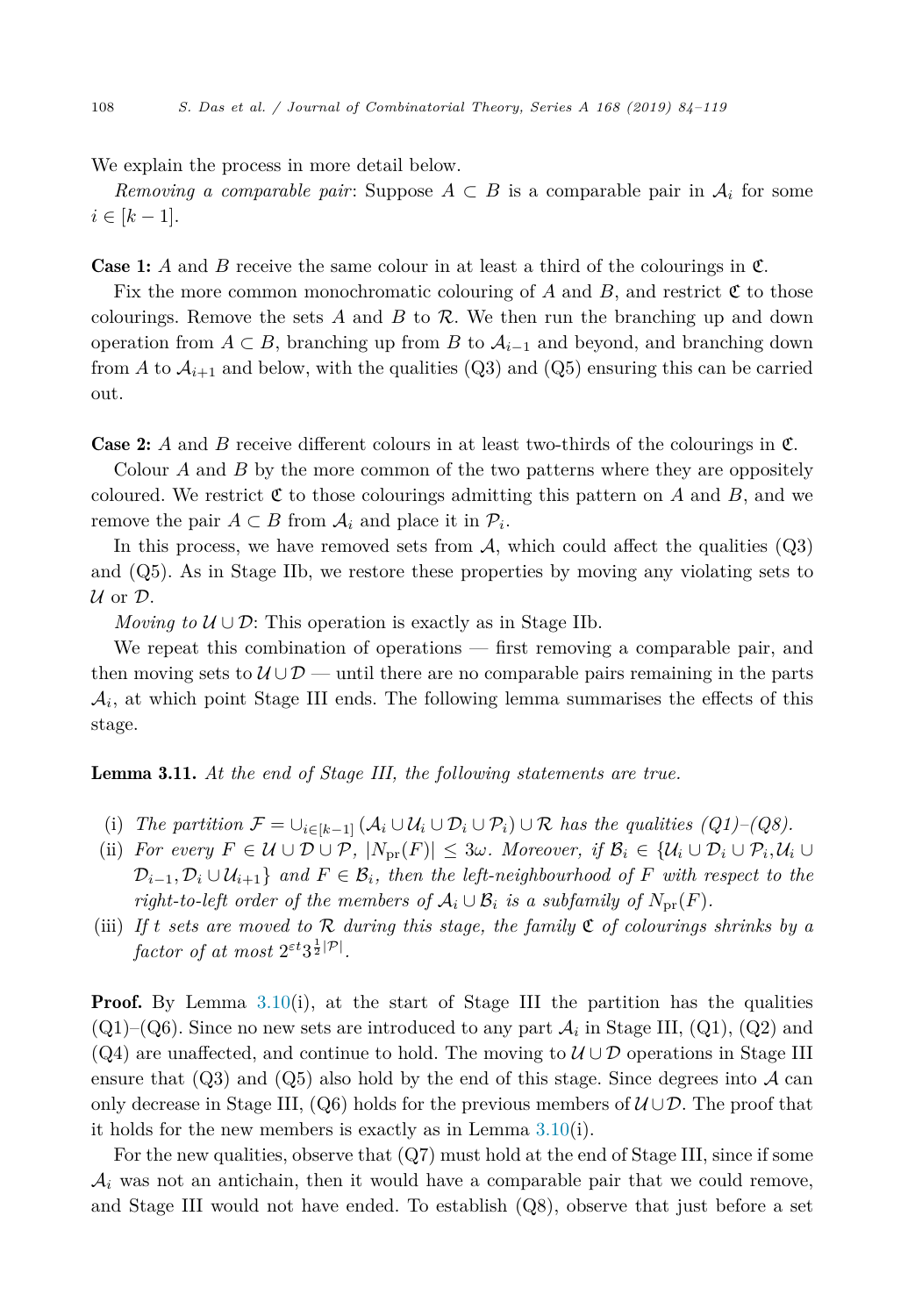*P* is moved from  $\mathcal{A}_i$  into  $\mathcal{P}_i$ , it satisfies (Q2) and (Q4). Hence  $d(P, \mathcal{A}_i) = d^+(P, \mathcal{A}_i) + d$  $d^-(P, A_i) \leq 2\omega$ , and this degree can only decrease as the stage progresses. Hence (Q8) also holds, thus showing (i) to be true.

We next consider (ii). For the first statement, if  $F \in \mathcal{U} \cup \mathcal{D}$ , the proof from Lemma [3.10\(](#page-22-0)ii) applies. If  $F \in \mathcal{P}_i$ , then  $N_{\text{pr}}(F)$  is the set of neighbours of F in  $\mathcal{A}_i$ at the time *F* was moved from  $A_i$  to  $P_i$ . As we have just shown above, there are at most  $2\omega$  such neighbours, and so the desired bound holds. As for the second part of the statement, the only case that differs from Lemma [3.10\(](#page-22-0)ii) is when  $\mathcal{B}_i = \mathcal{U}_i \cup \mathcal{D}_i \cup \mathcal{P}_i$ . Here we observe that in the right-to-left order of  $A_i \cup B_i$ , the sets to the left of *F* were all in  $\mathcal{A}_i$  when *F* was removed from  $\mathcal{A}_i$ . Hence any left-neighbours belong to  $N_{\text{pr}}(F)$ , as required.

Finally, we prove (iii). Whenever we are in Case 2, and move a pair of sets to  $\mathcal{P}, \mathfrak{C}$ shrinks by a factor of at most three, while  $P$  gains two sets. Hence these cases cause  $\mathfrak C$  to shrink by a factor of at most  $3^{\frac{1}{2}|\mathcal P|}$ . In Case 1, the choice of the colouring of the pair  $A \subset B$  causes  $\mathfrak C$  to shrink by a factor of at most six. Lemma [3.6](#page-18-0) the controls the subsequent shrinkage caused by the branching operation, and it follows that if a total of *t* sets are moved to  $\mathcal{R}$ , then  $\mathfrak{C}$  shrinks by a further factor of at most  $2^{\varepsilon t}$ .  $\Box$ 

Stage IV. We are now very close to the partition promised in Proposition [3.1.](#page-11-0) All that remains is to partition R into the subparts  $\mathcal{R}_i$ ,  $i \in [k-1]$ , that satisfy the following quality.

(Q9) For every  $i \in [k-1]$  and  $R \in \mathcal{R}_i$ ,  $d(R, \mathcal{A}_i) < 2\omega$ .

We achieve this with a sequence of branching operations, as outlined below.

*Branching from set in*  $\mathcal{R}$ : Suppose there is a set  $F \in \mathcal{R}$  with more than  $2\omega$  neighbours in each part  $A_i$ . There are three possible cases for our branching operations.<sup>10</sup>

Case 1.  $d^-(F, \mathcal{A}_1) > \omega$ .

In this case we branch down from  $F$ , first to its subsets in  $A_1$ , and then to lower parts, using  $(Q5)$ .

Case 2.  $d^+(F, \mathcal{A}_{k-1}) > \omega$ .

In this case we branch up from *F*, first to its supersets in  $A_{k-1}$ , and then to higher parts, using (Q3).

**Case 3.**  $d^-(F, \mathcal{A}_1) \leq \omega$  and  $d^+(F, \mathcal{A}_{k-1}) \leq \omega$ .

Since  $d^-(F, \mathcal{A}_1) \leq \omega$  but  $d(F, \mathcal{A}_1) > 2\omega$ , we must have  $d^+(F, \mathcal{A}_1) > \omega$ . Let *i*<sup>0</sup> ≥ 1 be the maximum index for which  $d^+(F, A_{i_0}) > \omega$ , noting that *i*<sup>0</sup> ≤ *k* − 2 as  $d^+(F, \mathcal{A}_{k-1}) \leq \omega$ . We must then have  $d^+(F, \mathcal{A}_{i_0+1}) \leq \omega$  and, since  $d(F, \mathcal{A}_{i_0+1}) > 2\omega$ ,

<sup>&</sup>lt;sup>10</sup> Note that as  $F \in \mathcal{R}$ , it has the same colour in all of our colourings in  $\mathfrak{C}$ . Hence when we branch from *F* , we will build monochromatic chains in this common colour.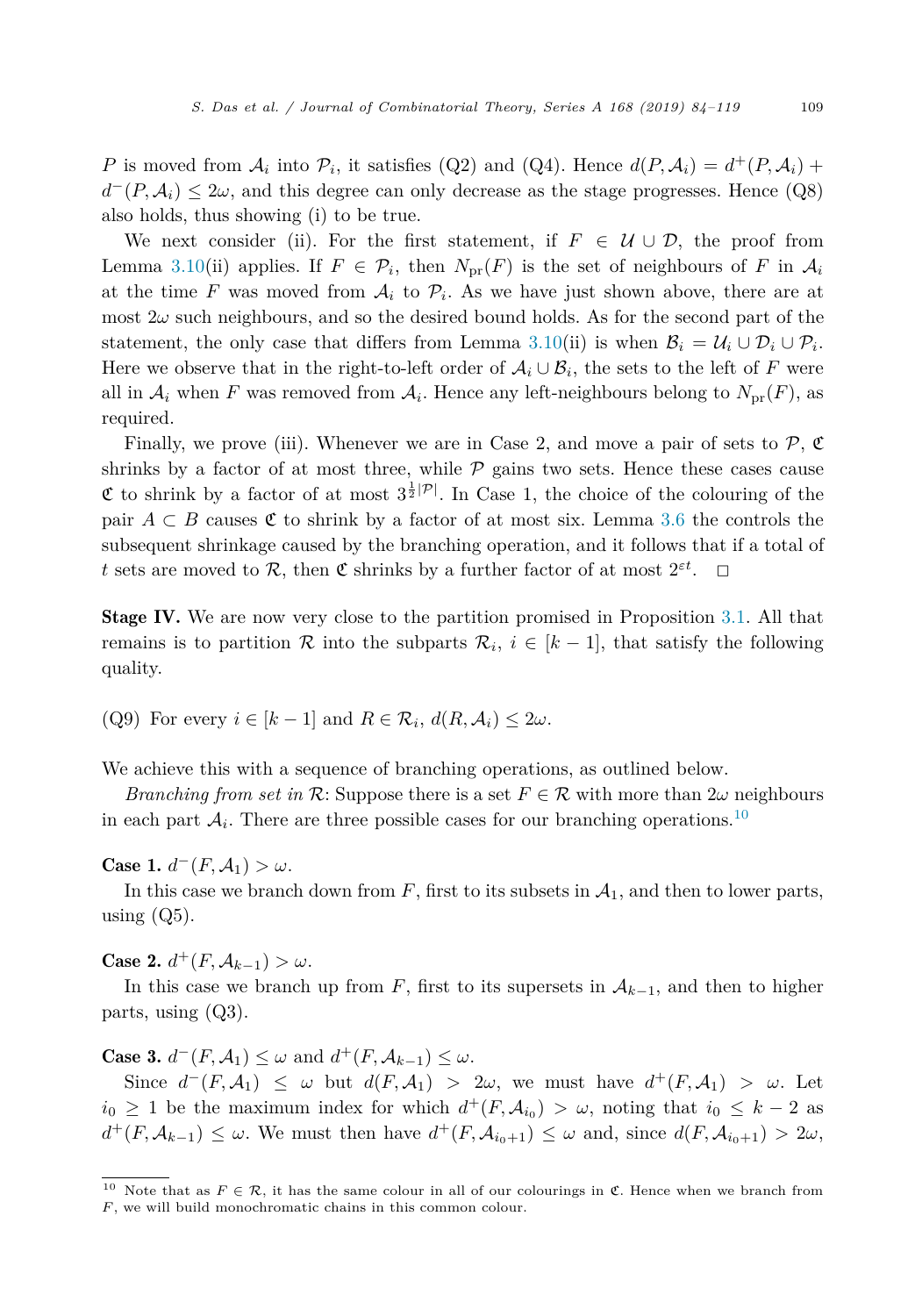<span id="page-26-0"></span>we know  $d^-(F, \mathcal{A}_{i_0+1}) > \omega$ . We can then branch up and down from *F*, using (Q3) to go from *F* to its supersets in  $\mathcal{A}_{i_0}$  and then to higher parts, and using (Q5) to go from *F* to its subsets in  $A_{i_0+1}$  and on to lower parts.

Again, colouring and removing sets from A to R could affect  $(Q3)$  and  $(Q5)$ , so we move sets to  $\mathcal{U} \cup \mathcal{D}$  to restore those qualities.

*Moving to*  $U \cup D$ : This process is exactly as in Stage IIb.

We repeat this sequence of operations until there are no sets in  $\mathcal R$  satisfying the assumption of the branching from  $R$  operation outlined above, at which point Stage IV is complete. Our final lemma shows that Stage IV gives the desired partition of  $\mathcal{R}$ .

Lemma 3.12. *At the end of Stage IV, the following statements are true.*

- (i) R *admits a* partition  $\mathcal{R} = \bigcup_{i \in [k-1]} \mathcal{R}_i$  such that  $\mathcal{F} = \bigcup_{i \in [k-1]} (\mathcal{A}_i \cup \mathcal{U}_i \cup \mathcal{D}_i \cup \mathcal{P}_i \cup \mathcal{R}_i)$ *has the qualities*  $(Q1)–(Q9)$ .
- (ii) *For every*  $F \in \mathcal{U} \cup \mathcal{D} \cup \mathcal{P}$ ,  $|N_{\text{pr}}(F)| \leq 3\omega$ *. Moreover, if*  $\mathcal{B}_i \in \{\mathcal{U}_i \cup \mathcal{D}_i \cup \mathcal{P}_i, \mathcal{U}_i \cup \mathcal{P}_i\}$  $\mathcal{D}_{i-1}, \mathcal{D}_i \cup \mathcal{U}_{i+1}$  *and*  $F \in \mathcal{B}_i$ *, then the left-neighbourhood of*  $F$  *with respect to the right-to-left order of the members of*  $A_i \cup B_i$  *is a subfamily of*  $N_{\text{pr}}(F)$ *.*
- (iii) If t sets are moved to R during this stage, the family  $\mathfrak C$  of colourings shrinks by a *factor of at most*  $2^{\varepsilon t}$ *.*

**Proof.** Given  $F \in \mathcal{R}$ , let  $i(F) = \min\{i : d(F, \mathcal{A}_i) \leq 2\omega\}$ . Note that  $i(F) \in [k-1]$  is well-defined, as if there was no such part  $A_i$  for a set  $F \in \mathcal{R}$ , Stage IV would not have ended. This leads to the partition  $\mathcal{R} = \bigcup_{i \in [k-1]} \mathcal{R}_i$ , where  $\mathcal{R}_i = \{F \in \mathcal{R} : i(F) = i\}$ , that satisfies  $(Q9)$ . As for qualities  $(Q1)$ – $(Q8)$ , note that they hold at the beginning of Stage IV by Lemma  $3.11(i)$  $3.11(i)$ . The proof that they remain valid is exactly as in Lemmas  $3.10(i)$  $3.10(i)$ and [3.11\(](#page-24-0)i), which we need not repeat here. This establishes (i).

Similarly, the proof that (ii) continues to hold with any new sets that might have been added to  $U\cup\mathcal{D}$  is just as in Lemmas [3.10\(](#page-22-0)ii) and [3.11\(](#page-24-0)ii), and hence (ii) is also true at the end of Stage IV.

Finally, (iii) follows directly from Lemma [3.6.](#page-18-0)  $\Box$ 

At the end of Stage IV, we have partitioned our family  $\mathcal F$  into parts  $\mathcal A, \mathcal U, \mathcal D, \mathcal D$ and  $\mathcal{R}$ , which each part admitting a subpartition into  $k-1$  further parts. We close this subsection by proving that this partition has the five properties we required.

**Proof of Proposition [3.1.](#page-11-0)** Let  $\mathcal{F} \subseteq 2^{[n]}$  be a family with at least one  $(2, k)$ -colouring. As we have previously noted,  $\mathcal F$  must be  $(2k-1)$ -chain-free, and therefore admits a partition into  $2k - 2$  antichains. For any subfamily  $\mathcal{H} \subseteq \mathcal{F}$ , applying the pigeonhole principle to the intersection of H with these antichains shows that there is some antichain  $\mathcal{H}' \subseteq \mathcal{H}$ with  $|\mathcal{H}'| \ge |\mathcal{H}|/(2k-2)$ , thus establishing (P5).

We now run  $\mathcal F$  through Stages I to IV, by the end of which we have a partition

$$
\mathcal{F} = \cup_{i \in [k-1]} (\mathcal{A}_i \cup \mathcal{U}_i \cup \mathcal{D}_i \cup \mathcal{P}_i \cup \mathcal{R}_i).
$$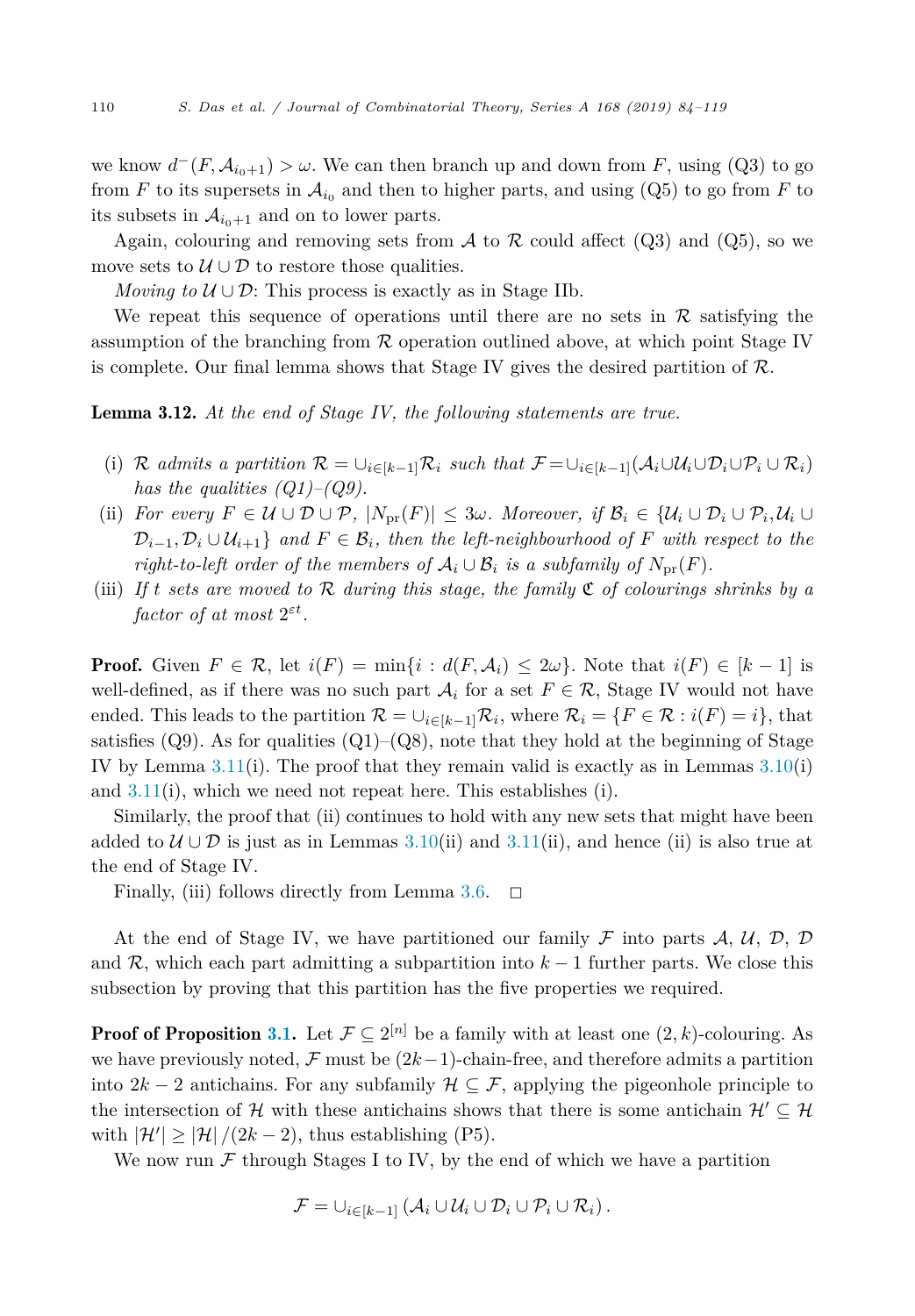<span id="page-27-0"></span>By Lemma [3.12\(](#page-26-0)i), this partition has the quality  $(Q7)$ , which is that each  $A<sub>i</sub>$  is an antichain. Hence (P2) is satisfied.

Quality (Q6) asserts that  $U_1 = \mathcal{D}_{k-1} = \emptyset$ , and that any set in  $\mathcal{U}_i$ ,  $\mathcal{U}_{i+1}$ ,  $\mathcal{D}_i$  or  $\mathcal{D}_{i-1}$  is comparable to at most  $2\omega$  sets in  $\mathcal{A}_i$ . Qualities (Q8) and (Q9) establish the same bound for sets in  $\mathcal{P}_i$  and  $\mathcal{R}_i$  respectively. Thus (P3) holds.

Now let  $\mathcal{B}_i \in \{U_i \cup \mathcal{D}_i \cup \mathcal{P}_i, U_i \cup \mathcal{D}_{i-1}, \mathcal{D}_i \cup U_{i+1}\}\)$ , and consider the right-to-left order of  $\mathcal{A}_i \cup \mathcal{B}_i$ . The number of comparable pairs in  $\mathcal{A}_i \cup \mathcal{B}_i$  is simply the sum of the left-degrees of the sets in this order, which we sum from right to left. By Lemma  $3.12(i)$  $3.12(i)$ , we know that for every set  $F \in \mathcal{B}_i$ , its left-neighbourhood is a subfamily of  $N_{\text{pr}}(F)$ , which has size at most  $3\omega$ . Hence we obtain at most  $3\omega |\mathcal{B}_i|$  comparable pairs involving sets in  $\mathcal{B}_i$ . This leaves  $A_i$ , which, by  $(Q7)$ , is an antichain, and thus has no comparable pairs. Hence  $\mathcal{A}_i \cup \mathcal{B}_i$  has at most  $3\omega |\mathcal{B}_i|$  comparable pairs, giving (P4).

Finally, we bound the number of  $(2, k)$ -colourings. We considered all  $(2, k)$ -colourings of  $\mathcal F$ , but by the end of Stage IV restricted our attention to a subset  $\mathfrak C$  of colourings where the sets in  $\mathcal P$  and  $\mathcal R$  had already been coloured. Combining Lemmas [3.7,](#page-19-0) [3.10\(](#page-22-0)iii), [3.11\(](#page-24-0)iii) and [3.12\(](#page-26-0)iv),  $\mathfrak C$  shrinks by a factor of at most  $2^{\varepsilon |\mathcal{R}|} 3^{\frac{1}{2}|\mathcal{P}|}$  throughout the process. Moreover, since only sets in  $A \cup U \cup D$  remain to be coloured, we must have  $|\mathfrak{C}| \leq$  $2^{|\mathcal{A}|+|\mathcal{U}|+|\mathcal{D}|}$ . This shows that the number of  $(2,k)$ -colourings of F is in total at most  $2^{|\mathcal{A}|+|\mathcal{U}|+|\mathcal{D}|+\varepsilon|\mathcal{R}|}3^{\frac{1}{2}|\mathcal{P}|}$ , as required for (P1).

Hence the partition provided by the procedure has all the desired properties.  $\Box$ 

# *3.3. Proofs of the lemmata*

Now that we have seen how a family with  $(2, k)$ -colourings can be partitioned, and how that partition can be used to bound the number of such colourings, all that remains to complete the proof of Theorem [1.2](#page-4-0) is to prove the lemmata from Section [3.1.](#page-11-0) Recall that we defined the weight of a set  $F \subseteq [n]$  as  $w_k(F) = \min \left\{ {n \choose |F|}^{-1}, {n \choose \left\lfloor \frac{n-k}{2} \right\rfloor} - 1 \right\}$ . We use the following bound, valid for  $n \geq 4k^2$ .

$$
\binom{n}{\lfloor n/2 \rfloor}^{-1} \le w_k(F) \le \binom{n}{\lfloor \frac{n-k}{2} \rfloor}^{-1} \le \left(1 + \frac{2k^2}{n}\right) \binom{n}{\lfloor n/2 \rfloor}^{-1}.\tag{16}
$$

We first prove Lemma [3.3,](#page-12-0) which allows us to convert between family weights and sizes.

**Proof of Lemma [3.3.](#page-12-0)** Let H be the lightest subfamily of  $2^{[n]}$  containing  $m_{k-1} + t$  sets. Since the weights of sets increase as we move away from the middle level, we can assume that H contains the  $m_{k-1}$  sets from the  $k-1$  middle levels, and t additional sets from the next level. The  $k-1$  middle levels have total weight  $k-1$ , and by (16) each of the additional sets have weight at least  $\binom{n}{n}$  $\binom{n}{\lfloor n/2 \rfloor}^{-1}$ , and thus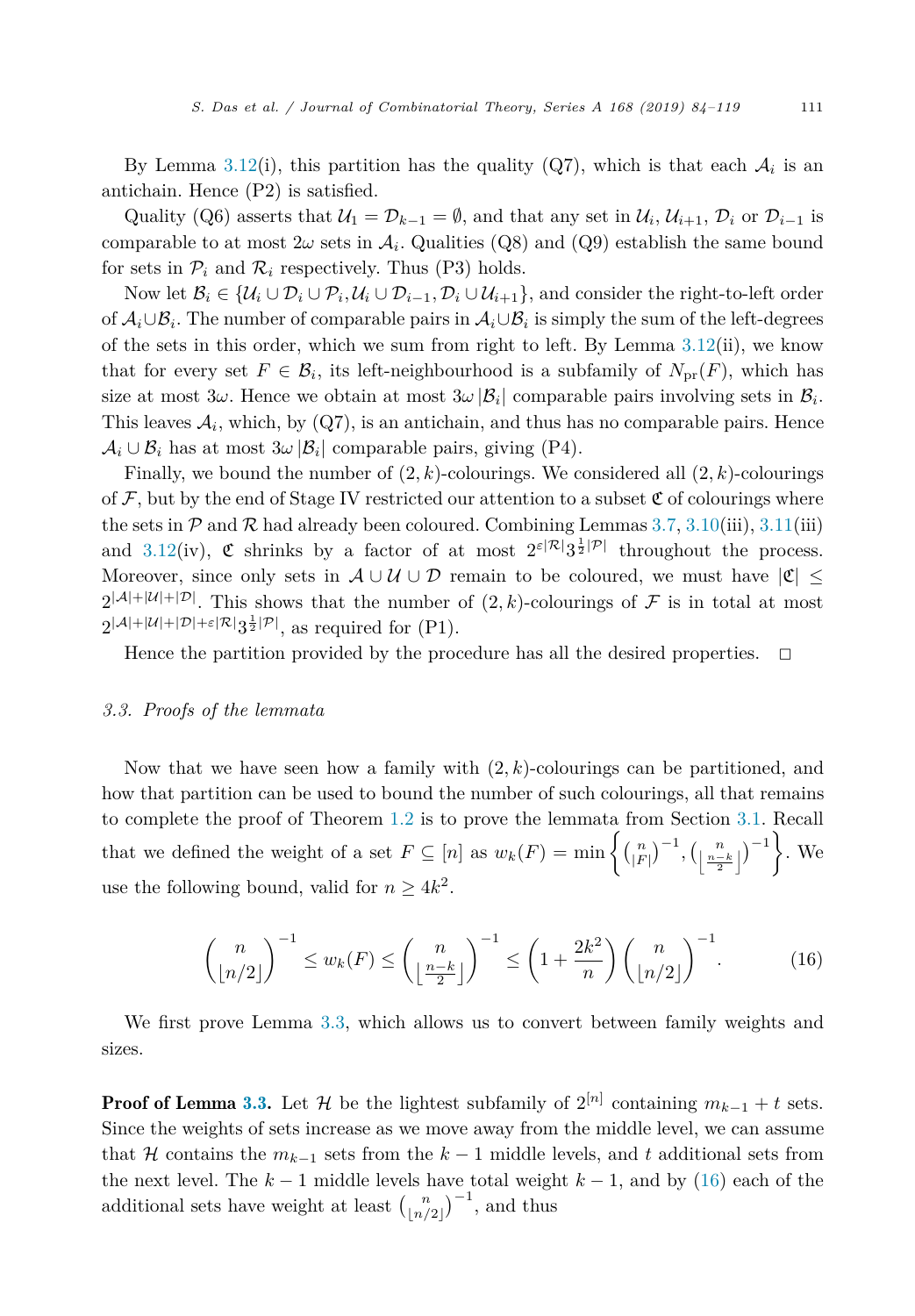<span id="page-28-0"></span>112 *S. Das et al. / Journal of Combinatorial Theory, Series A 168 (2019) 84–119*

$$
w_k(\mathcal{H}) \ge k - 1 + t \binom{n}{\lfloor n/2 \rfloor}^{-1}.\tag{17}
$$

If  $|\mathcal{F}_0| \ge m_{k-1} + t$ , then by the choice of  $\mathcal{H}$ , one has  $w_k(\mathcal{F}_0) \ge w_k(\mathcal{H}) \ge k-1+1$  $t\binom{n}{\ln n}$  $\binom{n}{\lfloor n/2 \rfloor}^{-1}$ . Since  $\alpha_i$  and  $w_k(\mathcal{F}_i)$  are non-negative for every  $1 \leq i \leq s$ , this implies the desired inequality,  $w_k(\mathcal{F}_0) + \left(1 + \frac{2k^2}{n}\right) \sum_{i=1}^s \alpha_i w_k(\mathcal{F}_i) \geq k - 1 + t {n \choose \lfloor n \rfloor}$  $\binom{n}{\lfloor n/2 \rfloor}^{-1}.$ 

Hence we suppose  $|\mathcal{F}_0| < m_{k-1} + t$ . Let us denote by  $\mathcal{H}_0$  a lightest subfamily of  $2^{[n]}$  of size  $|\mathcal{F}_0|$ , and note that we may take  $\mathcal{H}_0 \subset \mathcal{H}$ . Then  $w_k(\mathcal{H}_0) \leq w_k(\mathcal{F}_0)$  and  $|\mathcal{H} \setminus \mathcal{H}_0| = m_{k-1} + t - |\mathcal{F}_0| \le \sum_{i=1}^s \alpha_i |\mathcal{F}_i|$ . Using [\(16\)](#page-27-0) in the first and third inequalities below, it follows that

$$
w_k(\mathcal{H}) = w_k(\mathcal{H}_0) + w_k(\mathcal{H} \setminus \mathcal{H}_0) \le w_k(\mathcal{F}_0) + \left(1 + \frac{2k^2}{n}\right) |\mathcal{H} \setminus \mathcal{H}_0| \left(\frac{n}{\lfloor n/2 \rfloor}\right)^{-1}
$$
  

$$
\le w_k(\mathcal{F}_0) + \left(1 + \frac{2k^2}{n}\right) \sum_{i=1}^s \alpha_i |\mathcal{F}_i| \left(\frac{n}{\lfloor n/2 \rfloor}\right)^{-1}
$$
  

$$
\le w_k(\mathcal{F}_0) + \left(1 + \frac{2k^2}{n}\right) \sum_{i=1}^s \alpha_i w_k(\mathcal{F}_i).
$$
 (18)

Combining (17) and (18) now gives the desired inequality.  $\Box$ 

We next turn to the supersaturation result of Lemma [3.2,](#page-12-0) which states that families of large weight must contain many comparable pairs. Our proof of this result requires the following variant of the LYM inequality [\[22,24,31\]](#page-35-0).

**Lemma 3.13.** If F is a subfamily of  $2^{[n]}$  that does not contain [n], then

$$
\sum_{F \in \mathcal{F}} \binom{n}{|F|}^{-1} \left(1 - \frac{d^+(F, \mathcal{F})}{n - |F|}\right) \le 1. \tag{19}
$$

**Proof.** Given a permutation  $\sigma$  of  $[n]$ , let  $m_1(\sigma)$  denote the number of sets from  $\mathcal F$  appearing as a prefix in  $\sigma$ , and let  $m_2(\sigma) = \binom{m_1(\sigma)}{2}$  be the number of pairs of such sets. Since  $m - {m \choose 2} \le 1$  for every natural number *m*, we have  $m_1(\sigma) - m_2(\sigma) \le 1$ . Summing over every permutation  $\sigma$  and double-counting, we have

$$
\sum_{F \in \mathcal{F}} |F|!(n-|F|)! - \sum_{\substack{F,G \in \mathcal{F} \\ F \subset G}} |F|!(|G|-|F|)!(n-|G|)! = \sum_{\sigma \in S_n} m_1(\sigma) - \sum_{\sigma \in S_n} m_2(\sigma) \le n!.
$$

Given *F*, the quantity  $(|G| - |F|)! (n - |G|)!$  is maximised for  $F \subsetneq G \subsetneq [n]$  when  $|G| - |F|$  = 1. Hence

$$
\sum_{\substack{F,G \in \mathcal{F} \\ F \subset G}} |F|!(|G|-|F|)!(n-|G|)! = \sum_{F \in \mathcal{F}} |F|! \sum_{\substack{G \in \mathcal{F} \\ F \subset G}}(|G|-|F|)!(n-|G|)!
$$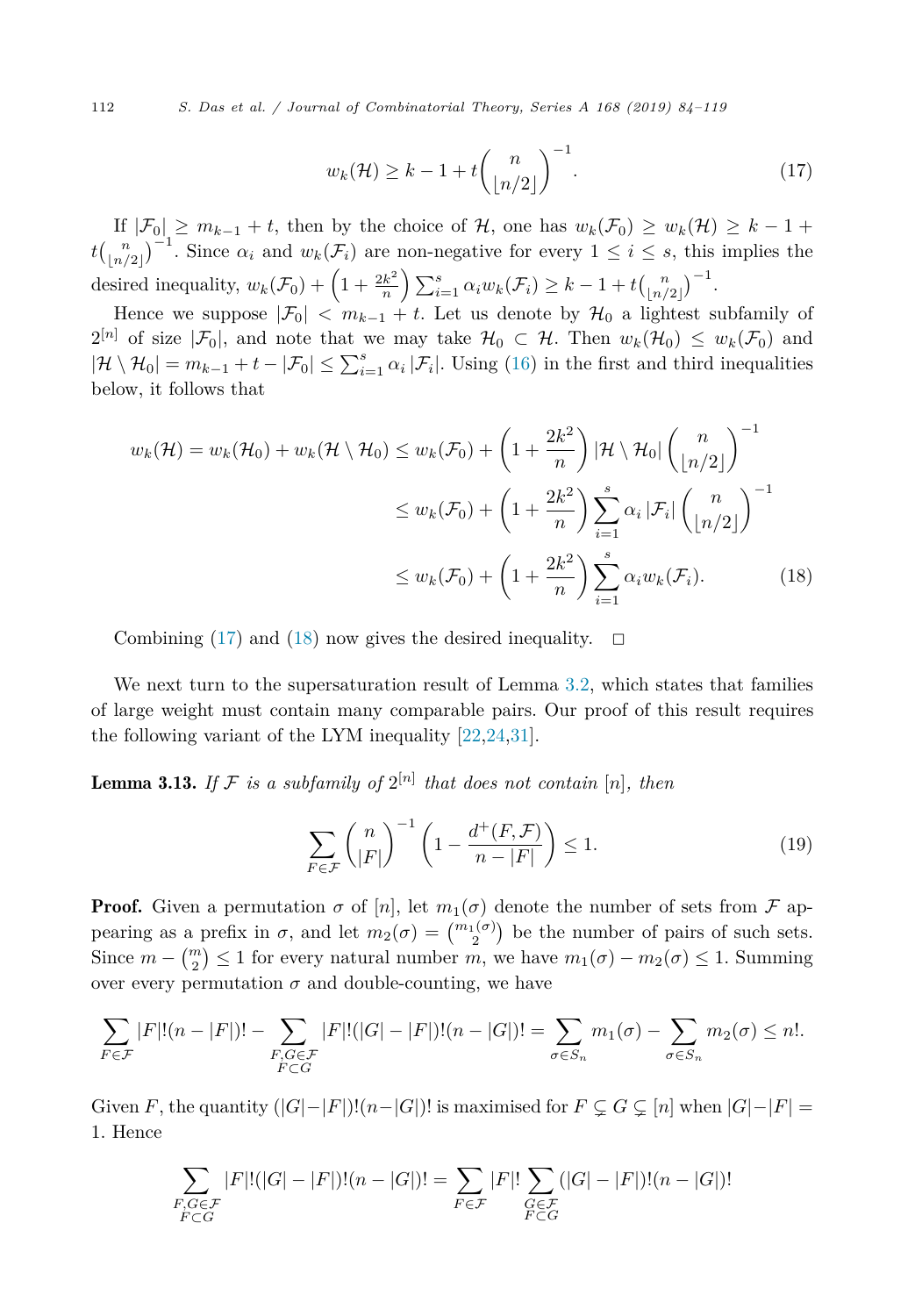$$
\leq \sum_{F \in \mathcal{F}} d^+(F,\mathcal{F}) |F|!(n-|F|-1)!.
$$

<span id="page-29-0"></span>Making this substitution and dividing through by *n*! gives [\(19\)](#page-28-0).  $\Box$ 

Using this result, we can prove Lemma [3.2.](#page-12-0) In what follows, we denote by  $cp(\mathcal{F})$  the number of comparable pairs in a set family  $\mathcal{F}$ .

**Proof of Lemma [3.2.](#page-12-0)** We prove the lemma by induction on  $|\mathcal{F}|$ . Note that the statement holds vacuously for  $\mathcal{F} = \emptyset$ .

We now proceed to the induction step with  $\mathcal{F} \neq \emptyset$ . The statement is trivial for  $r \leq 0$ , since the number of comparable pairs in  $\mathcal F$  is non-negative. Now consider the case  $r > 0$ . Note that, by [\(16\)](#page-27-0), since  $n \geq 2\delta^{-1}k^2$  and  $F \subset [n]$ , we have

$$
\binom{n}{\lfloor n/2 \rfloor}^{-1} \le w_k(F) \le (1+\delta) \binom{n}{\lfloor n/2 \rfloor}^{-1}.
$$
 (20)

In what follows we shall reduce the problem to the case when

$$
\max\{d^+(F,\mathcal{F}), d^-(F,\mathcal{F})\} < \left(\frac{1}{2} - \frac{\delta}{2}\right)n \text{ for all } F \in \mathcal{F}.\tag{21}
$$

Indeed, if this bound does not hold, then there is some set *F* that is involved in at least  $(\frac{1}{2} - \frac{\delta}{2})n$  comparable pairs. Applying (20) gives

$$
w_k(\mathcal{F}\setminus\{F\})=w_k(\mathcal{F})-w_k(F)\geq 1+(r-1-\delta)\binom{n}{\lfloor n/2\rfloor}^{-1}.
$$

The induction hypothesis thus implies  $\text{cp}(\mathcal{F}\setminus\{F\}) \geq \left(\frac{1}{2} - \delta\right)(r - 1 - \delta)n$ . Adding the comparable pairs involving  $F$ ,  $\text{cp}(\mathcal{F}) \geq \left(\frac{1}{2} - \delta\right)(r - 1 - \delta)n + \left(\frac{1}{2} - \frac{\delta}{2}\right)n > \left(\frac{1}{2} - \delta\right)rn$ , as desired.

We remark that the degree condition (21) implies  $[n] \notin \mathcal{F}$ . Indeed, by (20), one has

$$
1 \leq 1 + r \binom{n}{\lfloor n/2 \rfloor}^{-1} \leq w_k(\mathcal{F}) \leq (1+\delta) |\mathcal{F}| \binom{n}{\lfloor n/2 \rfloor}^{-1}.
$$

As  $\delta \in (0, \frac{1}{2})$ , we must have  $|\mathcal{F}| \geq \frac{1}{2} {n \choose \lfloor n/2 \rfloor}$  $\binom{n}{\lfloor n/2 \rfloor}$ , and thus  $d^{-}([n], \mathcal{F}) \geq |\mathcal{F}| - 1 > n$  for *n* sufficiently large. By (21), it follows that  $[n] \notin \mathcal{F}$ .

Let  $\mathcal{L} \subseteq \mathcal{F}$  consist of those sets whose sizes are at least  $(\frac{1}{2} + \frac{\delta}{2})n$ , let  $\ell = |\mathcal{L}|$ , and let  $\mathcal{L}_0 \subseteq \mathcal{L}$  be the subfamily of inclusion-minimal sets within  $\mathcal{L}$ . Since  $d^+(F, \mathcal{F}) < n$  for all  $F \in \mathcal{F}$  by (21), we must have

$$
|\mathcal{L}_0| \ge \frac{\ell}{n}.\tag{22}
$$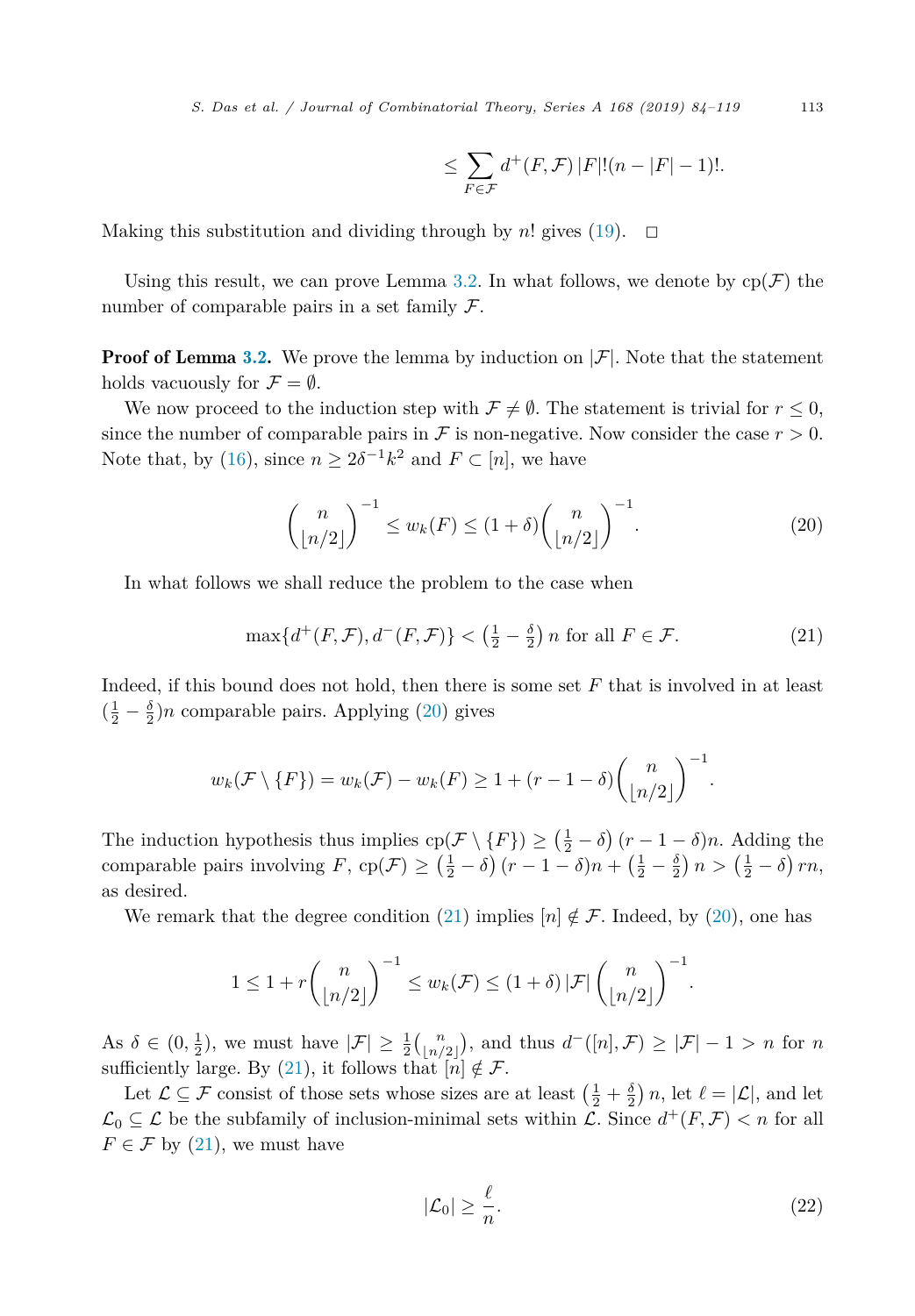We write  $S = \mathcal{F} \setminus \mathcal{L}$  for the subfamily of sets that have size smaller than  $(\frac{1}{2} + \frac{\delta}{2})n$ . By [\(20\)](#page-29-0),

$$
w_k(\mathcal{S}) \ge w_k(\mathcal{F}) - (1+\delta)\ell \binom{n}{\lfloor n/2 \rfloor}^{-1} \ge 1 + (r - (1+\delta)\ell) \binom{n}{\lfloor n/2 \rfloor}^{-1}.
$$
 (23)

We now apply Lemma [3.13](#page-28-0) to the family  $S \cup \mathcal{L}_0$ , obtaining

$$
1 \geq \sum_{F \in \mathcal{S} \cup \mathcal{L}_0} {n \choose |F|}^{-1} \left( 1 - \frac{d^+(F, \mathcal{S} \cup \mathcal{L}_0)}{n - |F|} \right). \tag{24}
$$

We split this sum based on whether the sets are in  $\mathcal{L}_0$  or S. For the former, note that  $d^+(F, \mathcal{S} \cup \mathcal{L}_0) = 0$ , since these sets are too large to be contained in any sets from S, and  $\mathcal{L}_0$  is an antichain. As  $\binom{n}{|F|} \leq n^{-2} \binom{n}{\lfloor n/2 \rfloor}$  $\binom{n}{\lfloor n/2 \rfloor}$  when  $|F| \geq \left(\frac{1}{2} + \frac{\delta}{2}\right)n$  and  $n \geq C\delta^{-3}$  for large enough *C*, this gives

$$
\sum_{F \in \mathcal{L}_0} {n \choose |F|}^{-1} \left(1 - \frac{d^+(F, \mathcal{S} \cup \mathcal{L}_0)}{n - |F|}\right) = \sum_{F \in \mathcal{L}_0} {n \choose |F|}^{-1} \ge |\mathcal{L}_0| n^2 {n \choose \lfloor n/2 \rfloor}^{-1}
$$

$$
\ge \ell n {n \choose \lfloor n/2 \rfloor}^{-1}, \tag{25}
$$

where we use  $(22)$  in the final inequality.

On the other hand, for  $F \in \mathcal{S}$ , observe that [\(21\)](#page-29-0) implies  $d^+(F, \mathcal{F}) \leq (\frac{1}{2} - \frac{\delta}{2})n \leq n - |F|$ . Hence, since  $w_k(F) \leq {n \choose |F|}^{-1}$ ,

$$
\sum_{F \in \mathcal{S}} {n \choose |F|}^{-1} \left(1 - \frac{d^+(F, \mathcal{S} \cup \mathcal{L}_0)}{n - |F|}\right) \ge \sum_{F \in \mathcal{S}} w_k(F) \left(1 - \frac{d^+(F, \mathcal{F})}{\left(\frac{1}{2} - \frac{\delta}{2}\right)n}\right)
$$
  
=  $w_k(\mathcal{S}) - \sum_{F \in \mathcal{S}} \frac{w_k(F)d^+(F, \mathcal{F})}{\left(\frac{1}{2} - \frac{\delta}{2}\right)n}.$ 

Now observe that [\(20\)](#page-29-0) gives a uniform upper bound on  $w_k(F)$ , while  $\sum_{F \in \mathcal{S}} d^+(F, \mathcal{F}) \leq$ cp(F). Moreover, (23) provides a lower bound for  $w_k(S)$ . Combining this with (24) and  $(25)$ , we have

$$
1 \ge 1 + \left[ (r - (1 + \delta)\ell) - \frac{(1 + \delta)\mathrm{cp}(\mathcal{F})}{(\frac{1}{2} - \frac{\delta}{2})n} + \ell n \right] {n \choose \lfloor n/2 \rfloor}^{-1}.
$$

Solving for  $cp(\mathcal{F})$  gives

$$
cp(\mathcal{F}) \ge \frac{\frac{1}{2} - \frac{\delta}{2}}{1 + \delta} (r - (1 + \delta)\ell + \ell n) n \ge \frac{\frac{1}{2} - \frac{\delta}{2}}{1 + \delta} rn \ge (\frac{1}{2} - \delta) rn,
$$

where we use  $r > 0$  in the final inequality. This completes the proof of Lemma [3.2.](#page-12-0)  $\Box$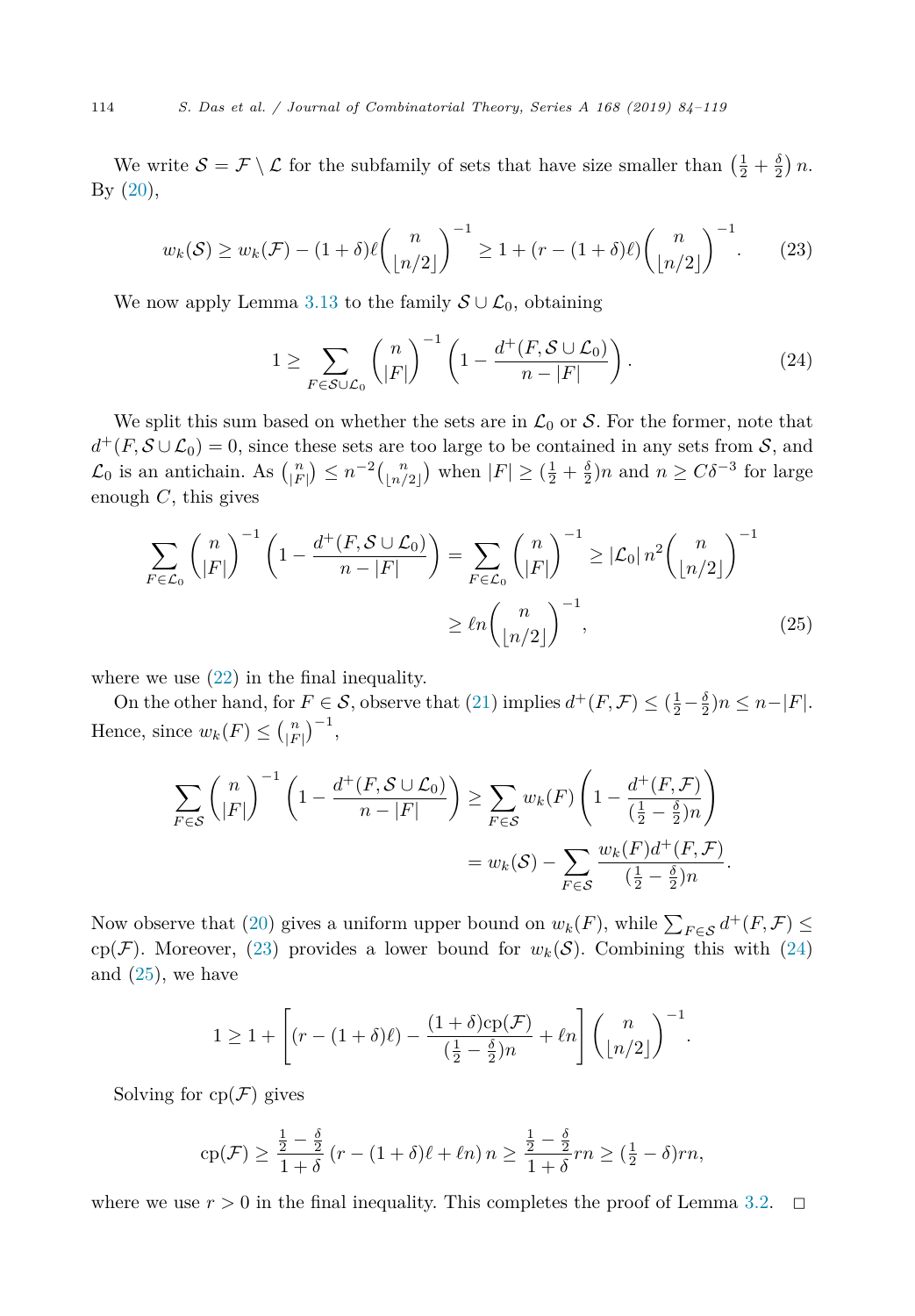### <span id="page-31-0"></span>4. Asymptotics via containers

In this section we shall prove Proposition [1.3,](#page-4-0) obtaining general upper bounds on  $f(r, k; n)$  that are log-asymptotically tight whenever  $r(k-1)$  is divisible by three. We make use of the theory of hypergraph containers developed by Balogh, Morris and Samotij [\[3\]](#page-34-0) and Saxton and Thomason [\[28\]](#page-35-0). In essence, what this theory says is that if the edges of a uniform hypergraph  $\mathcal H$  are fairly evenly distributed, then there is a relatively small collection of 'containers', each not too large, which cover the family of independent sets of  $H$ . We shall in particular apply the following result of Collares Neto and Morris (Theorem 4.2 in [\[5\]](#page-34-0)) concerning containers for *k*-chain-free families in  $2^{|n|}$ .

**Proposition 4.1** *(Collares Neto–Morris*  $[5]$ *). For every*  $k \geq 2$ ,  $\varepsilon' > 0$  and *n* sufficiently *large, there is a set of containers*  $\Gamma \subseteq 2^{2^{|n|}}$  *such that:* 

- (a) *each container*  $C \in \Gamma$  *has size*  $|C| \leq (k 1 + \varepsilon')\binom{n}{\lfloor n/2 \rfloor}$  $\binom{n}{\lfloor n/2 \rfloor}$
- (b) *every k*-chain-free family  $\mathcal{I} \subseteq 2^{[n]}$  is contained in some container  $\mathcal{C}(\mathcal{I}) \in \Gamma$ , and
- (c) the number of containers,  $|\Gamma|$ , is bounded from above by  $\exp\left(\varepsilon'\left(\frac{n}{\ln n}\right)\right)$  $\binom{n}{\lfloor n/2 \rfloor}$ .

We now restate our asymptotic result before presenting its short proof.

**Proposition 1.3.** For  $k \geq 2$ ,  $r \geq 3$  and  $\varepsilon > 0$  there exists  $n_0(r, k, \varepsilon) \in \mathbb{N}$  such that for  $n \geq n_0(r, k, \varepsilon)$  *we have* 

$$
f(r,k;n) \leq 3^{\frac{1}{3}r(k-1+\varepsilon)\binom{n}{\lfloor n/2\rfloor}}.
$$

*Moreover, if*  $r(k-1)$  *is divisible by three, then* 

$$
f(r,k;n) \ge 3^{\frac{1}{3}r(k-1-\varepsilon)\binom{n}{\lfloor n/2\rfloor}}
$$

*as well.*

**Proof of Proposition [1.3.](#page-4-0)** Let F be any set family over  $[n]$ , and let  $c(F)$  denote the number of  $(r, k)$ -colourings of F. Further, let  $\Gamma$  be the set of containers given by Proposition 4.1 for the parameters *k* and  $\varepsilon' = \varepsilon/4$ . We wish to show that  $c(\mathcal{F}) \leq$  $3^{\frac{1}{3}r(k-1+4\varepsilon')\binom{n}{\lfloor n/2\rfloor}}$ .

Observe that the colour classes of every  $(r, k)$ -colouring of  $\mathcal F$  give a partition  $\mathcal F = \mathcal I_1 \cup$ *...*∪I*<sup>r</sup>* into *k*-chain-free families. We can then map the (*r, k*)-colourings of F to *r*-tuples of containers  $(C_1, \ldots, C_r) \in \Gamma^r$ , where  $C_i = \mathcal{C}(\mathcal{I}_i)$  for  $1 \leq i \leq r$ . Let  $c(C_1, \ldots, C_r)$  denote the number of  $(r, k)$ -colourings of F mapped to the *r*-tuple  $(C_1, \ldots, C_r)$ . By the pigeonhole principle, there exists an *r*-tuple  $(C_1, \ldots, C_r) \in \Gamma^r$  with  $c(C_1, \ldots, C_r) \geq c(\mathcal{F}) |\Gamma|^{-r}$ . Fix such an *r*-tuple and consider the corresponding colourings.

Given  $F \in \mathcal{F}$ , we write  $t(F)$  for the number of indices *i* such that  $F \in \mathcal{C}_i$ . We then have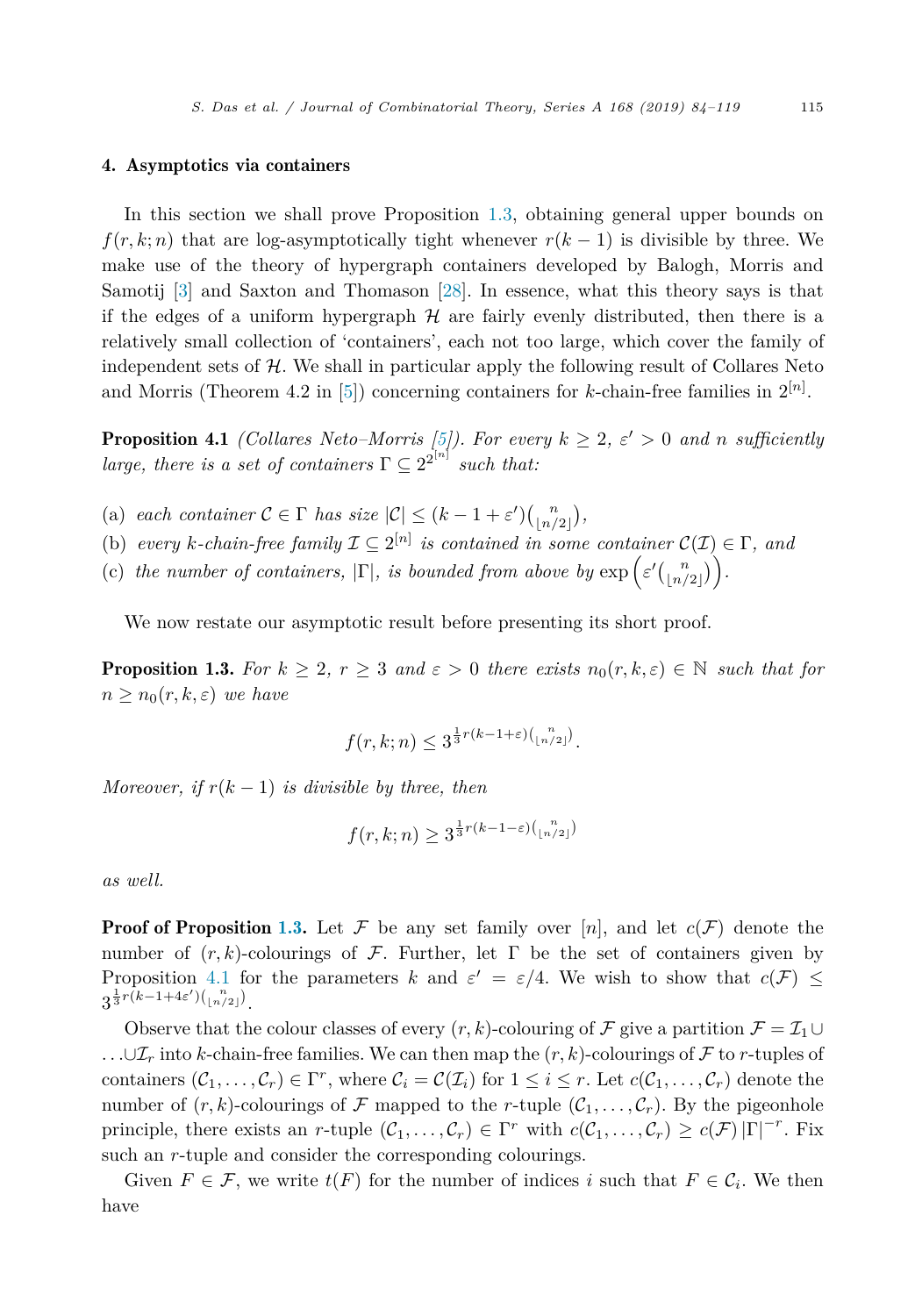<span id="page-32-0"></span>116 *S. Das et al. / Journal of Combinatorial Theory, Series A 168 (2019) 84–119*

$$
\sum_{F \in \mathcal{F}} t(F) \le \sum_{i=1}^r |\mathcal{C}_i| \le r(k-1+\varepsilon') {n \choose \lfloor n/2 \rfloor}.
$$

Moreover, the set F can be coloured by the colour *i* only if  $F \in C_i$ , and hence there are at most  $t(F)$  colours available for *F*. Thus  $c(C_1, \ldots, C_r)$  is bounded by  $\prod_{F \in \mathcal{F}} t(F)$ . Some straightforward optimisation (see, for instance, Lemma 3.1 in  $[4]$ ) shows that this expression is maximised subject to the upper bound on the sum when each  $t(F)$  is equal to 3, and so  $c(C_1, \ldots, C_r)$  is at most  $3^{\frac{1}{3}r(k-1+\varepsilon')\binom{n}{\lfloor n/2\rfloor}}$ . Hence, as required,

$$
c(\mathcal{F}) \leq c(\mathcal{C}_1,\ldots,\mathcal{C}_r) \left|\Gamma\right|^r \leq 3^{\frac{1}{3}r(k-1+\varepsilon')\binom{n}{\lfloor n/2\rfloor}}\exp\left(r\varepsilon'\binom{n}{\lfloor n/2\rfloor}\right) \leq 3^{\frac{1}{3}r(k-1+4\varepsilon')\binom{n}{\lfloor n/2\rfloor}}.
$$

To see that this upper bound is essentially correct when  $r(k-1)$  is divisible by three, let F be the  $r(k-1)/3$  largest levels of the Boolean lattice. As *n* is large enough in terms of  $r, k$  and  $\varepsilon$ , all of these levels are approximately the same size, and we have at least  $\left(\frac{1}{3}r(k-1-\varepsilon)\right)\binom{n}{\lfloor n/2\rfloor}$  $\binom{n}{\lfloor n/2 \rfloor}$  sets in total.

**Claim 4.2.** We can assign each colour to  $k-1$  levels in such a way that each level is *assigned three colours.*

**Proof.** For convenience we name the levels  $\ell_1, \ell_2, \ldots, \ell_{r(k-1)/3}$ . Let *L* be the ordered list  $(\ell_1, \ldots, \ell_{r(k-1)/3}, \ell_1, \ldots, \ell_{r(k-1)/3}, \ell_1, \ldots, \ell_{r(k-1)/3})$  in which each level appears three times in *L*. We then assign the first colour to the first *k* −1 levels in *L*, the second colour to the next  $k-1$  levels in *L*, and so on. Since there are  $r(k-1)/3 \geq k-1$  distinct levels, no colour is assigned to the same level twice, so each colour is used on *k* − 1 distinct levels. As each level appears three times in  $L$ , it gets three distinct colours.  $\Box$ 

Using the assignment of colours given by the claim, we colour each set with one of its three available colours arbitrarily. Since each colour class spans *k* −1 levels, there are no monochromatic *k*-chains, and hence each such colouring is an  $(r, k)$ -colouring of  $\mathcal F$ . This shows that  $f(r, k; n) \ge c(\mathcal{F}) \ge 3^{\frac{1}{3}r(k-1-\varepsilon)\binom{n}{\lfloor n/2 \rfloor}}$  $\Box$ 

When three does not divide  $r(k-1)$ , we do not have a construction matching our upper bound, and indeed, we do not believe it to be tight. In the concluding remarks we make some suggestions as to what the truth might be.

# 5. Concluding remarks

In this paper we initiated the study of the Erdős–Rothschild problem in the context of Sperner theory, which asks for the set families over the ground set [*n*] with the maximum number of  $(r, k)$ -colourings, which are *r*-colourings of the set family that avoid monochromatic *k*-chains. We showed that for  $(r, k) \in \{(3, 2)\} \cup \{(2, k) : k \geq 2\}$  (and *n* sufficiently large), the optimal families for the Erdős–Rothschild problem are the largest *k*-chain-free families, which are the *k* − 1 middle levels of the Boolean lattice.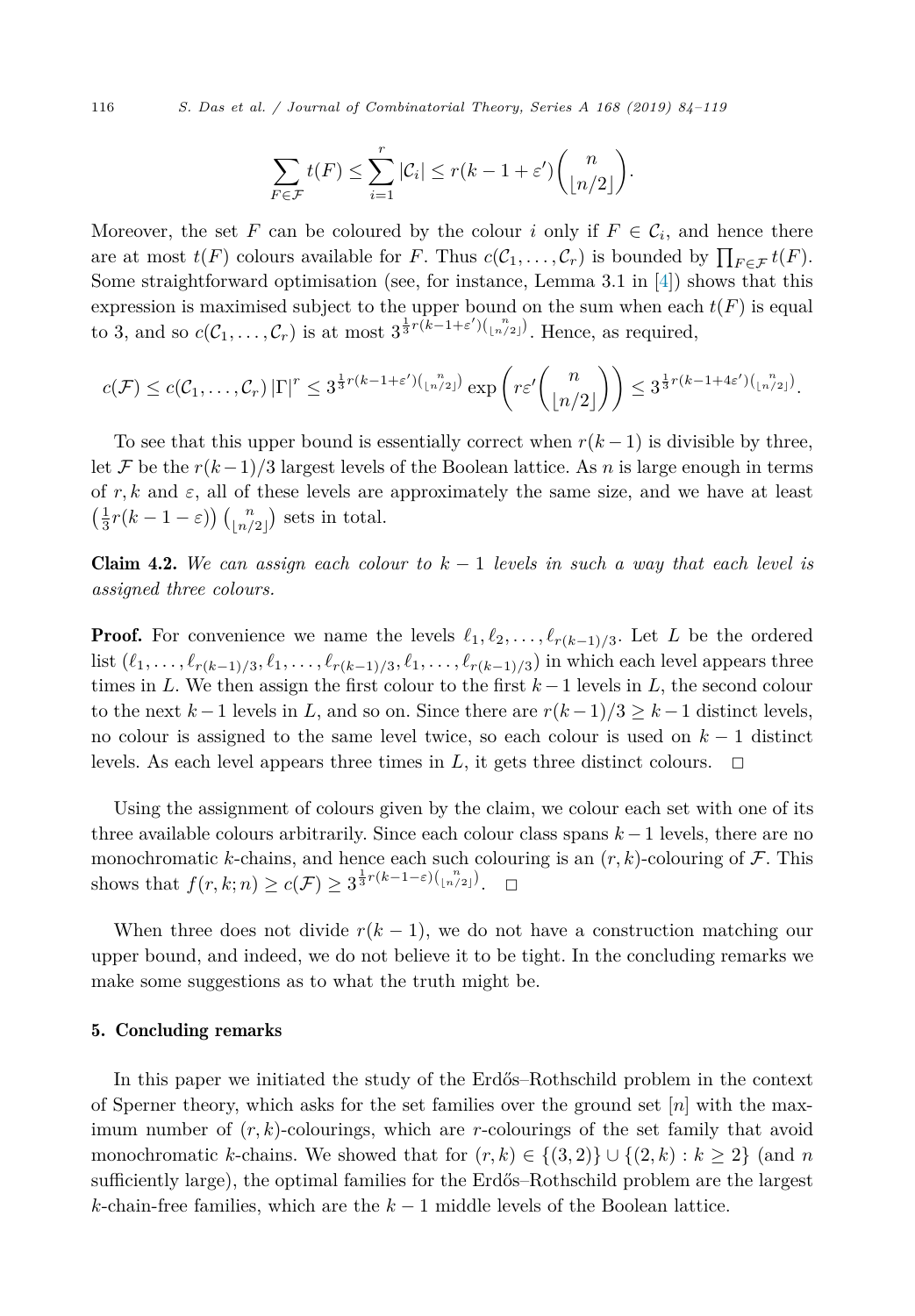We further showed that these families need not be optimal for larger values of *r*, as larger set families, which contain many *k*-chains, may still admit more (*r, k*)-colourings. For example, when *n* is odd, the union of the two largest uniform levels, which are each maximum-sized antichains, contains more (4*,* 2)-colourings than either of the antichains alone. However, when *n* is even, there is a unique largest antichain, and this might still maximise the number of (4*,* 2)-colourings.

**Question 5.1.** If *n* is even and sufficiently large, does  $\binom{n}{n}$  $\binom{[n]}{n/2}$  maximise the number of (4*,* 2)-colourings?

Just as with the  $(2, k)$ -colourings, we would also expect the number of  $(3, k)$ -colourings to be maximised by the largest *k*-chain-free families. In our proof for the  $(2, k)$  case, we used the fact that if one has a monochromatic  $(k-1)$ -chain  $F_1 \subset F_2 \subset \ldots \subset F_{k-1}$ , then the colour of any set containing  $F_{k-1}$  is determined. When one has three colours, however, the colours of such sets are merely restricted to being one of the two other colours. While this is quite a severe restriction when there are many *k*-chains present, we could not exploit it in our calculations to deduce that the *k*-chain-free families were optimal. It would appear that some further arguments may be necessary.

Question 5.2. For  $k \geq 3$  and *n* sufficiently large, do the largest *k*-chain-free families in  $2^{[n]}$  also maximise the number of  $(3, k)$ -colourings?

In Section [4,](#page-31-0) we used containers for *k*-chain-free families to obtain an upper bound on the number of  $(r, k)$ -colourings a family could have, showing that for every  $\varepsilon > 0$  and *n* sufficiently large,  $f(r, k; n) \leq 3^{\frac{1}{3}r(k-1+\varepsilon)\binom{n}{\lfloor n/2\rfloor}}$ . When  $r(k-1)$  is divisible by three, we can show this bound to be log-asymptotically sharp, as one can distribute *r* colours over  $\frac{1}{3}r(k-1)$  uniform levels in such a way that every set has three available colours, which matches the solution to the optimisation problem in the upper bound.

When  $r(k-1)$  is not divisible by three, such a partition of the colours is not feasible. If we could apply the optimisation problem to the uniform levels, instead of to the individual sets, then it would be best to take  $\lceil r(k-1)/3 \rceil$  levels, and distribute the *r* colours in such a way that each colour is used on  $k-1$  levels, and all levels have three colours, except for one or two that only receive two colours. If this construction is indeed best possible, one would need to improve the upper bound to obtain log-asymptotically sharp results.

Question 5.3. Can we improve the upper bound of Proposition [1.3](#page-4-0) when  $r(k-1)$  is not divisible by three? If we could show, for  $\varepsilon > 0$  and *n* large enough,

$$
f(r,k;n) \leq \begin{cases} \left(2^2 \cdot 3^{\frac{r(k-1)-4}{3}}\right)^{(1+\varepsilon)\binom{n}{\lfloor n/2 \rfloor}} & \text{if } r(k-1) \equiv 1 \mod 3, \\ \left(2 \cdot 3^{\frac{r(k-1)-2}{3}}\right)^{(1+\varepsilon)\binom{n}{\lfloor n/2 \rfloor}} & \text{if } r(k-1) \equiv 2 \mod 3, \end{cases}
$$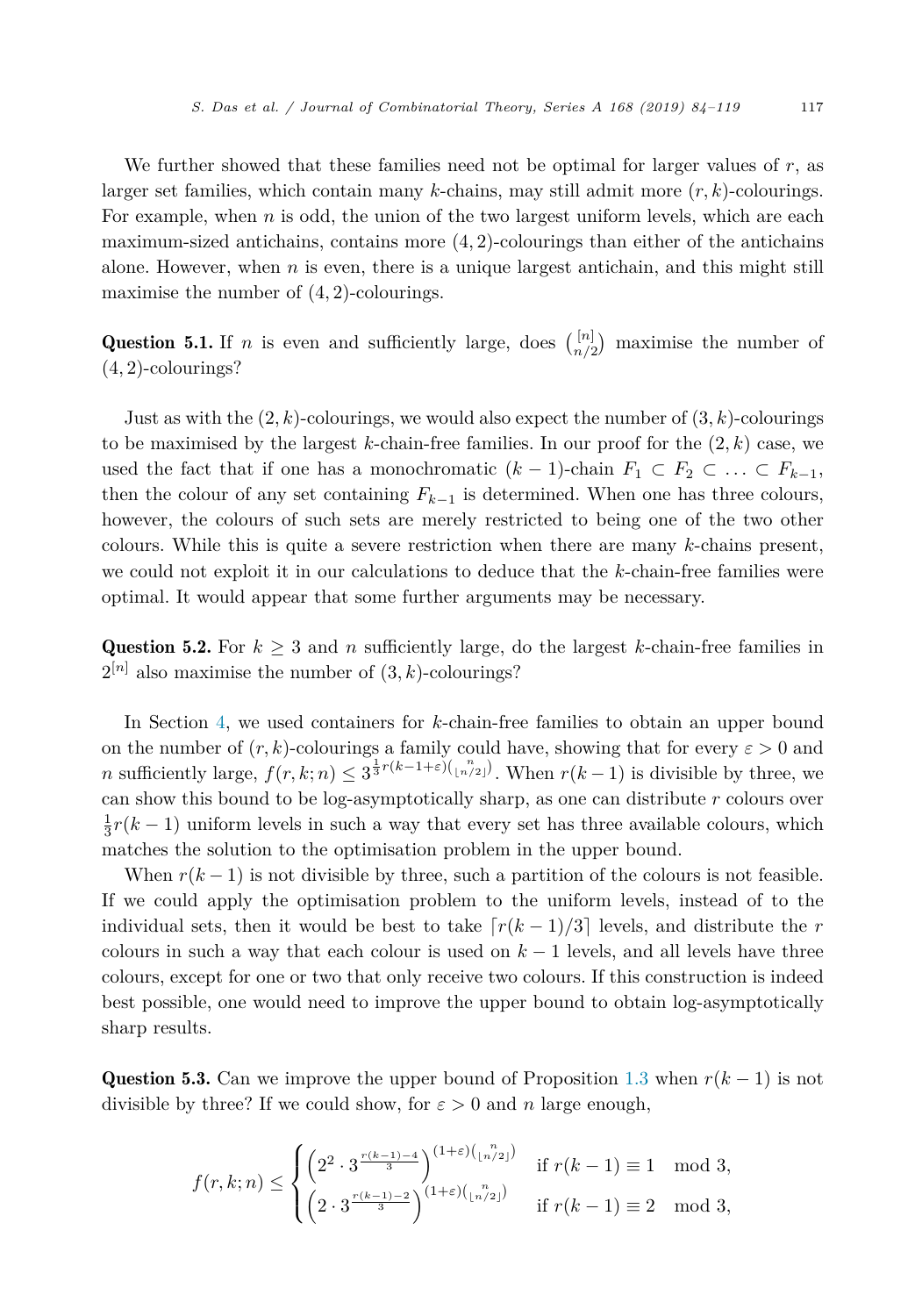<span id="page-34-0"></span>then we would have log-asymptotically correct bounds in all cases.

Finally, from a more general viewpoint, one could broaden the study of Erdős– Rothschild problems, and seek to extend various other extremal problems in this fashion. In many of the problems studied to date, the families maximising the number of 2 or 3-Erdős–Rothschild-colourings are those solving the original extremal problem.<sup>11</sup> It would be very interesting to develop a "metatheorem", identifying which features of an extremal problem ensure that the trivial lower bound is tight for the two- and threecolour Erdős–Rothschild problems.

# References

- [1] N. Alon, J. Balogh, P. Keevash, B. Sudakov, The number of edge colorings with no [monochromatic](http://refhub.elsevier.com/S0097-3165(19)30075-5/bib41424B533034s1) cliques, J. Lond. Math. Soc. 70 (2) (2004) [273–288.](http://refhub.elsevier.com/S0097-3165(19)30075-5/bib41424B533034s1)
- [2] N. Alon, J.H. Spencer, The [Probabilistic](http://refhub.elsevier.com/S0097-3165(19)30075-5/bib41533136s1) Method, fourth edition, John Wiley & Sons, 2016.
- [3] J. Balogh, R. Morris, W. Samotij, Independent sets in [hypergraphs,](http://refhub.elsevier.com/S0097-3165(19)30075-5/bib424D533135s1) J. Amer. Math. Soc. 28 (2015) [669–709.](http://refhub.elsevier.com/S0097-3165(19)30075-5/bib424D533135s1)
- [4] D. Clemens, S. Das, T. Tran, Colourings without [monochromatic](http://refhub.elsevier.com/S0097-3165(19)30075-5/bib4344543136s1) disjoint pairs, European J. Combin. 70 (2018) [99–124.](http://refhub.elsevier.com/S0097-3165(19)30075-5/bib4344543136s1)
- [5] M. Collares Neto, R. Morris, [Maximum-size](http://refhub.elsevier.com/S0097-3165(19)30075-5/bib434D3135s1) antichains in random set-systems, Random Structures [Algorithms](http://refhub.elsevier.com/S0097-3165(19)30075-5/bib434D3135s1) 49 (2016) 308–321.
- [6] S. Das, W. Gan, B. Sudakov, Sperner's theorem and a problem of Erdős, Katona and [Kleitman,](http://refhub.elsevier.com/S0097-3165(19)30075-5/bib4447533135s1) Combin. Probab. [Comput.](http://refhub.elsevier.com/S0097-3165(19)30075-5/bib4447533135s1) 24 (2015) 585–608.
- [7] P. Erdős, On a lemma of [Littlewood](http://refhub.elsevier.com/S0097-3165(19)30075-5/bib4572643435s1) and Offord, Bull. Amer. Math. Soc. 51 (1945) 898–902.
- [8] P. Erdős, Some new applications of probability methods to [combinatorial](http://refhub.elsevier.com/S0097-3165(19)30075-5/bib4572643734s1) analysis and graph theory, in: Proceedings of the Fifth Southeastern Conference on [Combinatorics,](http://refhub.elsevier.com/S0097-3165(19)30075-5/bib4572643734s1) Graph Theory and Computing, in: Congressus [Numerantium,](http://refhub.elsevier.com/S0097-3165(19)30075-5/bib4572643734s1) vol. X, 1974, pp. 39–51.
- [9] P. Erdős, C. Ko, R. Rado, [Intersection](http://refhub.elsevier.com/S0097-3165(19)30075-5/bib454B523631s1) theorems for systems of finite sets, Q. J. Math. 12 (1) (1961) [313–320.](http://refhub.elsevier.com/S0097-3165(19)30075-5/bib454B523631s1)
- [10] H. Hàn, A. Jiménez, [Maximum](http://refhub.elsevier.com/S0097-3165(19)30075-5/bib484A3137s1) number of sum-free colorings in finite abelian groups, Israel J. Math. 226 (2018) [505–534.](http://refhub.elsevier.com/S0097-3165(19)30075-5/bib484A3137s1)
- [11] H. Hàn, A. Jiménez, Improved bound on the maximum number of [Clique-Free](http://refhub.elsevier.com/S0097-3165(19)30075-5/bib484A3138s1) colorings with two and three colors, SIAM J. Discrete Math. 32 (2018) [1364–1368.](http://refhub.elsevier.com/S0097-3165(19)30075-5/bib484A3138s1)
- [12] C. Hoppen, Y. Kohayakawa, H. Lefmann, Edge colorings of graphs avoiding [monochromatic](http://refhub.elsevier.com/S0097-3165(19)30075-5/bib484B4C313261s1) matchings of a given size, Combin. Probab. [Comput.](http://refhub.elsevier.com/S0097-3165(19)30075-5/bib484B4C313261s1) 21 (2012) 203–218.
- [13] C. Hoppen, Y. Kohayakawa, H. Lefmann, Edge-colorings of graphs avoiding fixed [monochromatic](http://refhub.elsevier.com/S0097-3165(19)30075-5/bib484B4C3134s1) [subgraphs](http://refhub.elsevier.com/S0097-3165(19)30075-5/bib484B4C3134s1) with linear Turán number, European J. Combin. 35 (2014) 354–373.
- [14] C. Hoppen, Y. Kohayakawa, H. Lefmann, [Edge-colorings](http://refhub.elsevier.com/S0097-3165(19)30075-5/bib484B4C3135s1) of uniform hypergraphs avoiding [monochromatic](http://refhub.elsevier.com/S0097-3165(19)30075-5/bib484B4C3135s1) matchings, Discrete Math. 338 (2015) 262–271.
- [15] C. Hoppen, Y. [Kohayakawa,](http://refhub.elsevier.com/S0097-3165(19)30075-5/bib484B4C313262s1) H. Lefmann, Hypergraphs with many Kneser colorings, European J. Combin. 33 (2012) [816–843.](http://refhub.elsevier.com/S0097-3165(19)30075-5/bib484B4C313262s1)
- [16] C. Hoppen, H. Lefmann, K. Odermann, A coloring problem for [intersecting](http://refhub.elsevier.com/S0097-3165(19)30075-5/bib484C4F3136s1) vector spaces, Discrete Math. 339 (2016) [2941–2954.](http://refhub.elsevier.com/S0097-3165(19)30075-5/bib484C4F3136s1)
- [17] D. Kleitman, A conjecture of Erdős-Katona on [commensurable](http://refhub.elsevier.com/S0097-3165(19)30075-5/bib4B6C653636s1) pairs among subsets of an *n*-set, in: Theory of Graphs, Proc. Colloq., Tihany, [Hungary,](http://refhub.elsevier.com/S0097-3165(19)30075-5/bib4B6C653636s1) 1966.
- [18] H. Lefmann, Y. Person, Exact results on the number of [restricted](http://refhub.elsevier.com/S0097-3165(19)30075-5/bib4C503133s1) edge colorings for some families of linear [hypergraphs,](http://refhub.elsevier.com/S0097-3165(19)30075-5/bib4C503133s1) J. Graph Theory 73 (2013) 1–31.
- [19] H. Lefmann, Y. Person, V. Rödl, M. Schacht, On colorings of hypergraphs without [monochromatic](http://refhub.elsevier.com/S0097-3165(19)30075-5/bib4C5052533039s1) Fano planes, Combin. Probab. [Comput.](http://refhub.elsevier.com/S0097-3165(19)30075-5/bib4C5052533039s1) 18 (2009) 803–818.
- [20] H. Lefmann, Y. Person, M. Schacht, A structural result for [hypergraphs](http://refhub.elsevier.com/S0097-3165(19)30075-5/bib4C50533130s1) with many restricted edge [colorings,](http://refhub.elsevier.com/S0097-3165(19)30075-5/bib4C50533130s1) J. Comb. 1 (3–4) (2010) 441–475.

 $^{11}\,$  Reference [13] gives instances for which this is not the case.